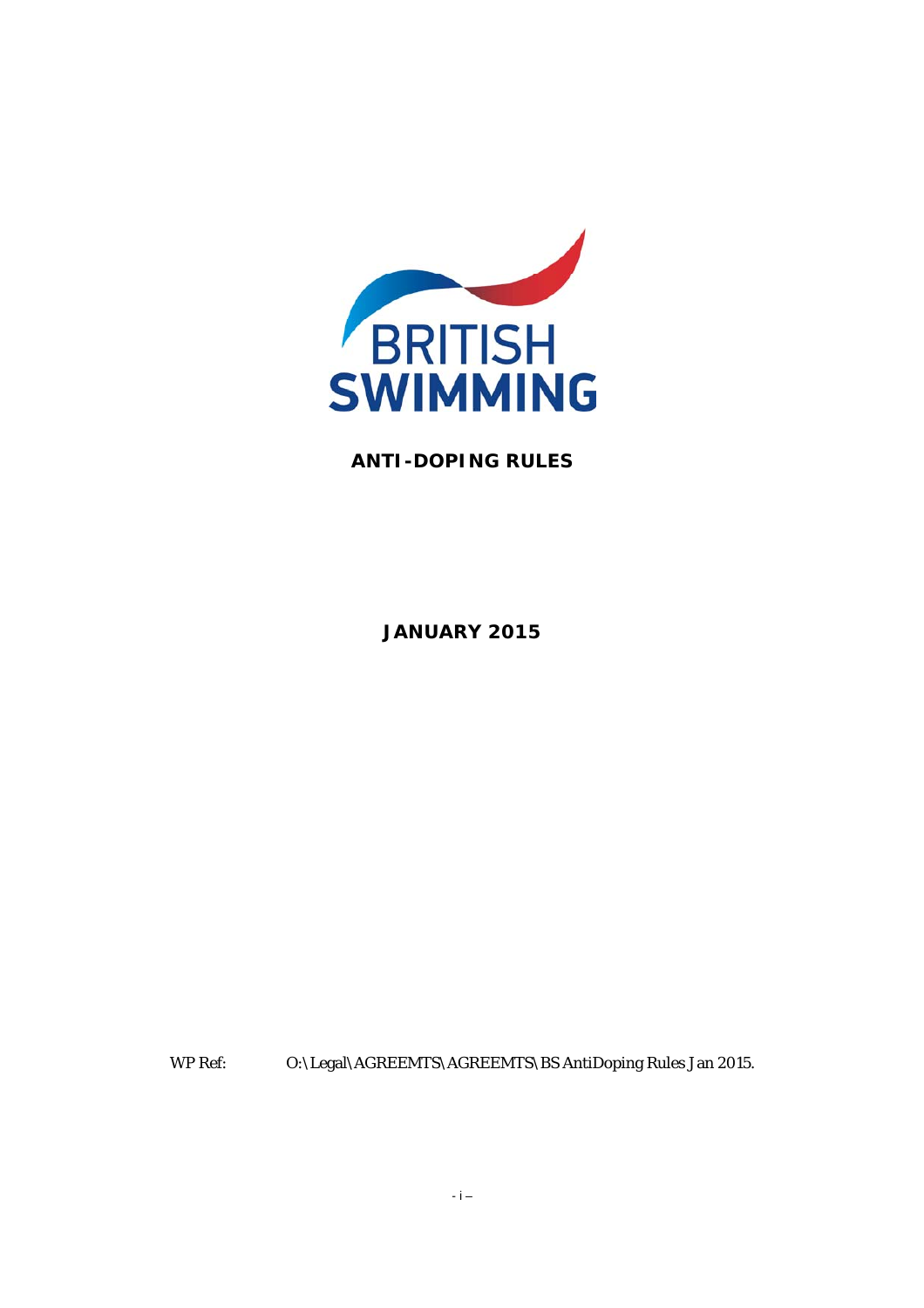# **INTRODUCTION Preface**

- (A) British Swimming Limited (a company limited by guarantee with registered number 4092510) ("British Swimming") is a member federation of the Federation Internationale de Natation ("FINA") and body responsible under the World Anti-Doping Agency Code ("the Code") for regulating doping control in all the disciplines of the sport of swimming in Great Britain (namely speed swimming, open water swimming, diving, masters swimming, synchronised swimming and water polo) whose members are the Amateur Swimming Association - including the Isle of Man and the Channel Islands - ("ASA"), the Scottish Amateur Swimming Association ("SASA") and the Welsh Amateur Swimming Association ("WASA")
- (B) British Swimming shall within its jurisdiction be the body responsible for regulating maintaining and enforcing doping control in all the said disciplines of the sport of swimming in Great Britain (namely speed swimming, open water swimming, diving, masters swimming, synchronised swimming and water polo).
- (C) The purpose of the doping control programme of British Swimming, of which these Anti-Doping Rules form part, is to protect the health and rights of individuals through education and controlled doping tests. British Swimming considers doping to be contrary to the ethics of sport and in furtherance of the objectives of FINA the world governing body for the sport of swimming one of the objectives of British Swimming is to provide drug free sport.
- (D) These Anti-Doping Rules are adopted and implemented in accordance with British Swimming's responsibilities to FINA under the FINA Doping Control Rules, and in furtherance of FINA's continuing efforts to eradicate doping in the aquatic sports and in conformance with British Swimming's responsibilities to the United Kingdom National Anti-Doping Agency (NADO), currently UK Anti-Doping.
- (E) These Anti-Doping Rules, are sport rules governing the conditions under which sport is played, aimed at enforcing anti-doping principles in a global and harmonized manner, they are distinct in nature from criminal and civil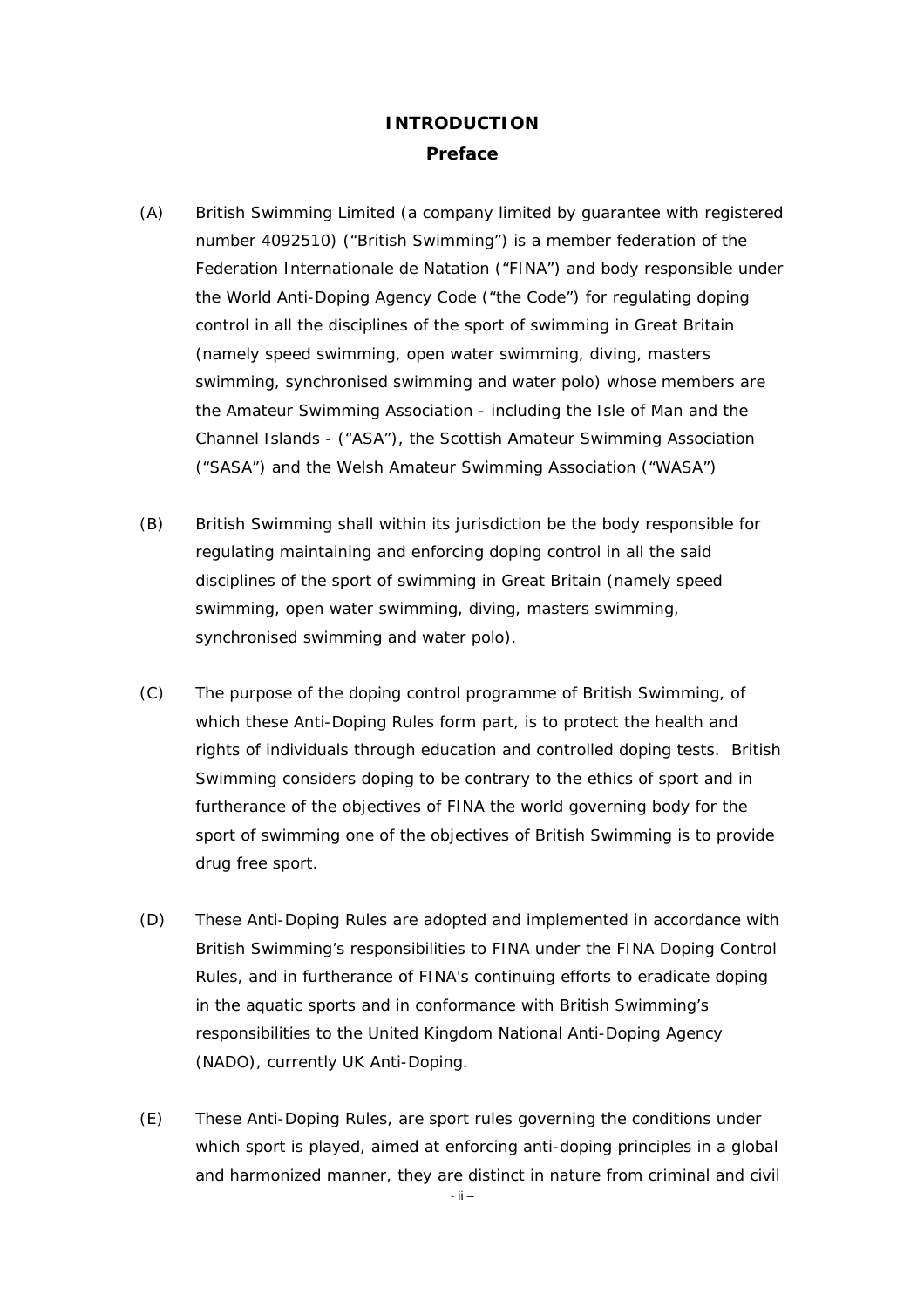proceedings, and are not intended to be subject to or limited by any national requirements and legal standards applicable to such proceedings.

(F) When reviewing the facts and the law of a given case all courts, arbitral tribunals and other adjudicating bodies should be aware of and respect the distinct nature of these Anti-Doping Rules implementing the Code and the fact that these rules represent the consensus of a broad spectrum of stakeholders around the world as to what is necessary to protect and ensure fair sport.

# **Fundamental Rationale for the Code, FINA's Anti-Doping Rules and these British Swimming Anti-Doping Rules**

Anti-Doping programs seek to preserve what is intrinsically valuable about sport. This intrinsic value is often referred to as "the spirit of sport". It is the essence of sport, the pursuit of human excellence through the dedicated perfection of each person's natural talents; it is how we play true. The spirit of sport is the celebration of the human spirit, body and mind, and is reflected in values we find in and through the sport, including:

- Ethics, fair play and honesty
- Health
- Excellence in performance
- Character and education
- Fun and joy
- Teamwork
- Dedication and commitment
- Respect for rules and laws
- Respect for self and other participants
- Courage
- Community and solidarity

Doping is fundamentally contrary to the spirit of sport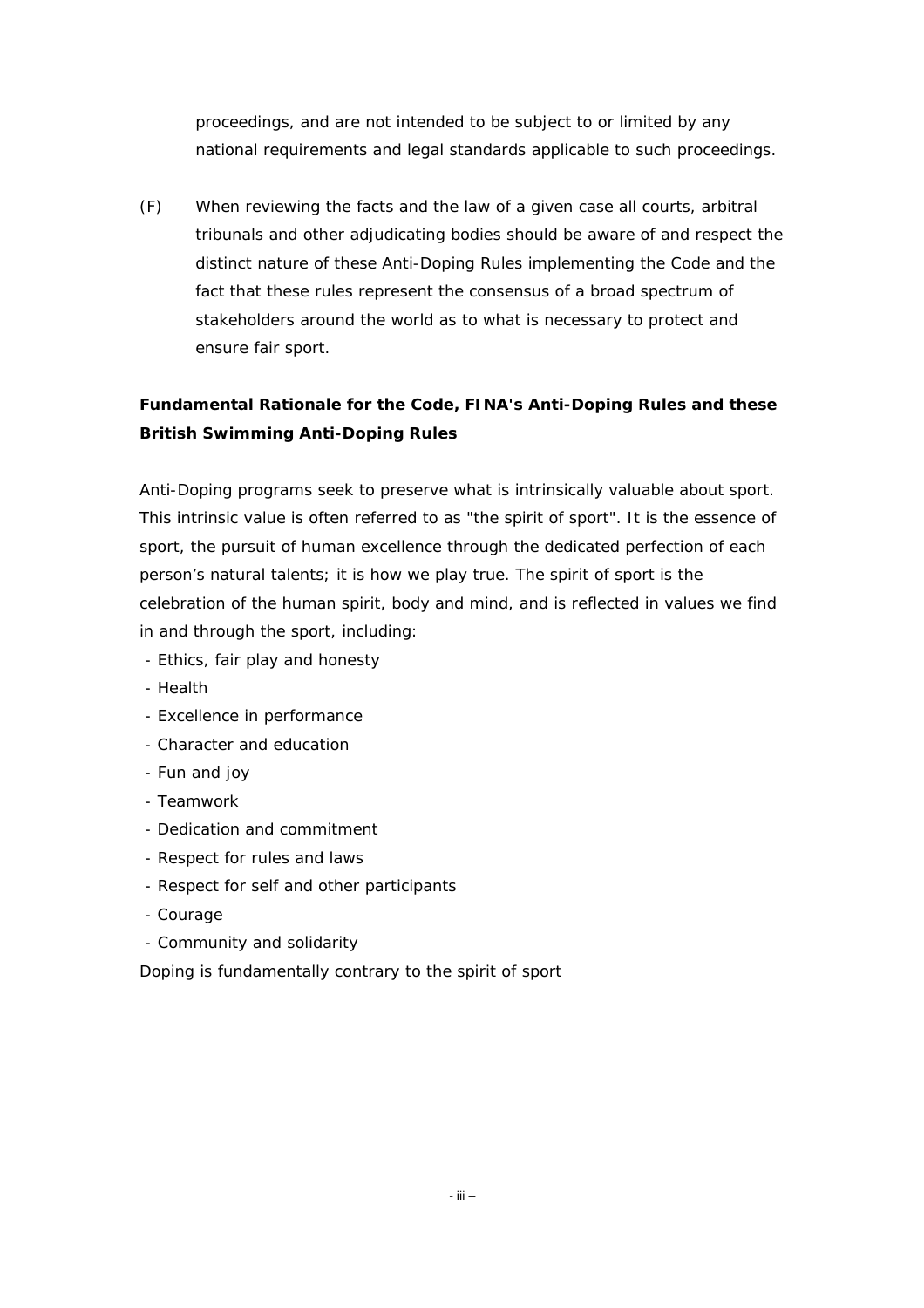# **The UK Anti-Doping Rules**

**(Version 1.0, dated 1 January 2015)** 

# **Table of Contents**

| 1.1<br>1.2<br>1.3<br>1.4<br>1.5<br>1.6                |                                                                                                                                                                                                                                                                                                                                                                                                                                                                                                                                                                                                                                                                                                                |    |
|-------------------------------------------------------|----------------------------------------------------------------------------------------------------------------------------------------------------------------------------------------------------------------------------------------------------------------------------------------------------------------------------------------------------------------------------------------------------------------------------------------------------------------------------------------------------------------------------------------------------------------------------------------------------------------------------------------------------------------------------------------------------------------|----|
|                                                       |                                                                                                                                                                                                                                                                                                                                                                                                                                                                                                                                                                                                                                                                                                                |    |
| 2.1<br>2.2                                            | Presence of a Prohibited Substance or its Metabolites or Markers in an<br>Athlete's Sample, unless the Athlete establishes that the presence is<br>Use or Attempted Use by an Athlete of a Prohibited Substance or a<br>Prohibited Method, unless the Athlete establishes that the Use or<br>Attempted Use is consistent with a TUE granted in accordance with                                                                                                                                                                                                                                                                                                                                                 |    |
| 2.3<br>2.4<br>2.5<br>2.6<br>2.7<br>2.8<br>2.9<br>2.10 | Evading, Refusing or Failing to Submit to Sample Collection  8<br>Tampering or Attempted Tampering with any part of Doping Control  9<br>Possession of a Prohibited Substance and/or a Prohibited Method 9<br>Trafficking or Attempted Trafficking in any Prohibited Substance or<br>Administration or Attempted Administration to any Athlete In-<br>Competition of any Prohibited Substance or Prohibited Method, or<br>Administration or Attempted Administration to any Athlete Out-of-<br>Competition of any Prohibited Substance or any Prohibited Method<br>that is prohibited Out-of-Competition, unless the Athlete establishes<br>that the Administration or Attempted Administration was consistent |    |
|                                                       | <b>Article 3: The Prohibited List</b>                                                                                                                                                                                                                                                                                                                                                                                                                                                                                                                                                                                                                                                                          | 10 |
| 3.1<br>3.2                                            | Prohibited Substances and Prohibited Methods Identified on the                                                                                                                                                                                                                                                                                                                                                                                                                                                                                                                                                                                                                                                 |    |
| 3.3<br>3.4                                            |                                                                                                                                                                                                                                                                                                                                                                                                                                                                                                                                                                                                                                                                                                                |    |
|                                                       |                                                                                                                                                                                                                                                                                                                                                                                                                                                                                                                                                                                                                                                                                                                |    |
| 4.1<br>4.2<br>4.3                                     | Incorporation of the International Standard for Therapeutic Use                                                                                                                                                                                                                                                                                                                                                                                                                                                                                                                                                                                                                                                |    |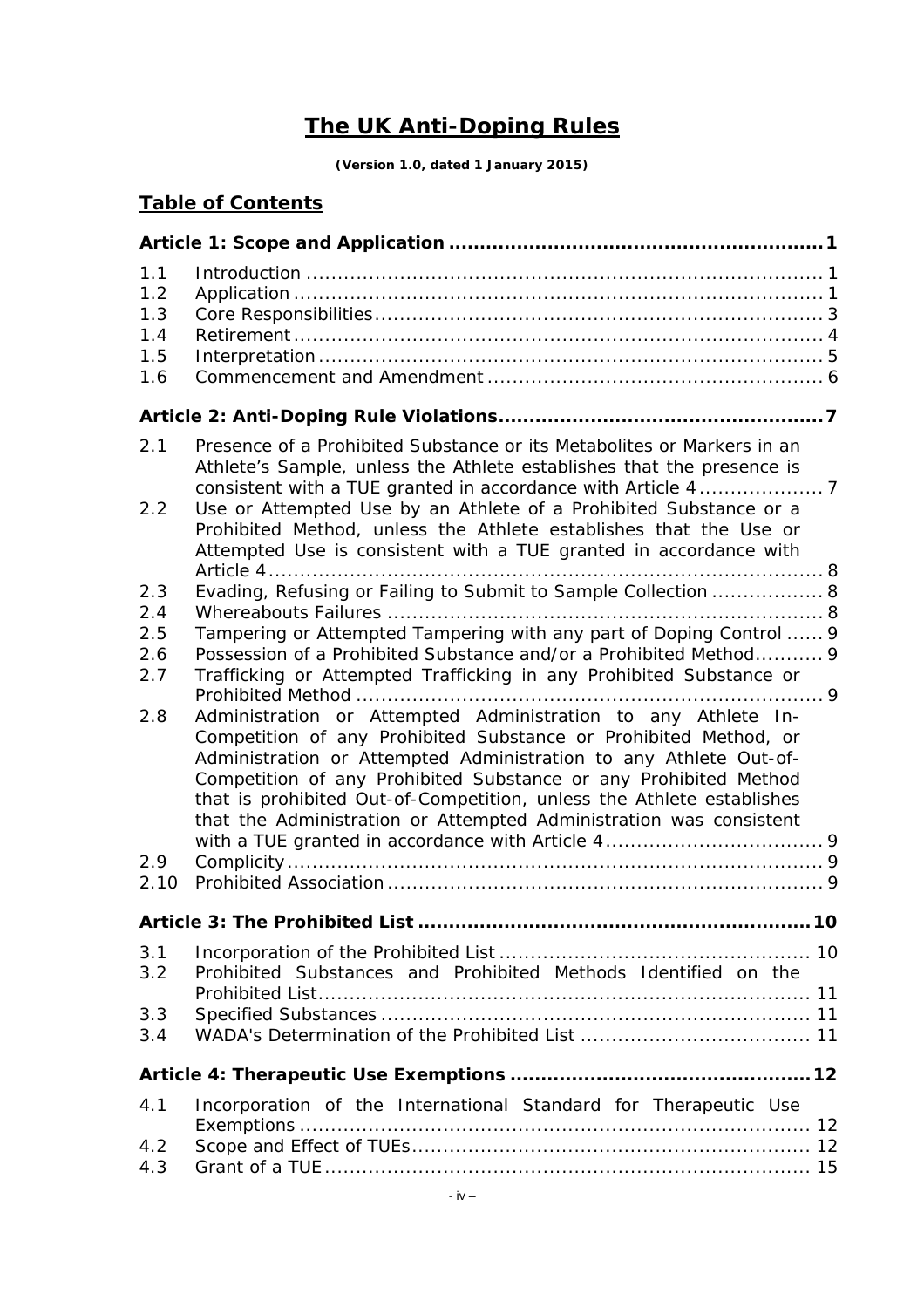| 4.4<br>4.5 |                                                                                                                                              |  |  |  |  |
|------------|----------------------------------------------------------------------------------------------------------------------------------------------|--|--|--|--|
|            |                                                                                                                                              |  |  |  |  |
| 5.1        | Incorporation of the International Standard for Testing and                                                                                  |  |  |  |  |
|            |                                                                                                                                              |  |  |  |  |
| 5.2        |                                                                                                                                              |  |  |  |  |
| 5.3<br>5.4 |                                                                                                                                              |  |  |  |  |
| 5.5        |                                                                                                                                              |  |  |  |  |
| 5.6        |                                                                                                                                              |  |  |  |  |
| 5.7        |                                                                                                                                              |  |  |  |  |
| 5.8        |                                                                                                                                              |  |  |  |  |
| 5.9        |                                                                                                                                              |  |  |  |  |
|            |                                                                                                                                              |  |  |  |  |
|            |                                                                                                                                              |  |  |  |  |
| 6.1<br>6.2 | Incorporation of the International Standard for Laboratories 22                                                                              |  |  |  |  |
| 6.3        |                                                                                                                                              |  |  |  |  |
| 6.4        |                                                                                                                                              |  |  |  |  |
| 6.5        |                                                                                                                                              |  |  |  |  |
|            |                                                                                                                                              |  |  |  |  |
|            |                                                                                                                                              |  |  |  |  |
| 7.1        |                                                                                                                                              |  |  |  |  |
| 7.2        |                                                                                                                                              |  |  |  |  |
| 7.3        |                                                                                                                                              |  |  |  |  |
| 7.4        |                                                                                                                                              |  |  |  |  |
| 7.5        |                                                                                                                                              |  |  |  |  |
| 7.6        | Review of Evidence Other Than Adverse Analytical Findings, Atypical                                                                          |  |  |  |  |
|            |                                                                                                                                              |  |  |  |  |
| 7.7<br>7.8 |                                                                                                                                              |  |  |  |  |
| 7.9        |                                                                                                                                              |  |  |  |  |
| 7.10       |                                                                                                                                              |  |  |  |  |
|            |                                                                                                                                              |  |  |  |  |
|            |                                                                                                                                              |  |  |  |  |
| 8.1        |                                                                                                                                              |  |  |  |  |
| 8.2        |                                                                                                                                              |  |  |  |  |
| 8.3        |                                                                                                                                              |  |  |  |  |
| 8.4        |                                                                                                                                              |  |  |  |  |
| 8.5        |                                                                                                                                              |  |  |  |  |
|            | Article 9: Automatic Disqualification of Individual Results 36                                                                               |  |  |  |  |
| 9.1        | Disqualification of Competition Results as a Consequence of an Anti-<br>Doping Rule Violation Committed in Connection with or Arising out of |  |  |  |  |
| 9.2        | Impact of Disqualification on an Opponent's Results 36                                                                                       |  |  |  |  |
|            |                                                                                                                                              |  |  |  |  |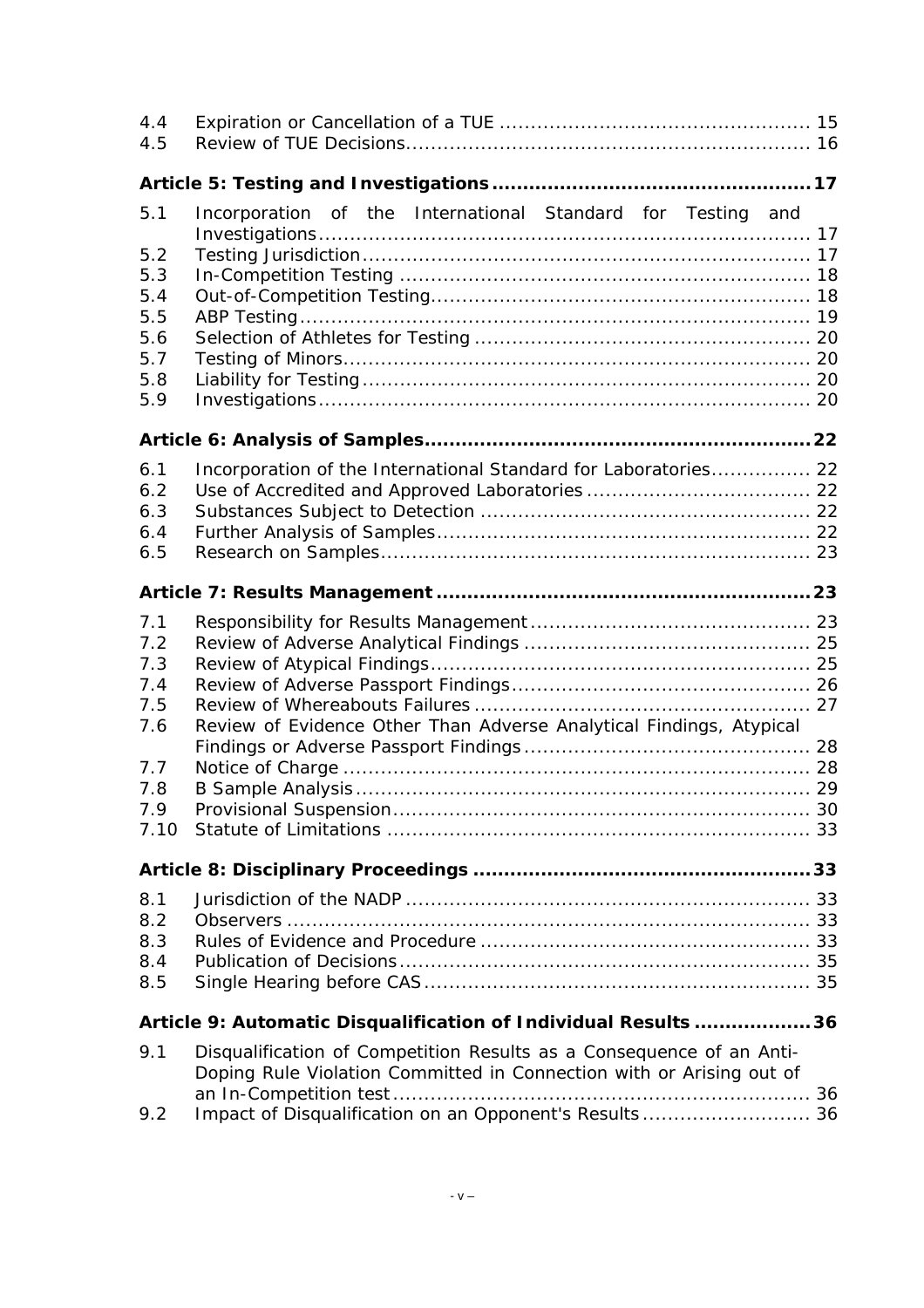|              | Article 10: Ineligibility Sanctions for Individuals36                                                                                        |  |
|--------------|----------------------------------------------------------------------------------------------------------------------------------------------|--|
| 10.1         | Disqualification of Event Results as a Consequence of an Anti-Doping<br>Rule Violation Committed During or in Connection with a Competition  |  |
| 10.2         | Imposition of a Period of Ineligibility for the Presence, Use or<br>Attempted Use, or Possession of a Prohibited Substance and/or a          |  |
| 10.3         | Imposition of a Period of Ineligibility for Other Anti-Doping Rule                                                                           |  |
| 10.4         | Elimination of the Period of Ineligibility where there is No Fault or                                                                        |  |
| 10.5         | Reduction of the period of Ineligibility based on No Significant Fault or                                                                    |  |
| 10.6         | Elimination, Reduction, or Suspension of the Period of Ineligibility or<br>other Consequences for Reasons Other than Fault 39                |  |
| 10.7<br>10.8 | Disqualification of Results in Competitions Taking Place After the                                                                           |  |
|              |                                                                                                                                              |  |
| 10.9         | Allocation of CAS Cost Awards and Forfeited Prize Money  42                                                                                  |  |
|              |                                                                                                                                              |  |
|              |                                                                                                                                              |  |
|              |                                                                                                                                              |  |
|              |                                                                                                                                              |  |
|              |                                                                                                                                              |  |
|              |                                                                                                                                              |  |
| 11.1<br>11.2 | Testing of Team Sports or a sport in which awards are given to teams 45<br>Consequences for Team Sports or a sport in which awards are given |  |
|              |                                                                                                                                              |  |
|              | Article 12: Sanctions against Sporting Bodies  46                                                                                            |  |
|              |                                                                                                                                              |  |
| 13.1         |                                                                                                                                              |  |
| 13.2         |                                                                                                                                              |  |
| 13.3         |                                                                                                                                              |  |
| 13.4         |                                                                                                                                              |  |
| 13.5         |                                                                                                                                              |  |
| 13.6         |                                                                                                                                              |  |
| 13.7<br>13.8 |                                                                                                                                              |  |
|              |                                                                                                                                              |  |
| 14.1         |                                                                                                                                              |  |
| 14.2         |                                                                                                                                              |  |
| 14.3         |                                                                                                                                              |  |
|              | Article 15: Application and Recognition of Decisions51                                                                                       |  |
| 15.1<br>15.2 |                                                                                                                                              |  |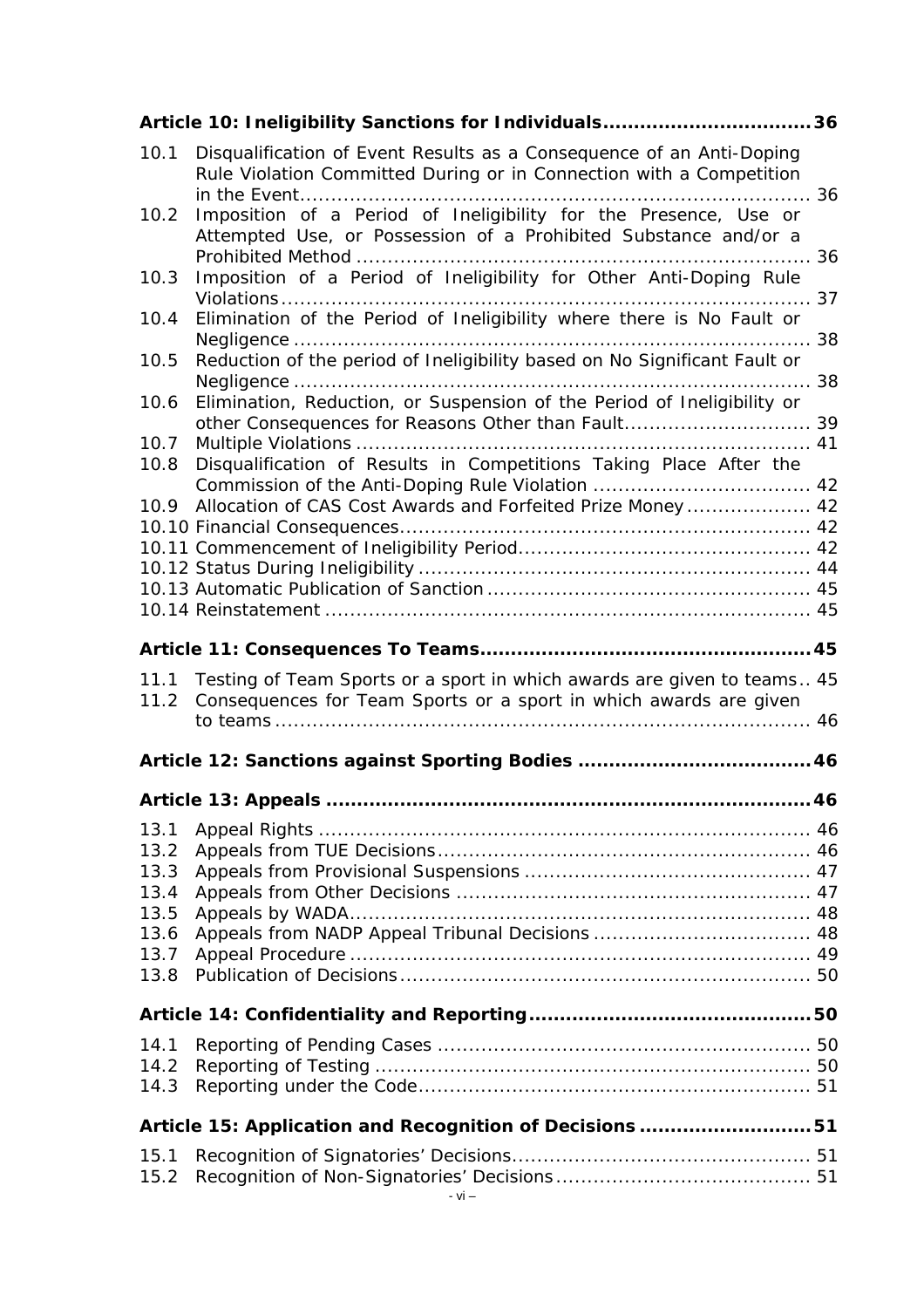| Article 16: Challenges to a Decision or these Rules 51 |  |  |  |
|--------------------------------------------------------|--|--|--|
|                                                        |  |  |  |
|                                                        |  |  |  |
|                                                        |  |  |  |
|                                                        |  |  |  |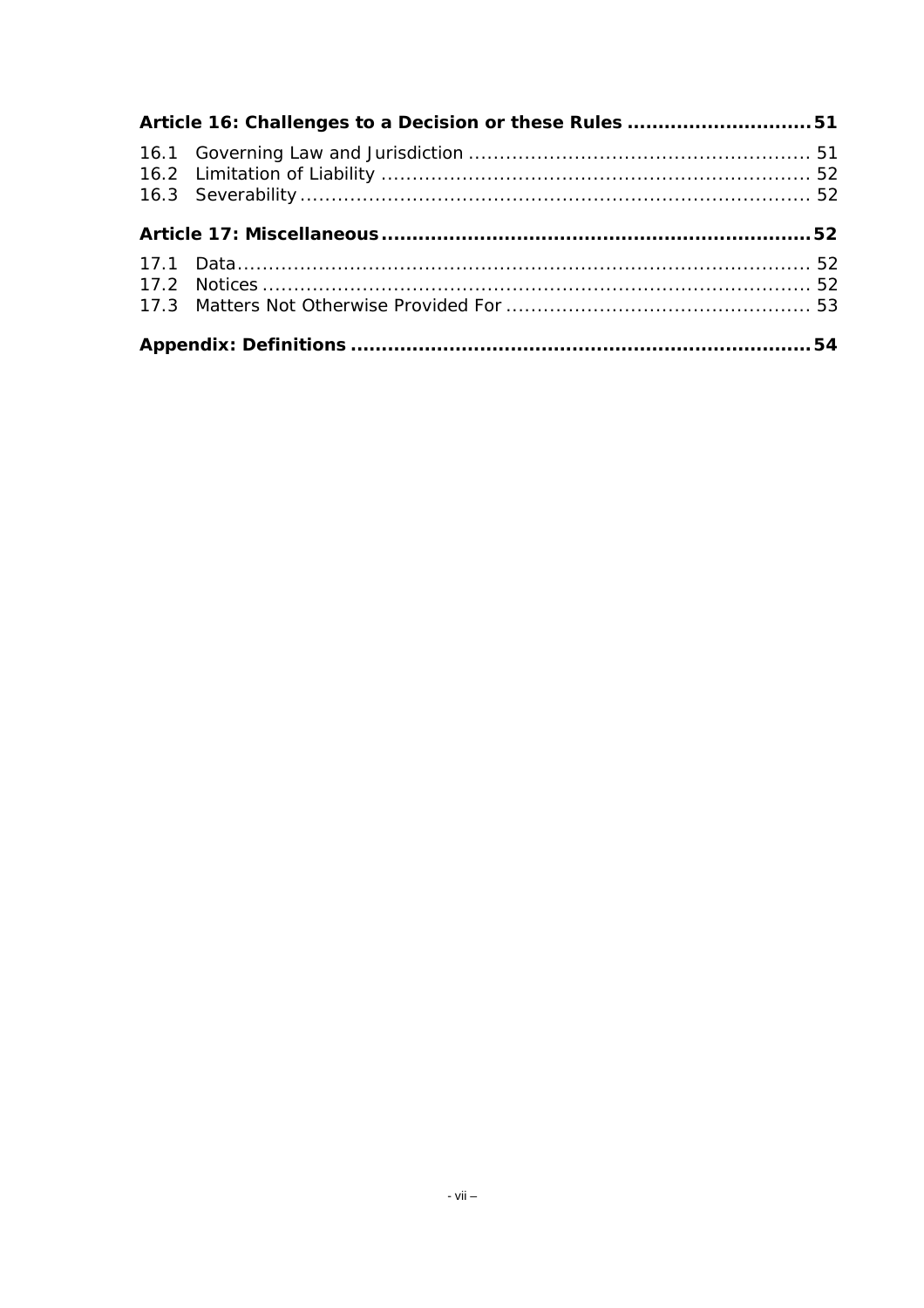# **The British Swimming Anti-Doping Rules**

**(Version 1.0, dated 1 January 2015)** 

# <span id="page-7-0"></span>**Article 1: Scope and Application**

### <span id="page-7-1"></span>**1.1 Introduction**

- 1.1.1 British Swimming has adopted these Anti-Doping Rules (the "Rules") to impose clear prohibitions and controls on doping in the sport of swimming in accordance with the requirements of the World Anti-Doping Code (the "**Code**") in order to preserve the integrity and values of play in the sport of swimming and to protect the rights and health of participation in the sport on a national basis within the United Kingdom.
- 1.1.2 These Rules are based upon the rules produced by UK Anti-Doping, the United Kingdom National Anti**-**Doping Agency (Version 1.0,1 January 2015), which have been drafted to implement the amendments to the Code coming into effect in 2015. These Rules shall become effective on 1 January 2015.
- 1.1.3 British Swimming is a member of and subject to the anti-doping jurisdiction of FINA. Where the Code allows alternative approaches on a particular issue, and FINA mandates that British Swimmingin matters arising under these Rules, takes a different approach on such issue than is taken in these Rules, then the different approach mandated by FINA shall be followed.

### **1.2 Application**

- 1.2.1 These Rules shall apply to:
	- (a) all Athletes and Athlete Support Personnel who are members of British Swimming and/or ASA, SASA or WASA (together the "Home Nations")or member or affiliate organisations or licensees of British Swimming (including any clubs, teams, associations or leagues);
	- (b) all Athletes and Athlete Support Personnel participating in such capacity in Events, Competitions and other activities organised, convened, authorised or recognised by British Swimming or any of the Home Nations or any of its member or affiliate organisations or licensees (including any clubs, teams, associations or leagues), wherever held;
	- (c) any Athlete or Athlete Support Personnel who, by virtue of a contractual arrangement or otherwise, is subject to the jurisdiction of British Swimming for purposes of anti-doping; and
	- (d) any other Person who is subject to the authority of British Swimming;

whether or not such person is a citizen of or resident in the United Kingdom.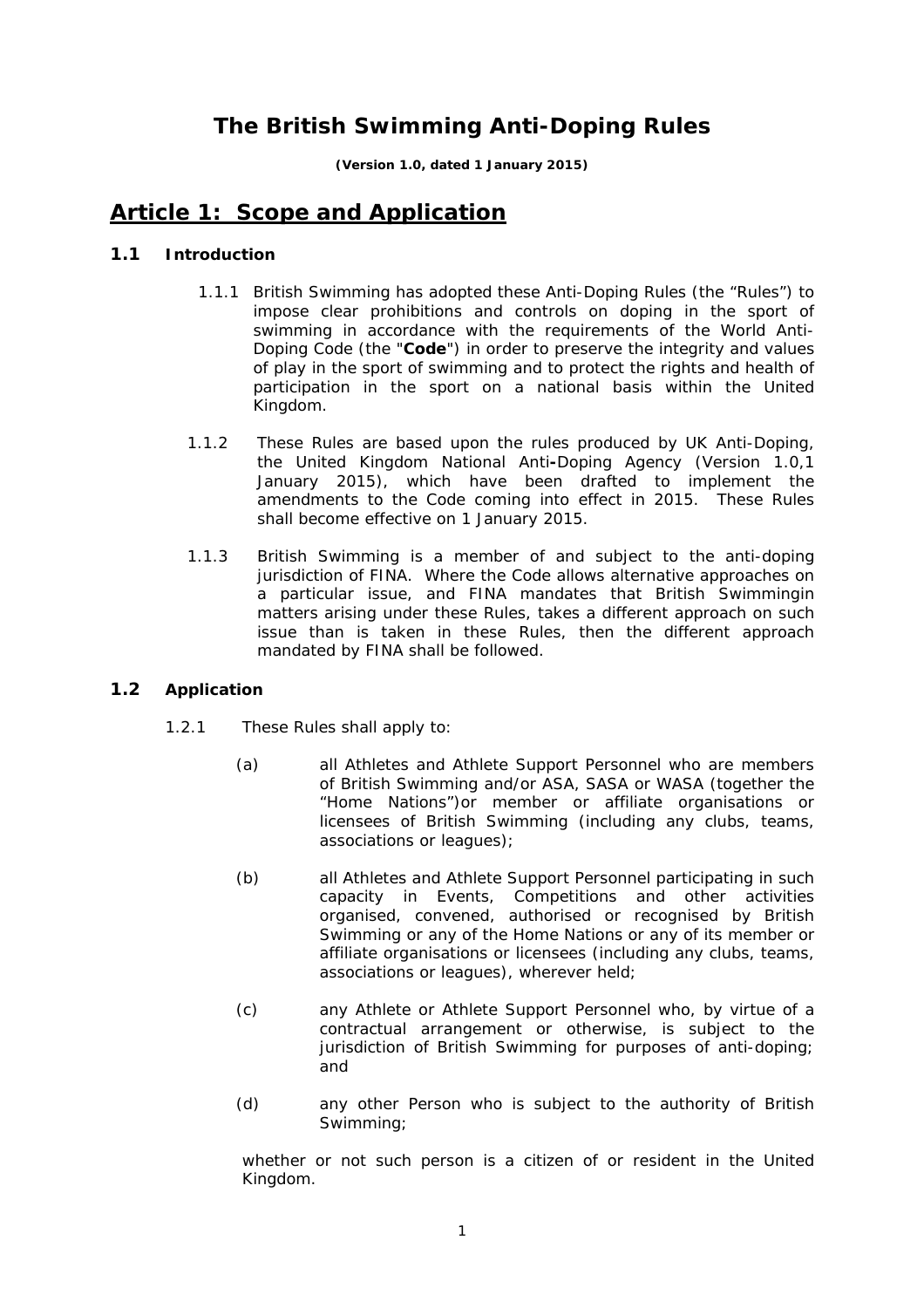These Rules shall not apply to an apparent anti-doping violation by a participant who is a member of another member federation of FINA. Such matter would be referred by British Swimming to the other member federation and FINA advised accordingly.

- 1.2.2 To be a member any of the Home Nations or British Swimming and/or of member or affiliate organisations or licensees of British Swimming or any of the Home Nations, or to be eligible to participate (in the case of an Athlete) or assist any participating Athlete (in the case of an Athlete Support Person) in any Event, Competition or other activity organised, convened or authorised by British Swimming or any of the Home Nations or any of its member or affiliate organisations or licensees, a Person must agree to be bound by and to comply with these Rules. Accordingly, by becoming such a member or by so participating or assisting, an Athlete/Athlete Support Person (as applicable) shall be deemed to have agreed:
	- (a) to be bound by and to comply strictly with these Rules (without prejudice to any other anti-doping rules applicable to him/her);
	- (b) to submit to the authority of British Swimming and UKAD to apply and enforce these Rules;
	- (c) to provide all requested assistance to British Swimming and UKAD (as applicable) in the application and enforcement of these Rules, including (without limitation) cooperating fully with any investigation, results management exercise, and/or proceedings being conducted pursuant to these Rules in relation to any potential Anti-Doping Rule Violation(s);
	- (d) to submit to the exclusive jurisdiction of any NADP first instance tribunal convened under these Rules to hear and determine charges and related issues arising under these Rules;
	- (e) to submit to the exclusive jurisdiction of any NADP appeal tribunal and/or CAS Panel convened under these Rules to hear and determine appeals made pursuant to these Rules; and
	- (f) further to Article 16, not to bring any proceedings in any court or other forum that are inconsistent with the foregoing submission to the jurisdiction of the NADP first instance tribunal, the NADP appeal tribunal and CAS.
- 1.2.3 It is acknowledged that certain Athletes or other Persons who are subject to the authority of British Swimming may also be subject to the anti-doping rules of other Anti-Doping Organisations, including (in the case of International-Level Athletes and Athletes participating in International Events) the anti-doping rules of FINA and (in the case of Athletes with disabilities) the International Paralympic Committee (the **"IPC"**), and that the same conduct of such Athletes or other Persons may implicate not only these Rules but also the rules of such other Anti-Doping Organisations. These Rules are not intended to limit the responsibilities of any Athlete or other Person under such other rules. The jurisdictional and other issues arising when the same conduct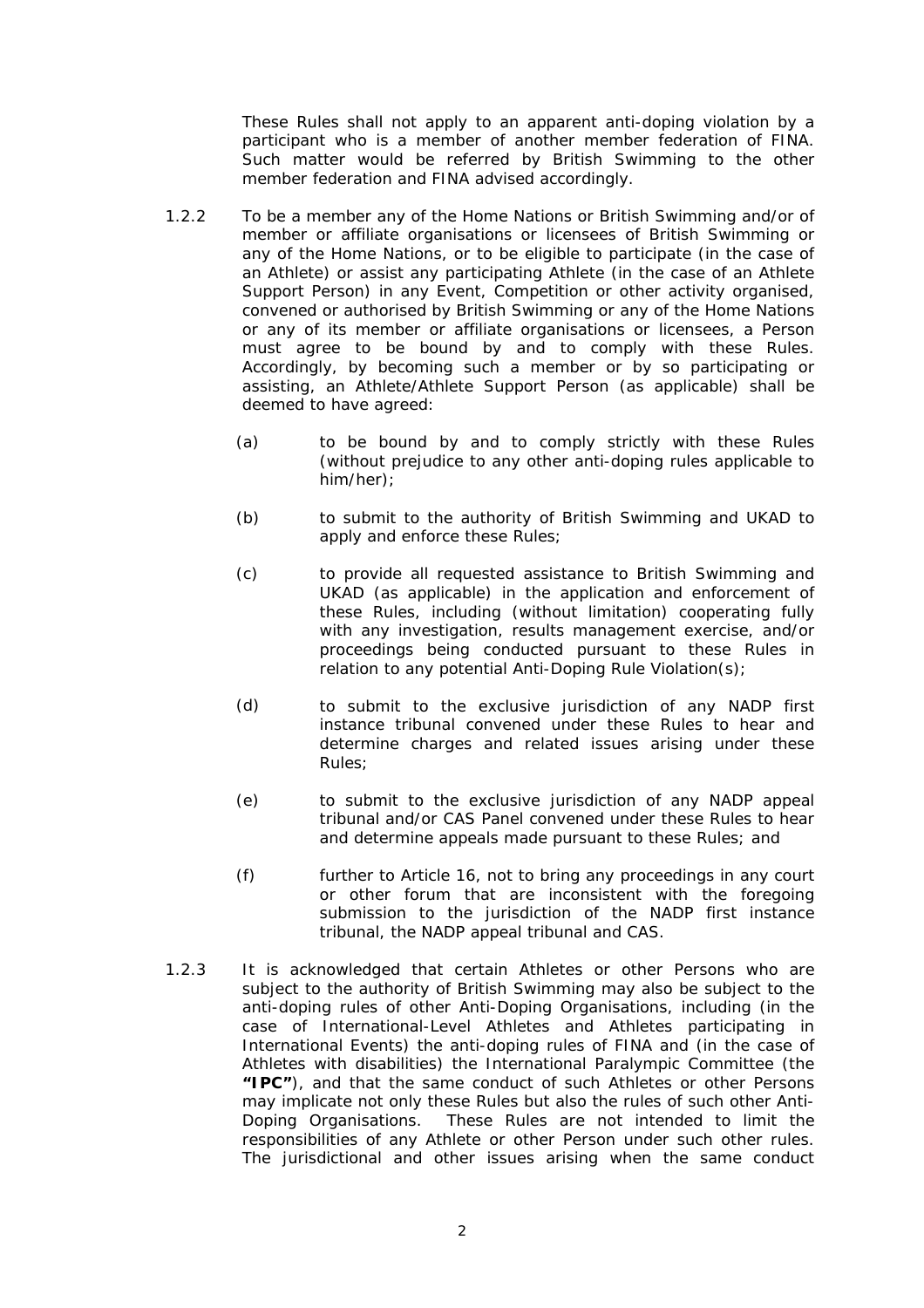implicates these Rules and such other rules shall be resolved in accordance with the Code.

- <span id="page-9-0"></span>1.2.4 Where the rules of FINA or the IPC (as applicable) require action to be taken at the national level against an Athlete or other Person for an alleged Anti-Doping Rule Violation, unless stipulated otherwise in the rules of FINA or the IPC (as applicable), such action shall be taken by UKAD in accordance with these Rules.
- 1.2.5 For the avoidance of doubt, nothing in these Rules shall be interpreted as limiting the rights, functions and obligations of UKAD as a Signatory to the Code. Nothing in the Rules prevents UKAD from undertaking Doping Control, investigations, results management and/or any other anti-doping activity in accordance with any agreement or arrangement with FINA or the IPC (as applicable), any other Anti-Doping Organisation, or other Signatory to the Code, or in accordance with any right or obligation arising under the Code (including without limitation the right under the Code to test athletes from other jurisdictions when they are present in the UK).

### **1.3 Core Responsibilities**

- 1.3.1 It is the personal responsibility of each Athlete (which may not be delegated to any other person):
	- (a) to acquaint him/herself, and to ensure that each Person (including medical personnel) from whom he/she takes advice is acquainted, with all of the requirements of these Rules, including (without limitation) being aware of what constitutes an Anti-Doping Rule Violation and of what substances and methods are on the Prohibited List;
	- (b) to comply with these Rules in all respects;
	- $(c)$ to take full responsibility for what he/she ingests and uses;
	- (d) to carry out research regarding any products or substances which he/she intends to ingest or Use (prior to such ingestion or Use) to ensure compliance with these Rules; such research shall, at a minimum, include a reasonable internet search of (1) the name of the product or substance, (2) the ingredients/substances listed on the product or substance label, and (3) other related information revealed through research of points (1) and (2);
	- (e) to ensure that any medical treatment he/she receives does not infringe these Rules;
	- (f) to make him/herself available for Testing at all times upon request, whether In-Competition or Out-of-Competition;
	- (g) when included in a Registered Testing Pool, to provide accurate and up-to-date whereabouts information for purposes of Testing;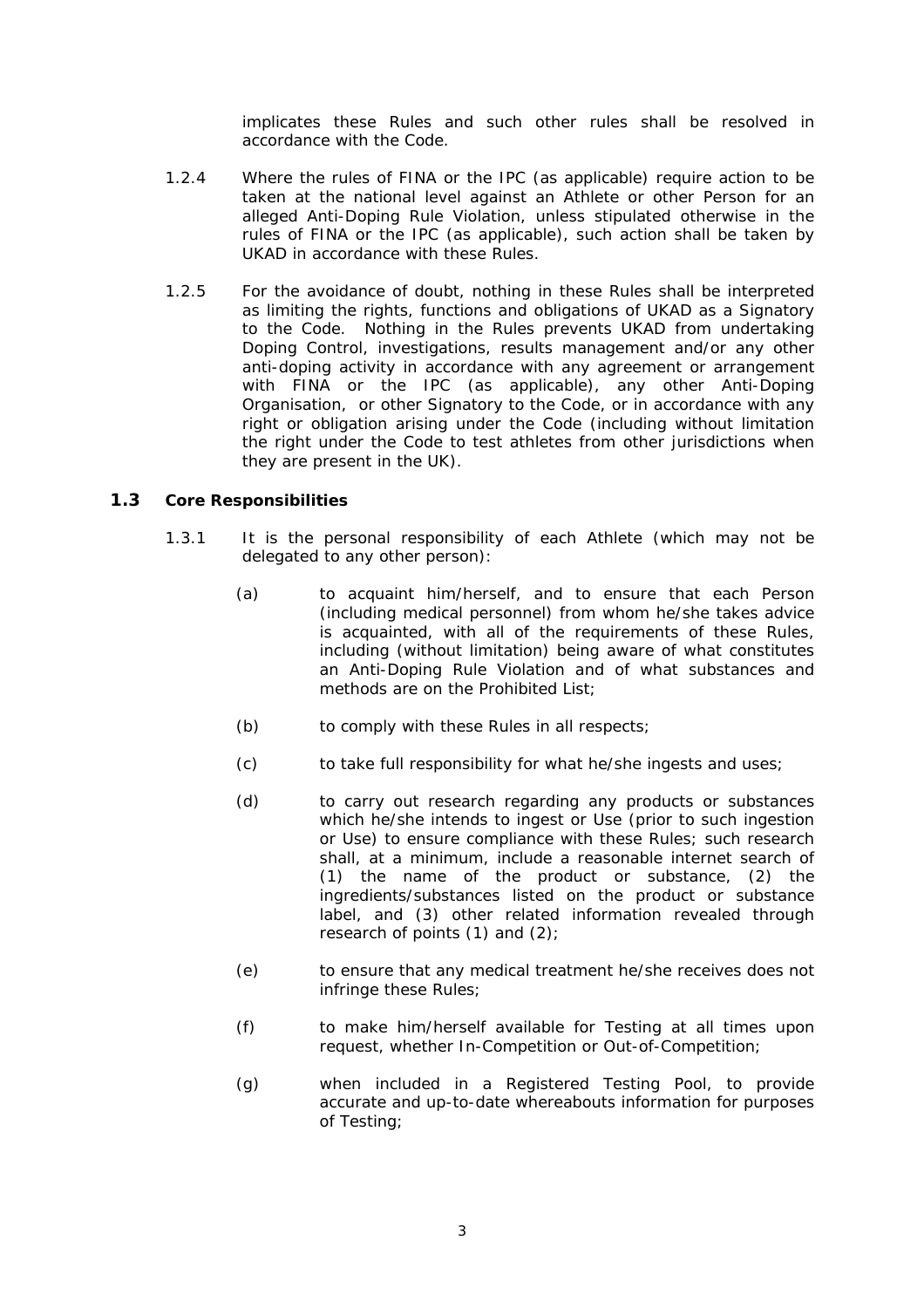- <span id="page-10-0"></span>(h) to disclose to UKAD and to his/her International Federation any decision by a non-Signatory finding that the Athlete infringed anti-doping rules within the previous ten years; and
- (i) to cooperate fully with UKAD and any other Anti-Doping Organisation conducting investigations into possible Anti-Doping Rule Violations.
- 1.3.2 It is the personal responsibility of each Athlete Support Personnel:
	- (a) to acquaint him/herself with all of the provisions of these Rules, including (without limitation) being aware of what constitutes an Anti-Doping Rule Violation and what substances and methods are on the Prohibited List;
	- (b) to comply with these Rules in all respects;
	- (c) not to Use or Possess any Prohibited Substance or Prohibited Method without valid justification. An Athlete Support Person who Uses a Prohibited Substance or Prohibited Method without valid justification may not provide support to any Athlete;
	- (d) to cooperate fully with the Testing of Athletes;
	- (e) to use his/her influence on Athlete values and behaviour to foster anti-doping attitudes;
	- (f) to disclose to UKAD and to his/her International Federation any decision by a non-Signatory finding that the Athlete Support Person infringed applicable anti-doping rules within the previous ten years; and
	- $(a)$ to cooperate fully with UKAD and any other Anti-Doping Organisation conducting investigations into possible Anti-Doping Rule Violations.

### <span id="page-10-1"></span>**1.4 Retirement**

- 1.4.1 Each Athlete or other Person shall continue to be bound by and required to comply with these Rules unless and until he/she has given written notice to British Swimming that he/she has retired from the sport of swimming. Where an Athlete is in the International Registered Testing Pool, the National Registered Testing Pool or Domestic Pool at the time of such retirement, he/she must also send written notice to UKAD FINA or the IPC (if applicable) of such retirement. British Swimming, FINA , the IPC UKAD, the NADP and CAS (as applicable) shall continue to have jurisdiction over an Athlete or other Person under these Rules after retirement in respect of matters taking place prior to retirement.
- <span id="page-10-2"></span>1.4.2 Subject to Article [1.4.3](#page-11-1), an Athlete who retires from his/her sport in accordance with Article [1.4.1](#page-10-1) at a time when he/she is in the International Registered Testing Pool, the National Registered Testing Pool or the Domestic Pool may not return to compete in the sport unless: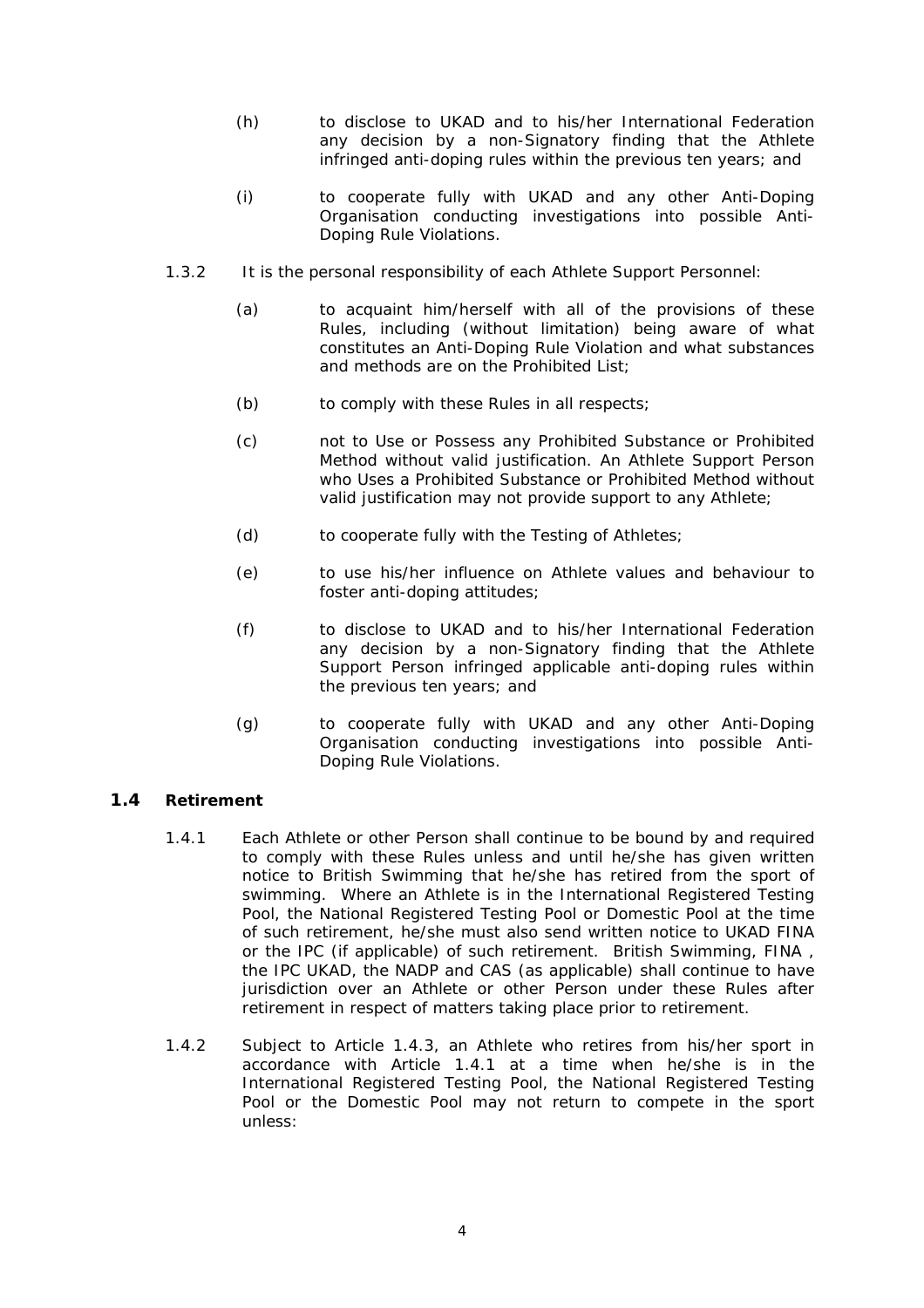- <span id="page-11-0"></span>(a) he/she has given British Swimming, UKAD FINA or the IPC (if applicable) written notice of no less than six months of his/her intent to return to competition; and
- (b) during that notice period he/she has submitted to the application of these Rules and to the jurisdiction of British Swimming, UKAD, the NADP and CAS (as applicable) under the Rules, including by making him/herself available for Testing and (if requested by UKAD) by providing information as to his/her whereabouts during the notice period in accordance with ISTI Annex I.

WADA, in consultation with UKAD,FINA or the IPC (as applicable), may grant an exemption to the six-month written notice rule where the strict application of that rule would be manifestly unfair to an Athlete. WADA's decision may be appealed under Article 13.

- <span id="page-11-1"></span>1.4.3 If an Athlete retires while serving a period of Ineligibility, such that he/she is no longer bound by and required to comply with these Rules, that Athlete may not return to compete in the sport unless:
	- (a) he/she has given British Swimming, UKAD, and FINA or the IPC (if applicable) written notice of no less than six months (or notice equivalent to the period of Ineligibility remaining as of the date the Athlete retired, if that period was longer than six months) of his/her intent to return to competition;
	- (b) during that notice period he/she has submitted to the application of these Rules and to the jurisdiction of British Swimming, FINA, the IPC, UKAD, the NADP and CAS (as applicable) under the Rules, including by making him/herself available for Testing and (if requested by UKAD) by providing information as to his/her whereabouts during the notice period in accordance with ISTI Annex I.
- 1.4.4 If an Athlete or other Person retires while a results management process is underway, the Anti-Doping Organisation conducting the results management process retains jurisdiction to complete its results management process. If an Athlete or other Person retires before any results management process has begun, the Anti-Doping Organsation which would have had results management authority over the Athlete or other Person at the time the Athlete or other Person committed an antidoping violation, has authority to conduct results management in respect of that anti-doping rule violation.
- 1.4.5 Any competitive results obtained in violation of Article [1.4.2](#page-10-2) or [1.4.3](#page-11-1) shall be Disqualified.

### **1.5 Interpretation**

- 1.5.1 The Appendix to these Rules shall be considered an integral part of these Rules.
- 1.5.2 Save where otherwise indicated:
	- (a) references to Articles or the Appendix are references to articles of and the appendix to these Rules; and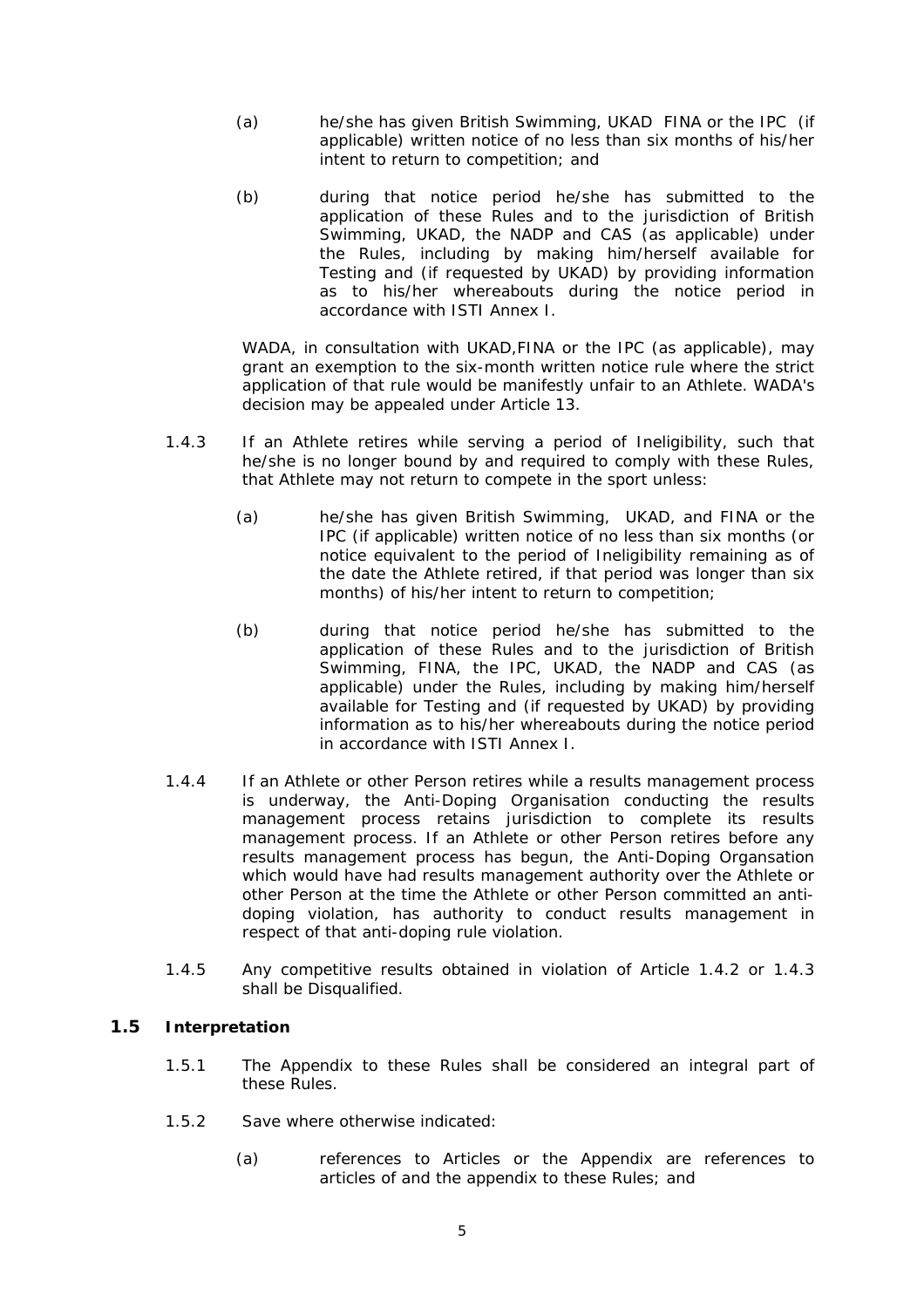- (b) defined terms used in these Rules (i.e., those words or phrases starting with capitals) shall have the meaning given to them in the **Appendix**.
- <span id="page-12-0"></span>1.5.3 The headings used in these Rules are for convenience only and shall not be deemed part of the substance of these Rules or to affect in any way the language of the provisions to which they refer.
- 1.5.4 Further to Article [1.1.1](#page-7-1), these Rules shall be interpreted and applied at all times (a) as an independent and autonomous text and not by reference to existing laws or statutes; and (b) in a manner that is consistent with the Code. The comments annotating various provisions of the Code shall be used to interpret these Rules.

### <span id="page-12-2"></span>**1.6 Commencement and Amendment**

- <span id="page-12-1"></span>1.6.1 These Rules shall come into full force and effect on the Effective Date. They shall not apply retroactively to matters arising prior to the Effective Date; provided, however, that:
	- (a) Any case pending prior to the Effective Date, or brought after the Effective Date but based on an anti-doping rule violation that occurred prior to the Effective Date, shall be governed by the rules in force at the time of the anti-doping rule violation, save that (i) Articles [7.10](#page-39-1) and [10.7.5](#page-48-1) shall apply retroactively (unless, in the case of Article [7.10,](#page-39-1) the original statute of limitations has already expired by the Effective Date, in which case Article [7.10](#page-39-1) shall not apply); and (ii) the anti-doping tribunal hearing the case may decide to apply other provisions from these Rules as well where doing so benefits the Athlete or other Person alleged to have committed the Anti-Doping Rule Violation, based on the principle of *lex mitior*.
	- (b) Any whereabouts failure (whether a filing failure or a missed test) declared by UKAD (or any other Anti-Doping Organisation) under rules in force prior to the Effective Date, which has not expired prior to the Effective Date, shall be carried forward and may be relied upon (prior to its expiry in accordance with such rules) as one of the requisite elements of an Anti-Doping Rule Violation under Article 2.4 of these Rules.
	- (c) With respect to cases where a final decision finding an antidoping rule violation has been rendered prior to the Effective Date, but the Athlete or other Person is still serving the period of Ineligibility as of the Effective Date, the Athlete or other Person may apply to UKAD for a reduction in the period of Ineligibility in light of the 2015 Code. To be valid, such application must be made before the period of Ineligibility has expired. The decision rendered by UKAD may be appealed pursuant to Article [13.4.](#page-53-1) The 2015 Code shall have no application to any anti-doping rule violation case where a final decision finding an anti-doping rule violation has been rendered and the period of Ineligibility has expired.
	- (d) Anti-Doping Rule Violations committed prior to the Effective Date, whether under predecessor versions of these Rules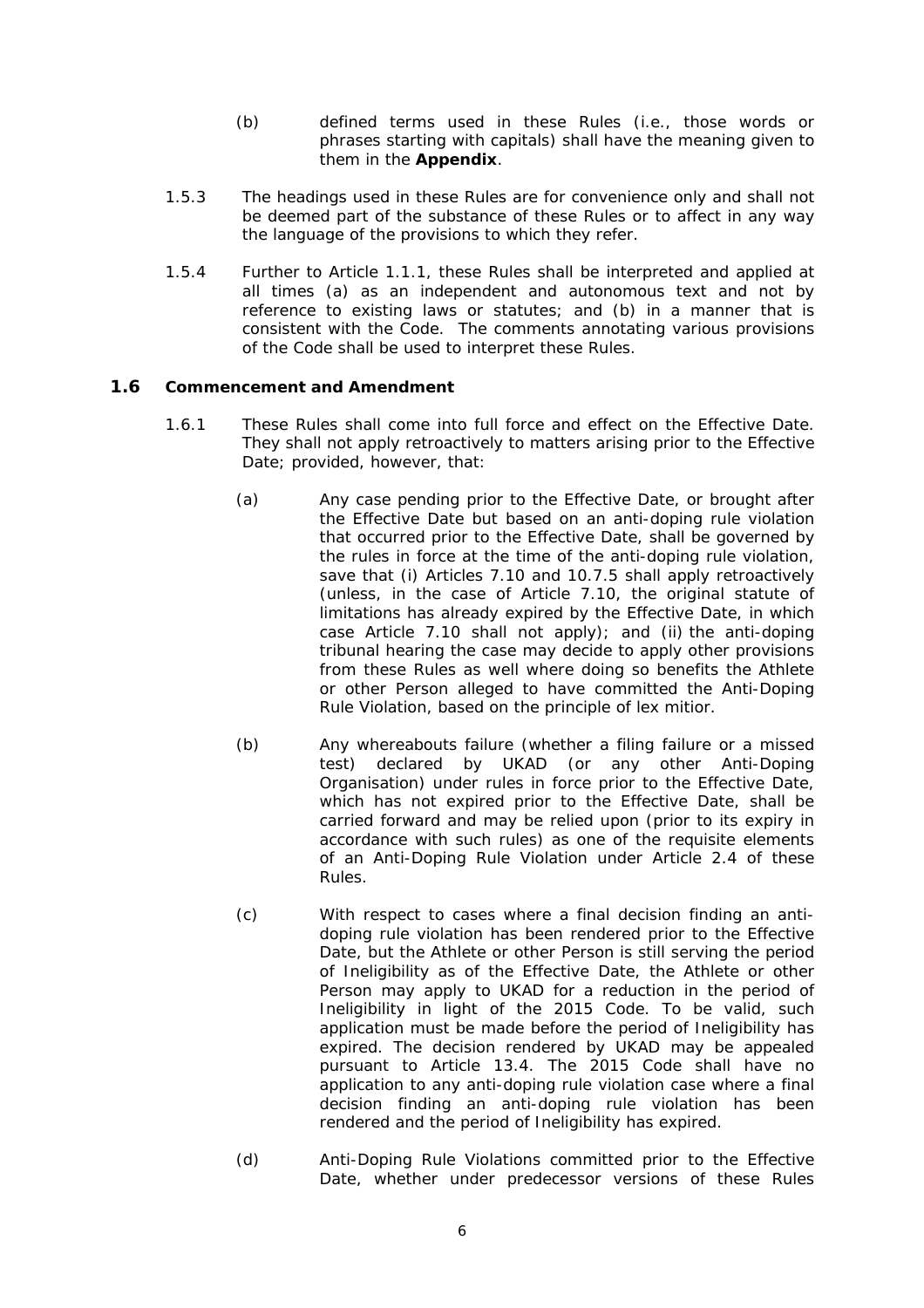<span id="page-13-0"></span>and/or other relevant rules, count as prior offences for purposes of determining sanctions under Article 10, including Article 10.7 and especially Article 10.7.5. For purposes of assessing the period of Ineligibility for a second violation under Article 10.7.1, where the sanction for the first violation was determined based on pre-2015 Code rules, the period of Ineligibility which would have been assessed for that first violation had 2015 Code rules been applicable, shall be applied.

1.6.2 Amendments to these Rules shall be approved and shall come into effect in the manner prescribed by British Swimming, save that amendments by WADA to the Code, the Prohibited List and any International Standard shall come into effect automatically in the manner set out in the Code. Such amendments shall be binding upon all Athletes and other Persons without further formality.

# Article 2: **Anti-Doping Rule Violations**

Doping is defined as the occurrence of one or more of the Anti-Doping Rule Violations set forth in Article [2.1](#page-13-1) through Article [2.10](#page-15-1) of these Rules.

The purpose of Article 2 is to specify the circumstances and conduct which constitute Anti-Doping Rule Violations. Hearings in doping cases will proceed based on the assertion that one or more of these specific rules have been violated.

Athletes or other Persons shall be responsible for knowing what constitutes an Anti-Doping Rule Violation and the substances and methods which have been included on the Prohibited List.

The following constitute Anti-Doping Rule Violations:

### <span id="page-13-1"></span>**2.1 Presence of a Prohibited Substance or its Metabolites or Markers in an Athlete's Sample, unless the Athlete establishes that the presence is consistent with a TUE granted in accordance with Article 4**

- 2.1.1 It is each Athlete's personal duty to ensure that no Prohibited Substance enters his/her body. An Athlete is responsible for any Prohibited Substance or any of its Metabolites or Markers found to be present in his/her Sample. Accordingly, it is not necessary that intent, Fault, negligence or knowing Use on the Athlete's part be demonstrated in order to establish an Anti-Doping Rule Violation under Article [2.1](#page-13-1); nor is the Athlete's lack of intent, Fault, negligence or knowledge a valid defence to a charge that an Anti-Doping Rule Violation has been committed under Article [2.1](#page-13-1).
- 2.1.2 Proof of any of the following to the standard required by Article [8.3.1](#page-40-0) is sufficient to establish an Anti-Doping Rule Violation under Article [2.1](#page-13-1):
	- (a) Presence of a Prohibited Substance or any of its Metabolites or Markers in the Athlete's A Sample, where the Athlete waives his/her right to have his/her B Sample analysed and so the B Sample is not analysed;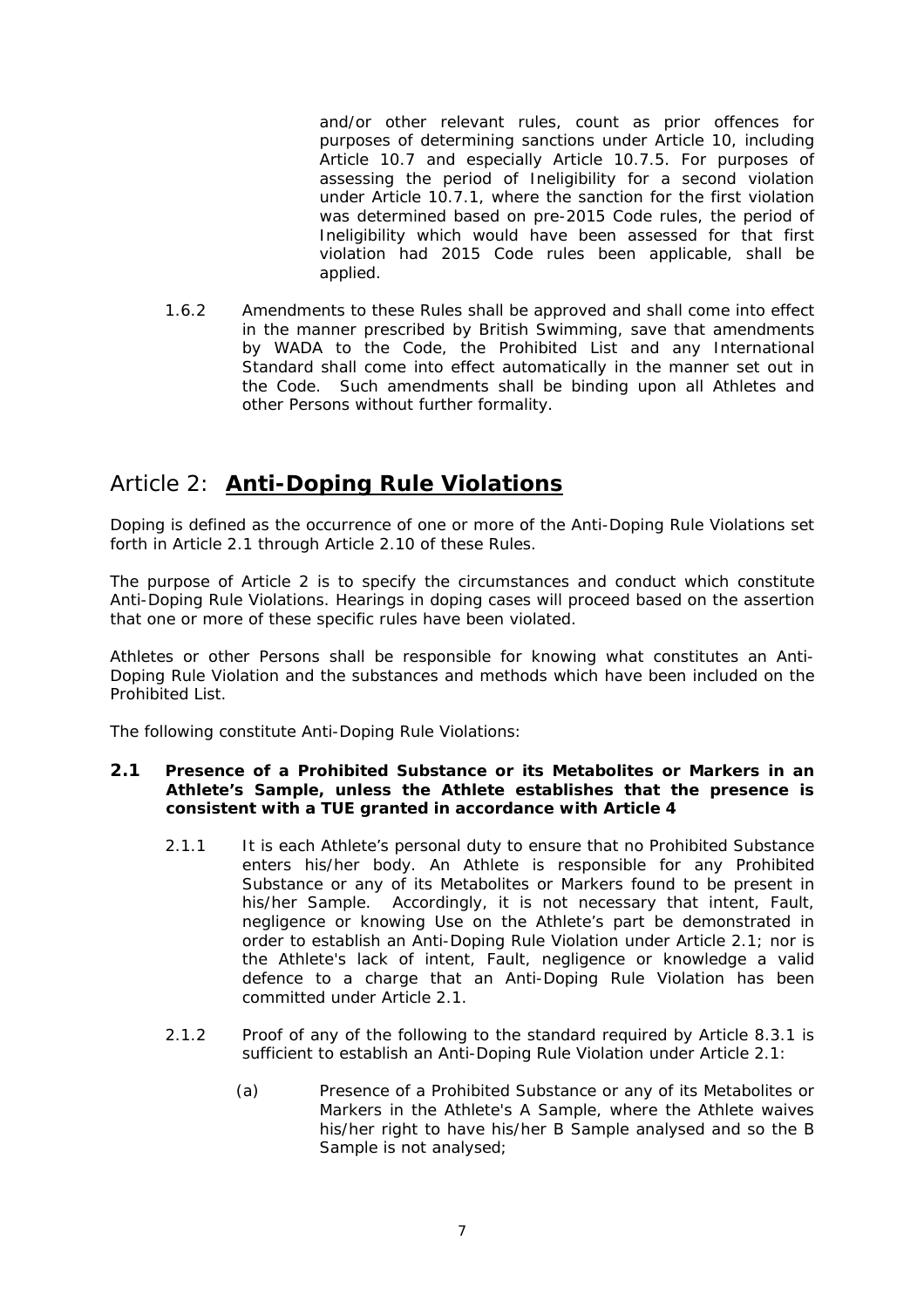- <span id="page-14-0"></span>(b) Where the Athlete's B Sample is analysed and such analysis confirms the presence of the Prohibited Substance or any of its Metabolites or Markers found in the Athlete's A Sample; or
- (c) Where the Athlete's B Sample has been split into two bottles and the analysis of the second bottle confirms the presence of the Prohibited Substance or its Metabolites or Markers found in the first bottle.
- <span id="page-14-1"></span>2.1.3 Except in the case of those substances for which a quantitative threshold is specifically identified in the Prohibited List or other International Standard, the presence of any quantity of a Prohibited Substance or any of its Metabolites or Markers in an Athlete's Sample shall constitute an Anti-Doping Rule Violation, unless the Athlete establishes that such presence is consistent with a TUE granted in accordance with Article 4.
- 2.1.4 As an exception to the general rule of Article [2.1.3,](#page-14-1) the Prohibited List or other International Standard may establish special criteria for the evaluation of Prohibited Substances that can also be produced endogenously.

### <span id="page-14-2"></span>**2.2 Use or Attempted Use by an Athlete of a Prohibited Substance or a Prohibited Method, unless the Athlete establishes that the Use or Attempted Use is consistent with a TUE granted in accordance with Article 4**

- 2.2.1 It is each Athlete's personal duty to ensure that no Prohibited Substance enters his/her body and that he/she does not Use any Prohibited Method. Accordingly, it is not necessary that intent, Fault, negligence or knowing Use on the Athlete's part be demonstrated in order to establish an Anti-Doping Rule Violation for Use of a Prohibited Substance or a Prohibited Method; nor is the Athlete's lack of intent, Fault, negligence or knowledge a valid defence to a charge that an Anti-Doping Rule Violation for Use has been committed under Article [2.2.](#page-14-2)
- 2.2.2 It is necessary to demonstrate intent on the Athlete's part to establish an Anti-Doping Rule Violation of Attempted Use under Article [2.2](#page-14-2).
- 2.2.3 The success or failure of the Use or Attempted Use of a Prohibited Substance or Prohibited Method is not material. For an Anti-Doping Rule Violation to be committed, it is sufficient that the Athlete Used or Attempted to Use a Prohibited Substance or Prohibited Method.
- 2.2.4 Out-Of-Competition Use of a substance that is only prohibited In-Competition is not an Anti-Doping Rule Violation. If, however, an Adverse Analytical Finding is reported for such substance or any of its Metabolites or Markers in respect of a Sample collected In-Competition, that may amount to an Anti-Doping Rule Violation under Article [2.1](#page-13-1).

### <span id="page-14-4"></span>**2.3 Evading, Refusing or Failing to Submit to Sample Collection**

Evading Sample collection, or without compelling justification, refusing or failing to submit to Sample collection after notification of Testing as authorised in these Rules or other applicable anti-doping rules.

### <span id="page-14-3"></span>**2.4 Whereabouts Failures**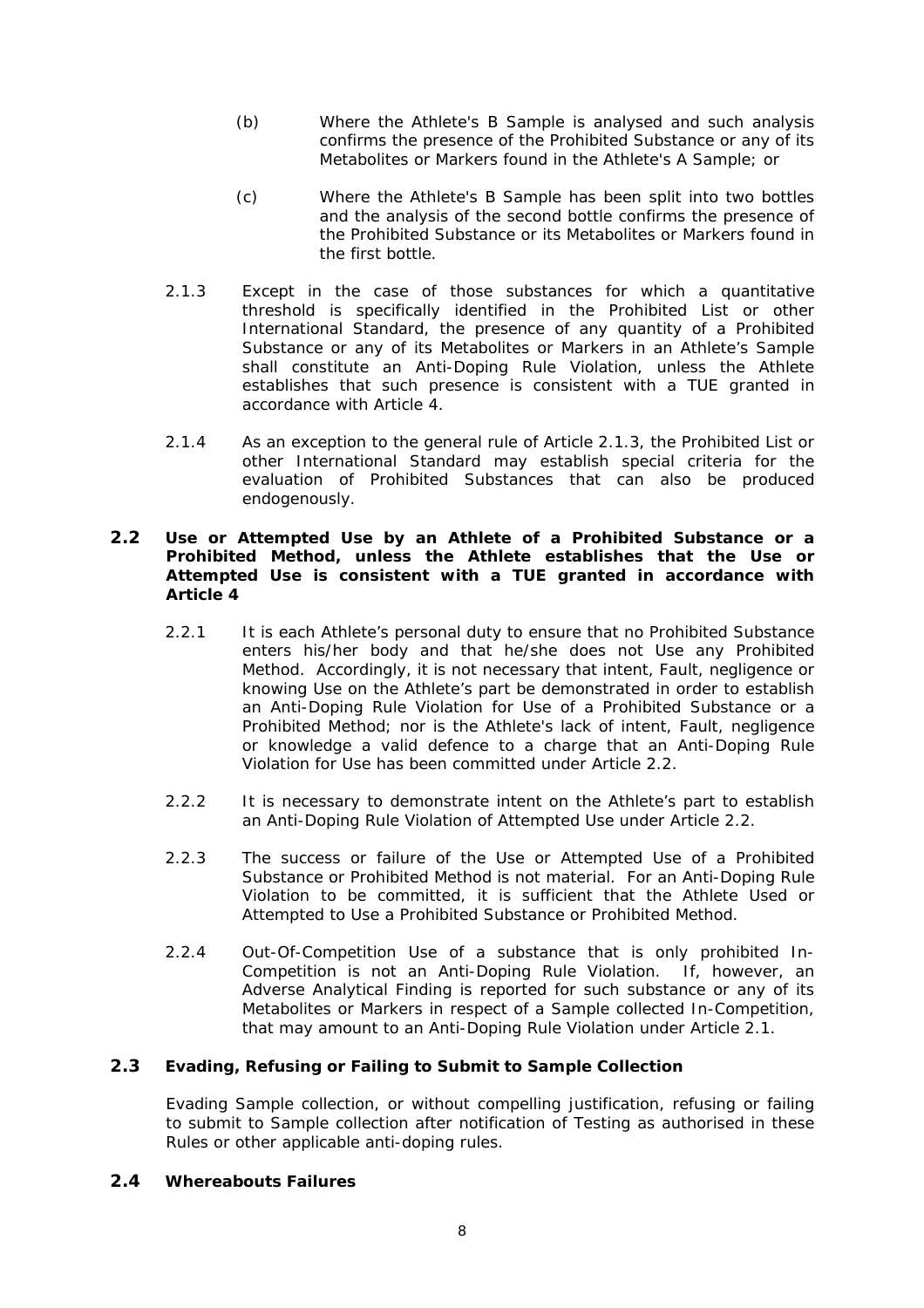- <span id="page-15-0"></span>2.4.1 Any failure to file whereabouts information in accordance with ISTI Article I.3 shall be deemed a "**Filing Failure**". Any failure to be available for Testing at the declared whereabouts in accordance with ISTI Article I.4 shall be deemed a "**Missed Test**".
- 2.4.2 Any combination of three Filing Failures and/or Missed Tests committed within a 12-month period by an Athlete in a Registered Testing Pool, as declared by UKAD or any other Anti-Doping Organisation with the requisite jurisdiction over the Athlete in accordance with the International Standard for Testing and Investigations shall constitute an Anti-Doping Rule Violation under Article 2.4.

### <span id="page-15-2"></span>**2.5 Tampering or Attempted Tampering with any part of Doping Control**

Conduct that subverts the Doping Control process but that would not otherwise be included in the definition of Prohibited Methods. Tampering shall include, without limitation, intentionally interfering or attempting to interfere with a Doping Control official, providing fraudulent information to an Anti-Doping Organisation or intimidating or attempting to intimidate a potential witness.

### <span id="page-15-3"></span>**2.6 Possession of a Prohibited Substance and/or a Prohibited Method**

- 2.6.1 Possession by an Athlete In-Competition of any Prohibited Substance or any Prohibited Method, or Possession by an Athlete Out-of-Competition of any Prohibited Substance or any Prohibited Method which is prohibited Out-of-Competition unless the Athlete establishes that the Possession is consistent with a Therapeutic Use Exemption ("TUE") granted in accordance with Article 4 or other acceptable justification.
- 2.6.2 Possession by an Athlete Support Person In-Competition of any Prohibited Substance or any Prohibited Method, or Possession by an Athlete Support Person Out-of-Competition of any Prohibited Substance or any Prohibited Method which is prohibited Out-of-Competition in connection with an Athlete, Competition or training, unless the Athlete Support Person establishes that the Possession is consistent with a TUE granted to an Athlete in accordance with Article 4 or other acceptable justification.

### <span id="page-15-4"></span>**2.7 Trafficking or Attempted Trafficking in any Prohibited Substance or Prohibited Method**

<span id="page-15-5"></span>**2.8 Administration or Attempted Administration to any Athlete In-Competition of any Prohibited Substance or Prohibited Method, or Administration or Attempted Administration to any Athlete Out-of-Competition of any Prohibited Substance or any Prohibited Method that is prohibited Out-of-Competition, unless the Athlete establishes that the Administration or Attempted Administration was consistent with a TUE granted in accordance with Article 4** 

### <span id="page-15-6"></span>**2.9 Complicity**

Assisting, encouraging, aiding, abetting, conspiring, covering up or any other type of intentional complicity involving an Anti-Doping Rule Violation, Attempted Anti-Doping Rule Violation or violation of Article [10.12.1](#page-50-1) by another Person.

### <span id="page-15-1"></span>**2.10 Prohibited Association**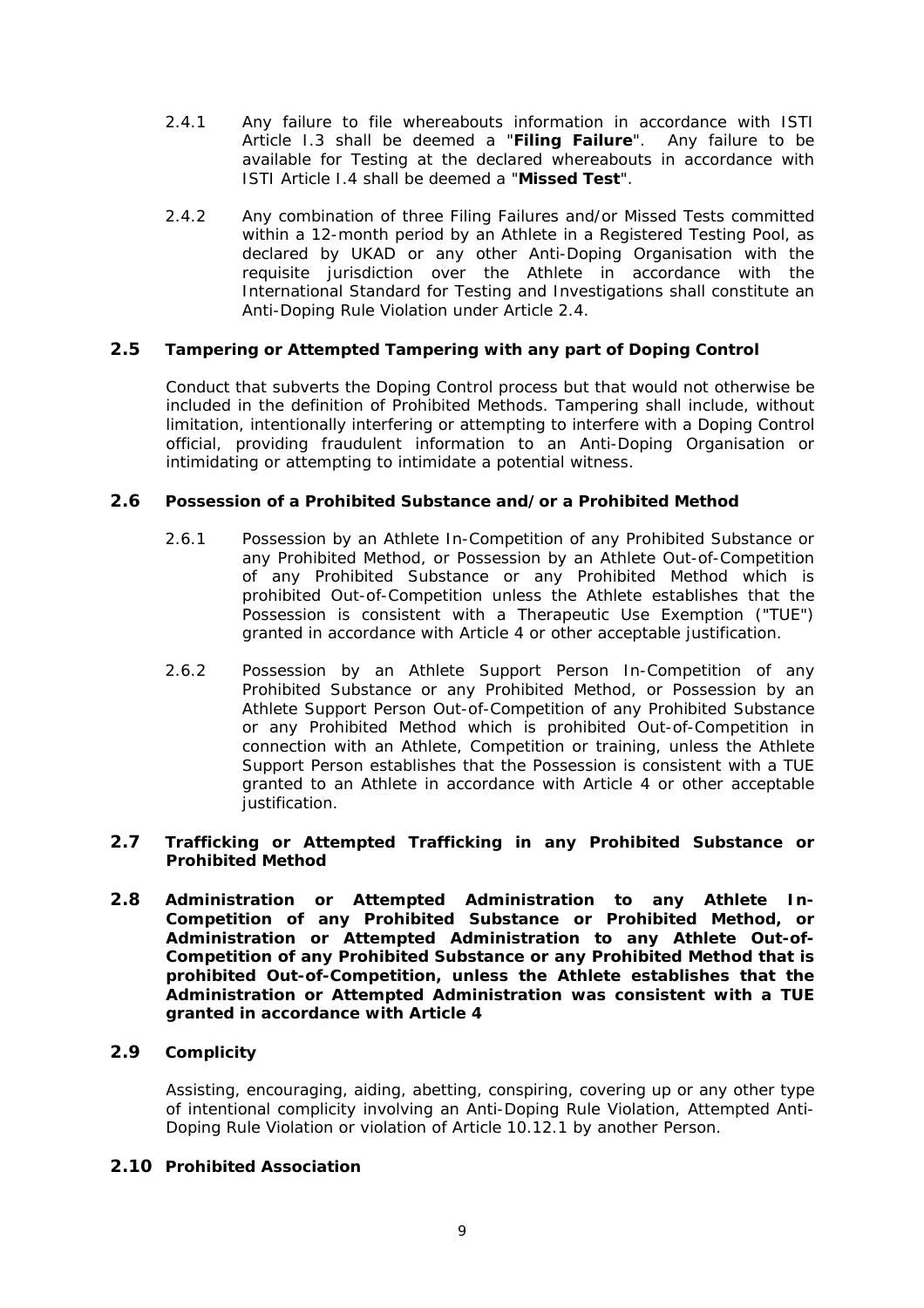- <span id="page-16-2"></span><span id="page-16-1"></span><span id="page-16-0"></span>2.10.1 Association by an Athlete or other Person who is subject to the authority of British Swimming in a professional or sport-related capacity with any Athlete Support Person who:
	- (a) (if subject to the authority of an Anti-Doping Organisation) is serving a period of Ineligibility; or
	- (b) (if not subject to the authority of an Anti-Doping Organisation, and where Ineligibility has not been addressed in a results management process pursuant to these Rules or the Code) has been convicted or found in a criminal, disciplinary or professional proceeding to have engaged in conduct which would have constituted a violation of these Rules or the Code if Code-compliant rules had been applicable to such Person. The disqualifying status of such Person shall be in force for the longer of six years from the criminal, professional or disciplinary decision or the duration of the criminal, disciplinary or professional sanction imposed; or
	- (c) is serving as a front or intermediary for an individual described in Article [2.10.1\(a\)](#page-16-1) or [2.10.1\(b\).](#page-16-2)
- <span id="page-16-3"></span>2.10.2 In order for this provision to apply, it is necessary that (a) the Athlete or other Person has previously been advised in writing by British Swimming, UKAD, or by any other Anti-Doping Organisation with jurisdiction over the Athlete or other Person, or by WADA, of the Athlete Support Personnel's disqualifying status and the potential Consequences of prohibited association; and (b) the Athlete or other Person can reasonably avoid the association. British Swimming and UKAD shall also use reasonable efforts to advise the Athlete Support Person who is the subject of the notice to the Athlete or other Person that the Athlete Support Personnel may, within 15 days, come forward to British Swimming or UKAD to explain that the criteria described in Articles [2.10.1\(a\)](#page-16-1) and [2.10.1\(b\)](#page-16-2) do not apply to him/her. (For the avoidance of doubt and notwithstanding Article [7.10,](#page-39-1) this Article [2.10](#page-15-1) applies even when the Athlete Support Personnel's disqualifying conduct occurred prior to the Effective Date.)
- 2.10.3 The burden shall be on the Athlete or other Person to establish that any association with Athlete Support Personnel described in Article [2.10.1\(a\)](#page-16-1) or [2.10.1\(b\)](#page-16-2) is not in a professional or sport-related capacity.
- 2.10.4 If British Swimming or UKAD becomes aware of Athlete Support Personnel who meet the criteria described in Article [2.10.1\(a\),](#page-16-1) [2.10.1\(b\)](#page-16-2), or [2.10.1\(c\)](#page-16-3), it shall submit that information to WADA.

# Article 3: **The Prohibited List**

### **3.1 Incorporation of the Prohibited List**

- 3.1.1 These Rules adopt and incorporate the Prohibited List, as amended from time to time.
- 3.1.2 The Prohibited List may be amended by WADA from time to time in accordance with Code Article 4.1. Unless provided otherwise by WADA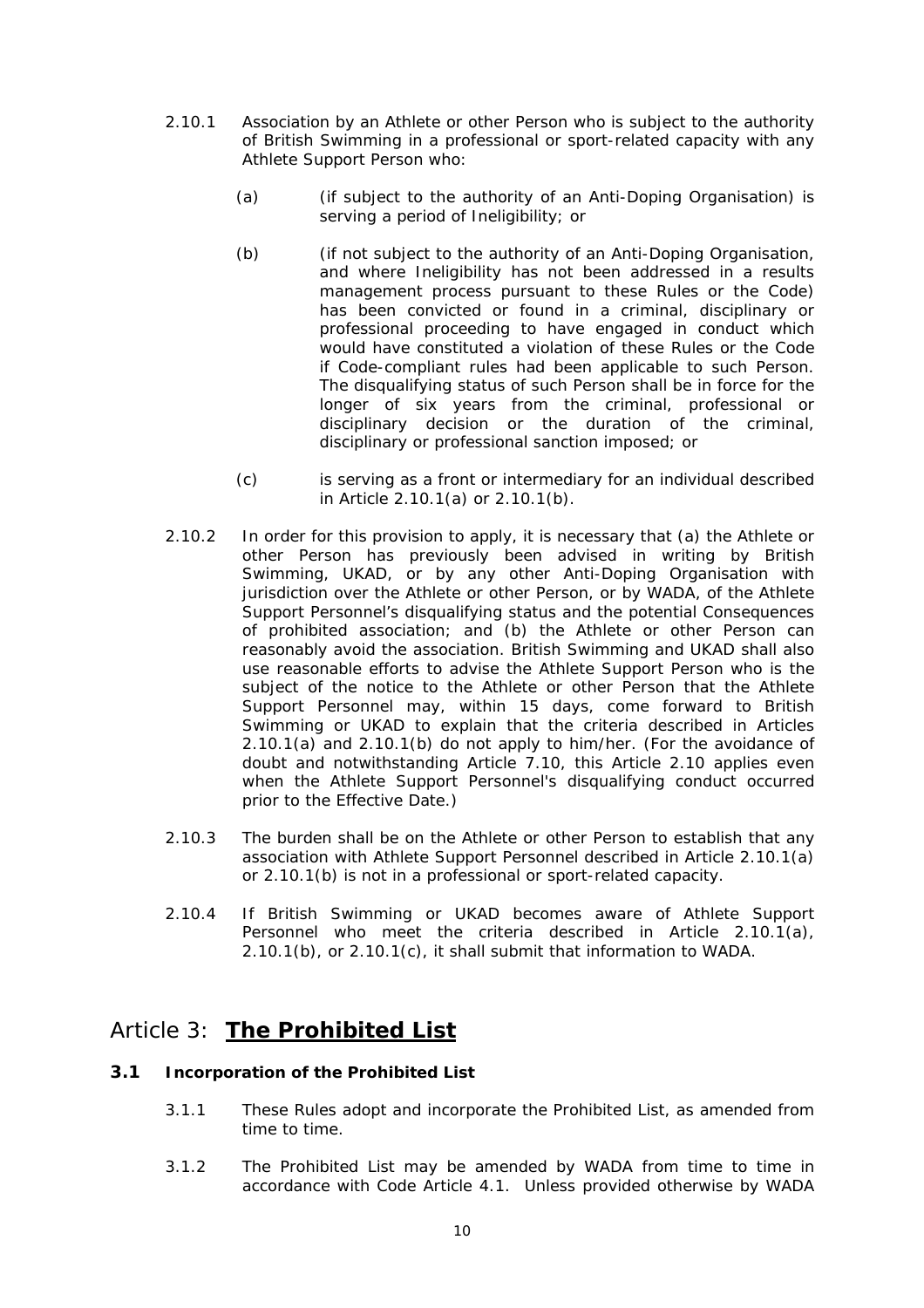in the Prohibited List or a revision thereto, such amendments shall come into effect automatically under these Rules three months after publication of the amendments by WADA on its website, without requiring any further action by British Swimming or UKAD.

<span id="page-17-0"></span>3.1.3 All Athletes and other Persons shall be deemed to accept the Prohibited List, and any amendments thereto, without further formality. It is the responsibility of all Athletes and other Persons to familiarise themselves with the most up-to-date version of the Prohibited List and related International Standard and all amendments thereto.

### **3.2 Prohibited Substances and Prohibited Methods Identified on the Prohibited List**

- 3.2.1 The Prohibited List identifies those Prohibited Substances and Prohibited Methods which are prohibited at all times (i.e., both In-Competition and Out-of-Competition) and those additional substances and methods which are prohibited In-Competition only.
- 3.2.2 Prohibited Substances and Prohibited Methods may be included in the Prohibited List by general category (e.g. anabolic agents) or by specific reference to a particular substance or method or sport.

### <span id="page-17-1"></span>**3.3 Specified Substances**

- 3.3.1 For purposes of these Rules, all Prohibited Substances shall be "**Specified Substances**" except substances in the classes of anabolic agents and hormones and those stimulants and hormone antagonists and modulators so identified on the Prohibited List. The category of Specified Substances shall not include Prohibited Methods.
- 3.3.2 In the event that WADA expands the Prohibited List by adding a new class of Prohibited Substances, WADA's Executive Committee shall determine whether any or all of the Prohibited Substances within the new class of Prohibited Substances shall be considered Specified Substances within the meaning of Article [3.3.1.](#page-17-1)

### **3.4 WADA's Determination of the Prohibited List**

The following shall be final and shall not be subject to challenge by any Athlete or other Person based on an argument that the substance or method was not a masking agent or did not have the potential to enhance performance, represent a health risk or violate the spirit of sport:

- 3.4.1 WADA's determination of the Prohibited Substances and Prohibited Methods that will be included on the Prohibited List;
- 3.4.2 WADA's classification of substances into categories on the Prohibited List (e.g., as a Specified Substance or a non-Specified Substance); and
- 3.4.3 WADA's classification of a substance as prohibited at all times or In-Competition only.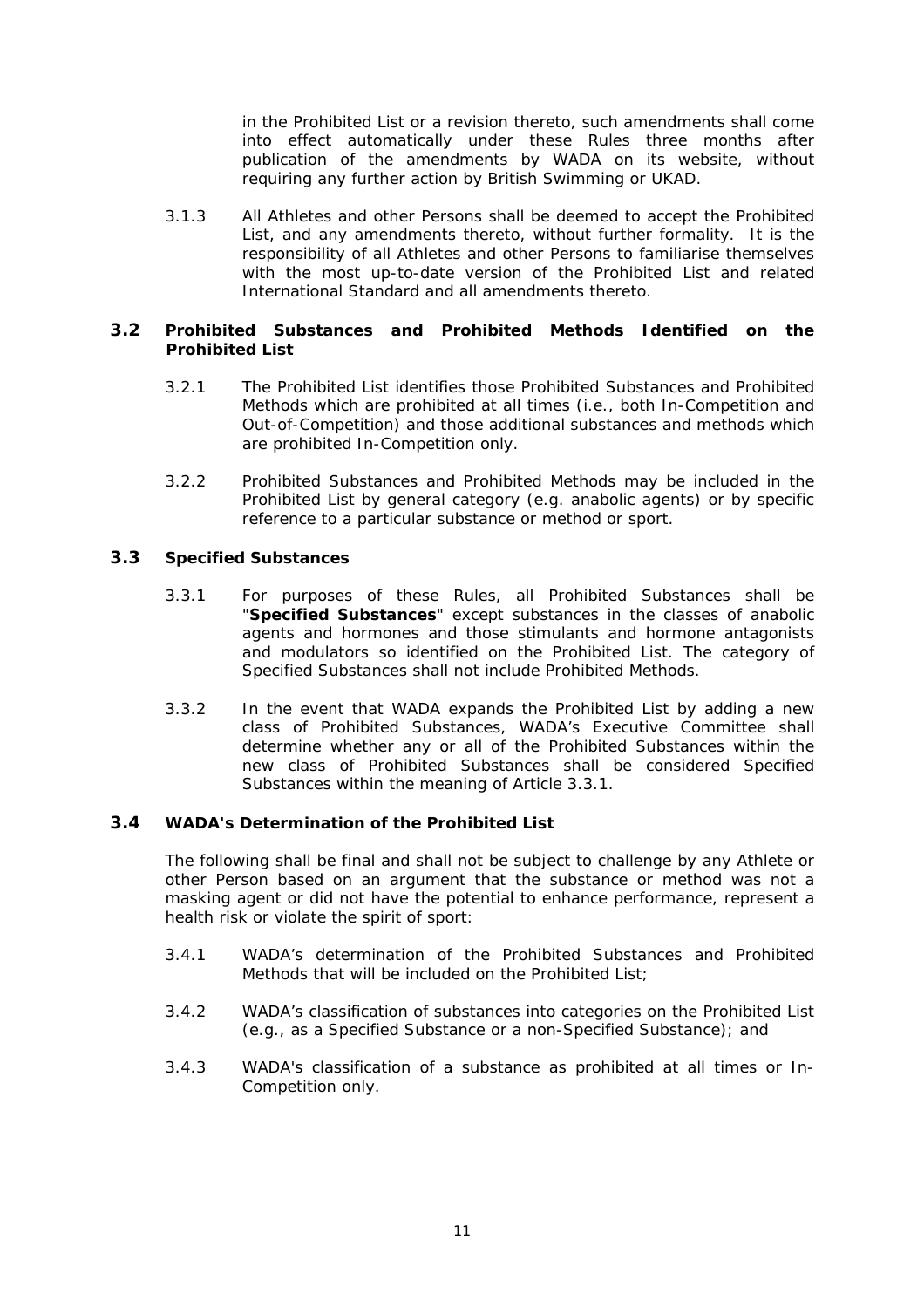# <span id="page-18-0"></span>Article 4: **Therapeutic Use Exemptions**

### **4.1 Incorporation of the International Standard for Therapeutic Use Exemptions**

- 4.1.1 The Code permits Athletes to apply for permission to Use, for therapeutic purposes, substances or methods on the Prohibited List whose Use would otherwise be prohibited.
- <span id="page-18-2"></span>4.1.2 The International Standard for Therapeutic Use Exemptions sets out the circumstances in which Athletes may claim such a therapeutic use exemption (or "**TUE**"). These Rules adopt and incorporate that International Standard, as amended from time to time. All Athletes and other Persons shall be deemed to accept the International Standard and any amendments thereto as binding upon them without further formality.

### **4.2 Scope and Effect of TUEs**

- 4.2.1 The presence of a Prohibited Substance or its Metabolites or Markers, and/or the Use or Attempted Use, Possession or Administration or Attempted Administration of a Prohibited Substance or Prohibited Method shall not be considered an Anti-Doping Rule Violation if it is consistent with the provisions of a TUE validly granted to the Athlete in question in accordance with these Rules and the International Standard for Therapeutic Use Exemptions.
- <span id="page-18-1"></span>4.2.2 An Athlete who is not an International-Level Athlete should apply to UKAD for a TUE. Any TUE granted to an Athlete by or on behalf of a Signatory (including any TUE granted prior to the Effective Date) will be recognised under these Rules in accordance with the terms of the grant, provided that the grant is consistent with the Code and the criteria set out in the International Standard for Therapeutic Use Exemptions and is within that Signatory's authority. Otherwise, however, an Athlete required by Article [4.2.4](#page-19-0) or Article [4.2.5](#page-20-0) to obtain a TUE must obtain one from the UK TUE Committee in accordance with those articles, Article [4.2.6](#page-20-1) and Article [4.3.](#page-21-1)
- 4.2.3 An Athlete who is an International-Level Athlete should apply to FINA or the IPC (as applicable) for a TUE.
	- (a) Athletes should note that a TUE granted by the UK TUE Committee shall not be valid for purposes of FINA's or the IPC's rules (e.g., if the Athlete becomes an International-Level Athlete or competes in an International Event) unless and until FINA or the IPC (as applicable) recognises that TUE in accordance with the International Standard for Therapeutic Use Exemptions. An application to FINA for grant or recognition of a TUE must be made as soon as the need arises and in any event (save in emergency or exceptional situations or where Article 4.3 of the International Standard for Therapeautic Use Exemptions applies) at least 30 days before the Athlete's next Competition. FINA shall appoint a FINA TUE Committee to consider applications for the grant or recognition of TUEs. The FINA TUE Committee shall promptly evaluate and decide upon the application in accordance with the relevant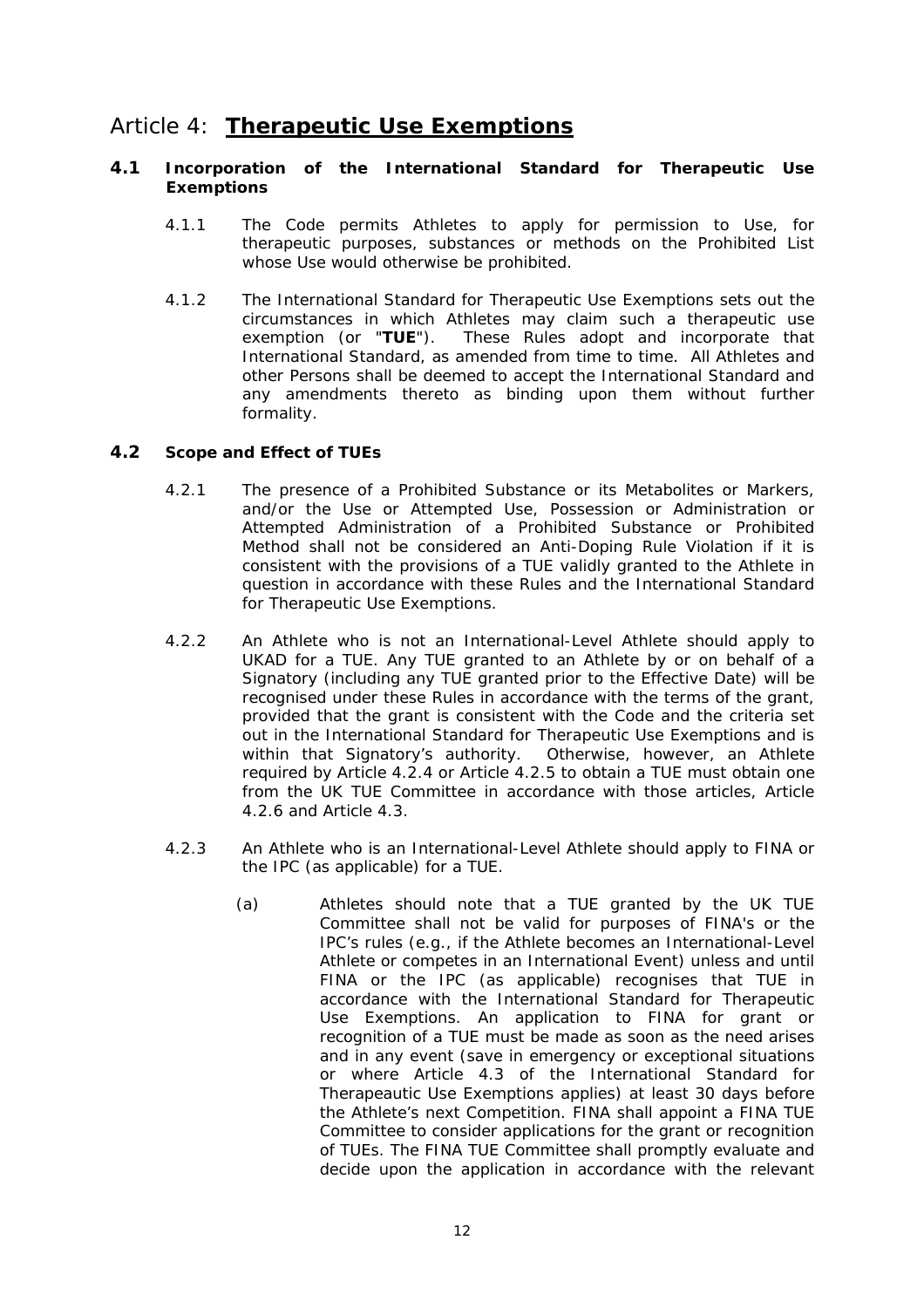provisions of the International Standard for Therapeutic Use Exemptions, FINA's Anti-Doping Rules and any FINA protocols. Its decision shall be the final decision of FINA, and shall be reported to the Athlete, WADA and other relevant Anti-Doping Organisations, including UKAD or British Swimming as relevant through ADAMS, in accordance with the International Standard for Therapeutic Use Exemptions.

Athletes are also warned that TUEs granted by the UK TUE Committee or FINA may not be automatically recognised by Major Event Organisations (e.g. the IOC, for the Olympic Games).

- (b) Pursuant to Code Article 4.4.3.1, where an Athlete already has a TUE granted by the UK TUE Committee for the substance or method in question:
	- (i) if the TUE granted by the UK TUE Committee meets the criteria set out in the International Standard for Therapeutic Use Exemptions, then FINA or the IPC (as applicable) must recognise it.
	- (ii) if FINA or the IPC (as applicable) considers that the TUE granted by the UK TUE Committee does not meet those criteria and so refuses to recognise it, it must notify the Athlete and UKAD promptly, with reasons. The Athlete and UKAD shall have 21 days from such notification to refer the matter to WADA for review. If the matter is referred to WADA for review, the TUE granted by the UK TUE Committee remains valid for national-level Competition and Out-of-Competition Testing (but is not valid for international-level Competition) pending WADA's decision. If the matter is not referred to WADA for review, the TUE becomes invalid for any purpose when the 21-day review deadline expires.
- <span id="page-19-1"></span>(c) Pursuant to Code Article 4.4.3.2, where FINA or the IPC (as applicable) grants a TUE to an Athlete who did not already have a TUE granted by the UK TUE Committee for the substance or method in question, FINA or the IPC (as applicable) must notify the Athlete and UKAD. If UKAD considers that the TUE does not meet the criteria set out in the International Standard for Therapeutic Use Exemptions, it has 21 days from such notification to refer the matter to WADA for review. If UKAD refers the matter to WADA for review, the TUE granted by FINA or the IPC (as applicable) remains valid for international-level Competition and Out-of-Competition Testing (but is not valid for national-level Competition) pending WADA's decision. If UKAD does not refer the matter to WADA for review, the TUE granted by FINA or the IPC (as applicable) becomes valid for national-level Competition as well when the 21-day review deadline expires.
- <span id="page-19-0"></span>4.2.4 Subject only to Articles [4.2.2](#page-18-1) (which provides that a TUE granted by another Signatory, such as FINA, may be recognised under these Rules) and [4.2.5](#page-20-0) (which identifies the limited circumstances in which a TUE may be granted retroactively):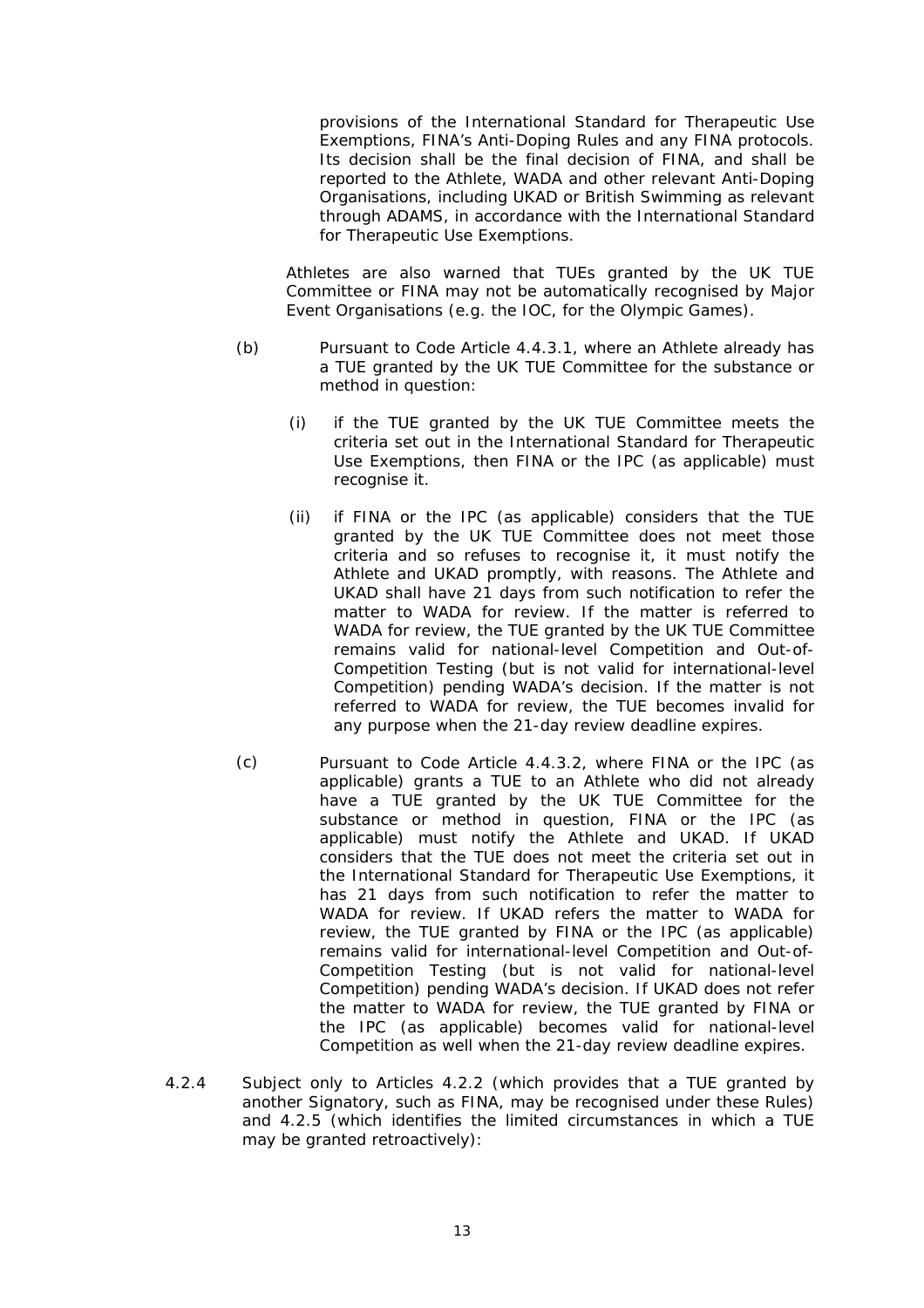- (a) An Athlete in the National Registered Testing Pool must obtain a TUE in accordance with Article [4.3](#page-21-1) prior to Use or Possession or Administration of the Prohibited Substance or Prohibited Method in question;
- <span id="page-20-2"></span>(b) UKAD may also establish a further pool of Athletes not in the National Registered Testing Pool (the "**Domestic Pool**") who are required to obtain a TUE in accordance with Article [4.3](#page-21-1) prior to Use or Possession or Administration of the Prohibited Substance or Prohibited Method in question; and
- (c) In the event that an Athlete who is not included in the National Registered Testing Pool or Domestic Pool wishes to obtain a TUE in accordance with Article [4.3](#page-21-1) prior to Use, Possession or Administration of the Prohibited Substance or Prohibited Method in question, UKAD may, at its sole and absolute discretion, choose to process the Athlete's advance TUE application or refer the Athlete to the procedure for retroactive TUE applications set out in Articles [4.2.5](#page-20-0) and [4.2.6.](#page-20-1)
- <span id="page-20-0"></span>4.2.5 A TUE may be granted retroactively in the following limited circumstances:
	- (a) Where an Athlete who is not in the National Registered Testing Pool or the Domestic Pool is tested pursuant to these Rules, and that Athlete has been Using a Prohibited Substance or Prohibited Method for which he/she is entitled to a TUE;
	- (b) Where emergency treatment or treatment of an acute medical condition was necessary;
	- (c) Where, due to other exceptional circumstances, there was insufficient time or opportunity for the Athlete to submit, or for the TUE Committee to consider, an application for the TUE prior to Sample collection; or
	- (d) Where it is agreed by UKAD and by WADA that fairness requires the grant of a retroactive TUE.
- <span id="page-20-1"></span>4.2.6 An Athlete must submit an application for a retroactive TUE to the UK TUE Committee no later than five working days after an Adverse Analytical Finding is reported in respect of the Sample collected from that Athlete; provided that:
	- (a) UKAD may extend this deadline upon request by the Athlete for good cause shown; and
	- (b) any such TUE application shall be resolved before any Adverse Analytical Finding, Atypical Finding or Adverse Passport Finding relating to that Athlete's Sample is processed under Articles [7.2,](#page-31-1) [7.3](#page-31-2) or [7.4.](#page-32-1)
- 4.2.7 Subject to Articles [4.2.2](#page-18-1) and [4.2.3,](#page-19-1) an Athlete may not apply to more than one Anti-Doping Organisation for a TUE. An Athlete who applies for a TUE pursuant to the rules of FINA or another Anti-Doping Organisation shall report the grant or denial of the application immediately to UKAD, by sending it copies of the application and the decision.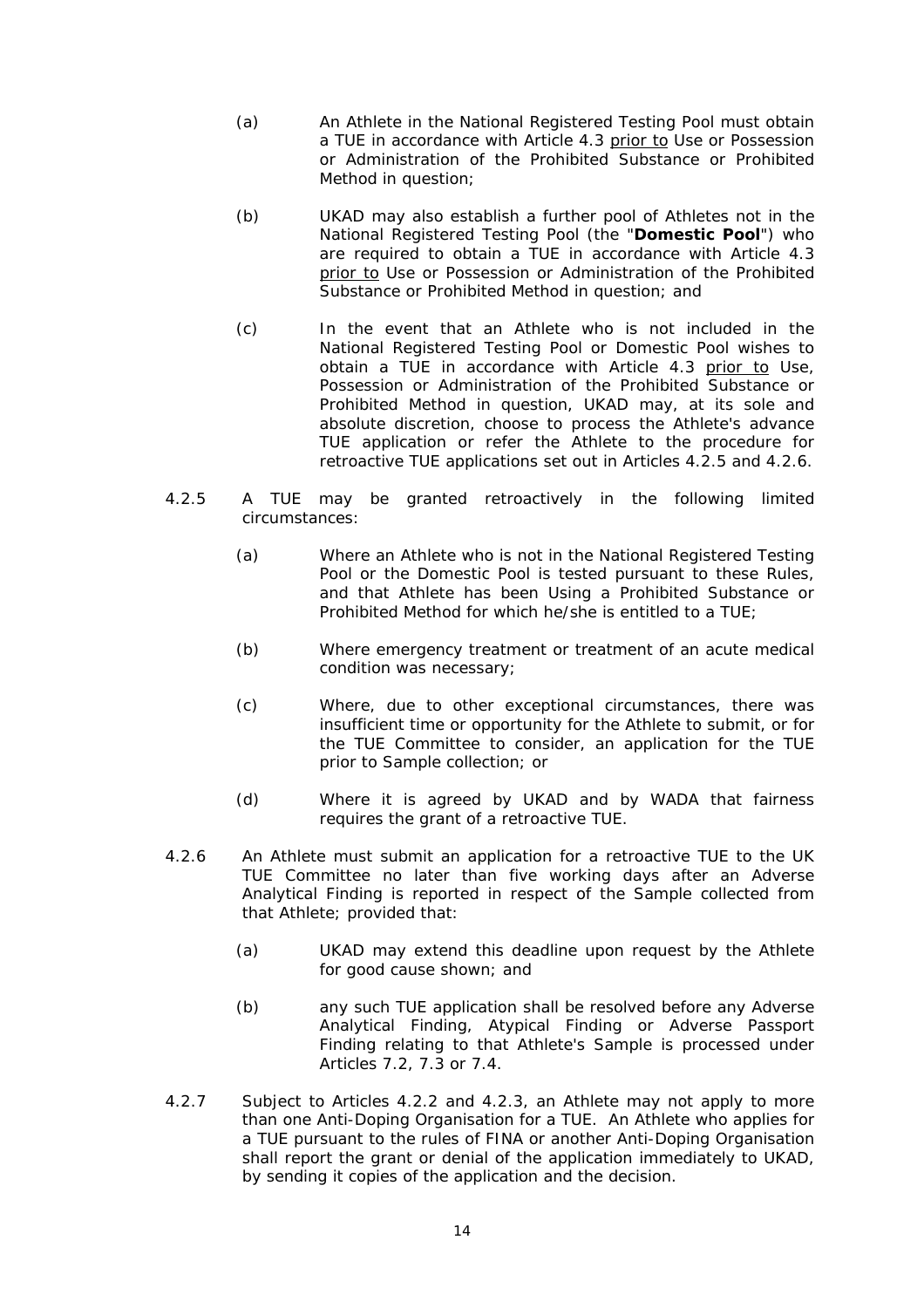<span id="page-21-0"></span>4.2.8 The submission of false or misleadingly incomplete information in support of a TUE application (including but not limited to the failure to advise of the unsuccessful outcome of a prior application to another Anti-Doping Organisation for such a TUE) may result in a charge of Tampering or Attempted Tampering under Article [2.5.](#page-15-2)

### <span id="page-21-1"></span>**4.3 Grant of a TUE**

- 4.3.1 An Athlete requiring a TUE must apply to the UK TUE Committee in accordance with the TUE application process set out in the UK Anti-Doping Procedures Guide.
- 4.3.2 The UK TUE Committee will determine the TUE application in strict accordance with the criteria set out in the International Standard for Therapeutic Use Exemptions.
- 4.3.3 All decisions by the UK TUE Committee (whether for the grant/denial or recognition/non-recognition of a TUE application) will be notified to the Athlete in writing by UKAD and made available by UKAD to other Anti-Doping Organisations and WADA via ADAMS or any other system approved by WADA, in accordance with Article 5.4 of the International Standard for Therapeutic Use Exemptions.
	- (a) A decision to grant a TUE must specify the dosage(s), frequency, route and duration of Administration of the Prohibited Substance or Prohibited Method in question that the UK TUE Committee is permitting, reflecting the clinical circumstances, as well as any conditions imposed in connection with the TUE.
	- (b) A decision to deny a TUE application must include an explanation of the reason(s) for the denial.
- 4.3.4 A TUE will be effective as of the date it is granted (save where a retroactive TUE is granted pursuant to Article [4.2.5,](#page-20-0) in which case the UK TUE Committee will specify the applicable effective date in its decision) and will have a specified duration as decided on a case by case basis by the UK TUE Committee. The TUE may also be granted subject to such conditions or restrictions as the UK TUE Committee sees fit.
- 4.3.5 An Athlete may not assume that his/her application for a TUE (or for renewal of a TUE) will be granted. Any Use or Possession or Administration of a Prohibited Substance or Prohibited Method before an application has been granted shall be entirely at the Athlete's own risk.

### <span id="page-21-3"></span><span id="page-21-2"></span>**4.4 Expiration or Cancellation of a TUE**

- 4.4.1 A TUE granted pursuant to these Rules:
	- (a) shall expire automatically at the end of any term for which it was granted, without the need for any further notice or other formality;
	- (b) may be cancelled by the UK TUE Committee if the Athlete does not promptly comply with any requirements or conditions imposed by the UK TUE Committee upon grant of the TUE;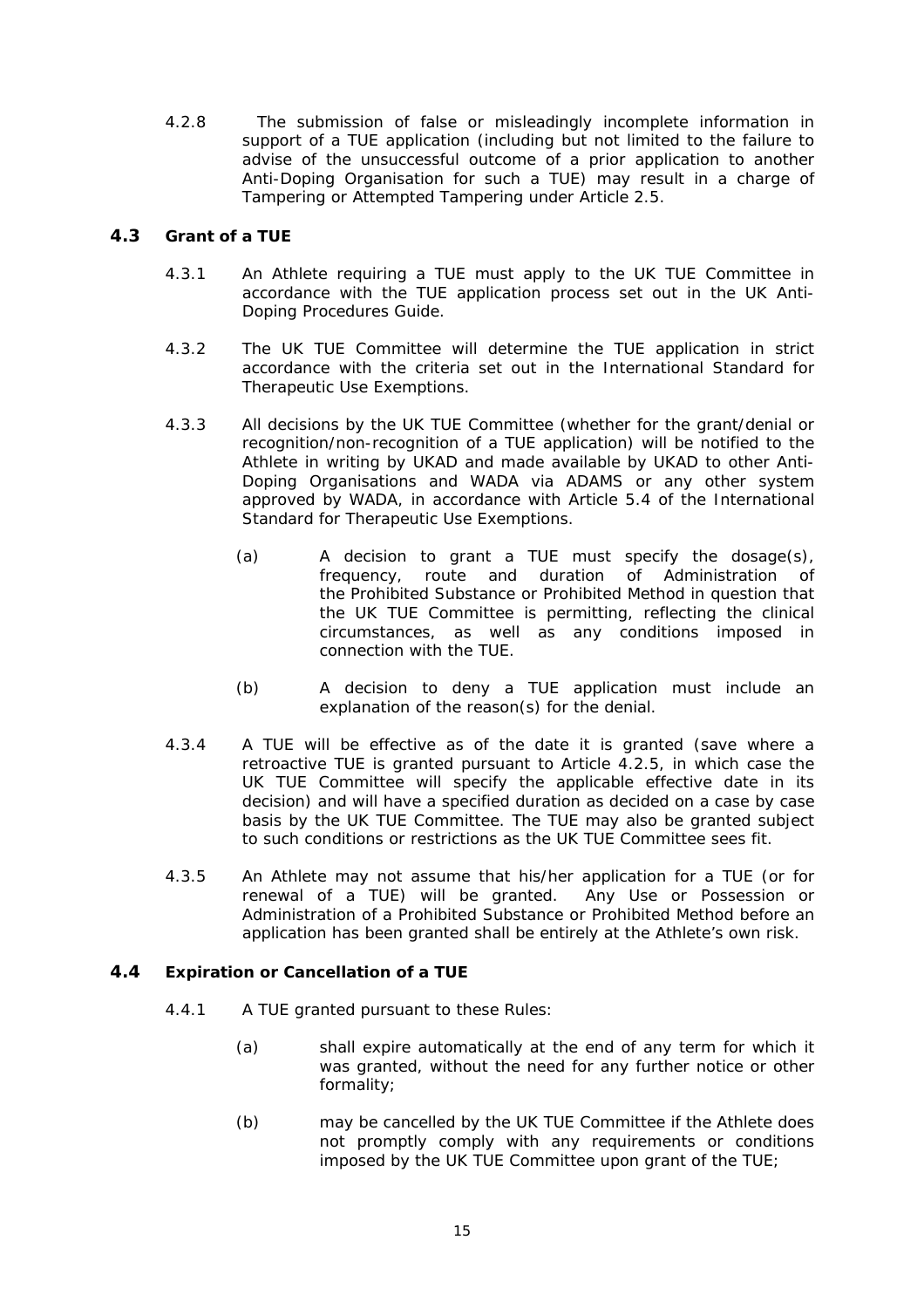- <span id="page-22-0"></span>(c) may be withdrawn by the UK TUE Committee if it is subsequently determined that the criteria for grant of a TUE are not in fact met; or
- (d) may be reviewed by WADA pursuant to Article [4.5](#page-22-1).
- <span id="page-22-2"></span>4.4.2 An Athlete in a National Registered Testing Pool or Domestic Pool who wishes to continue to Use the Prohibited Substance or Prohibited Method in question after the term for which the TUE has been granted must apply well in advance of the end of the term for renewal of the TUE in accordance with Article [4.3](#page-21-1).
- 4.4.3 Cancellation of a TUE pursuant to Article [4.4.1\(b\)](#page-21-2) or withdrawal of a TUE pursuant to Article [4.4.1\(c\)](#page-22-2) shall be made in writing and notified by UKAD to the Athlete in accordance with Article [17.2,](#page-58-1) and made available by UKAD to other Anti-Doping Organisations and WADA via ADAMS or any other system approved by WADA, in accordance with Article 5.4 of the International Standard for Therapeutic Use Exemptions. Such notice shall take effect upon receipt, in accordance with Article [17.2.](#page-58-1)
- 4.4.4 In the event of an expiration, cancellation or withdrawal of the TUE pursuant to Article [4.4.1,](#page-21-3) the Athlete shall not be subject to any Consequences based on his/her Use or Possession or Administration of the Prohibited Substance or Prohibited Method in question in accordance with the TUE at any time prior to the effective date of expiry, cancellation or withdrawal of the TUE. The review pursuant to Article [7.2](#page-31-1) or [7.4](#page-32-1) of any subsequent Adverse Analytical Finding or Adverse Passport Finding shall include consideration of whether such finding is consistent with Use of the Prohibited Substance or Method prior to that date, in which event there shall be no case to answer.

### <span id="page-22-3"></span><span id="page-22-1"></span>**4.5 Review of TUE Decisions**

- 4.5.1 In accordance with Code Article 4.4 and Article 8 of the International Standard for Therapeutic Use Exemptions, WADA may review TUE decisions as follows:
	- (a) WADA must review any decision by FINA or the IPC (as applicable) not to recognise a TUE granted by UKAD that is referred to it by UKAD or the Athlete. In addition, WADA must review FINA's or the IPC's decision (as applicable) to grant a TUE that is referred to it by UKAD.
	- (b) WADA may review any other TUE decisions at any time, whether upon request by those affected (e.g. at the request of an Athlete in the National Registered Testing Pool whose application for a TUE has been denied by the UK TUE Committee) or on its own initiative.
	- (c) If the TUE decision being reviewed meets the criteria set out in the International Standard for Therapeutic Use Exemptions, WADA will not interfere with it. If the TUE decision does not meet those criteria, WADA will reverse it.
- <span id="page-22-4"></span>4.5.2 Decisions of FINA or the IPC (as applicable) , the UK TUE Committee (and decisions of the UK TUE Appeal Panel), and WADA may be challenged by appeal in accordance with Article [13.2.](#page-52-1)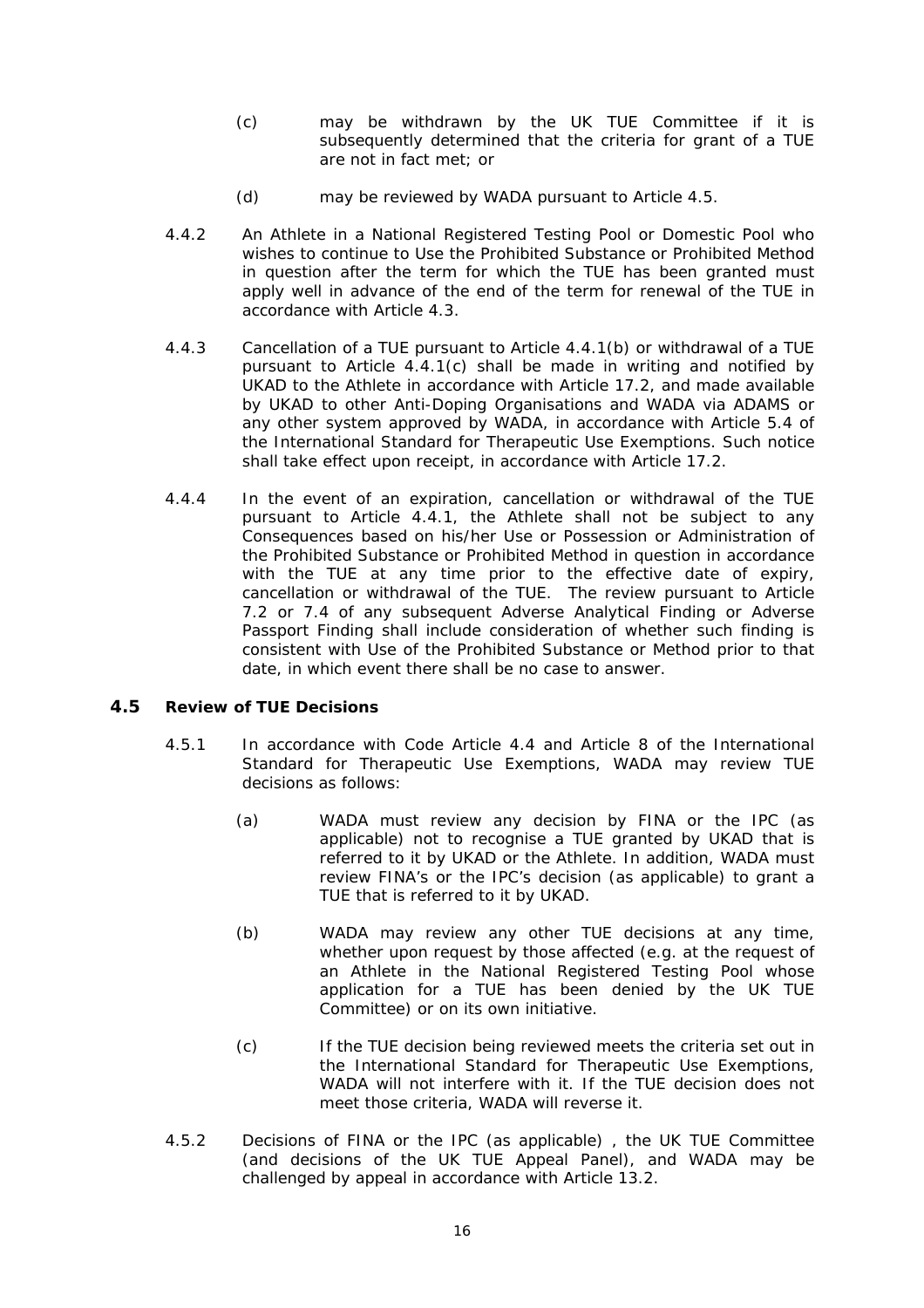- <span id="page-23-0"></span>4.5.3 A failure to take action (whether by FINA or the IPC (as applicable), the UK TUE Committee, or WADA) within a reasonable time on a properlysubmitted TUE application shall be considered a denial of the application for purposes of the appeal rights set out in Article [13.2](#page-52-1).
- 4.5.4 Until such time as the grant or denial of a TUE application made pursuant to these Rules has been reversed pursuant to Article [4.5.1](#page-22-3) or Article [4.5.2](#page-22-4) (and Article [13.2\)](#page-52-1), such grant or denial shall remain in full force and effect.

# Article 5: **Testing and Investigations**

### **5.1 Incorporation of the International Standard for Testing and Investigations**

These Rules adopt and incorporate the International Standard for Testing and Investigations, as amended from time to time. All Athletes and other Persons shall be deemed to accept that International Standard and any amendments thereto as binding upon them without further formality.

### **5.2 Testing Jurisdiction**

- 5.2.1 All Athletes (including but not limited to Athletes in the National Registered Testing Pool) must make themselves available for and must submit to Testing by (or as authorised by) UKAD (urine and/or blood) pursuant to these Rules at any place and time (whether In-Competition or Out-of-Competition, whether in the UK or overseas).
- 5.2.2 Testing pursuant to these Rules shall be carried out in accordance with the International Standard for Testing and Investigations in force at the time of Testing. Testing shall only be undertaken under these Rules for anti-doping purposes, i.e., to obtain analytical evidence as to the Athlete's compliance (or non-compliance) with the strict prohibition on the presence/Use of Prohibited Substances and Prohibited Methods. For the avoidance of doubt, UKAD may select Athletes for Target Testing so long as such Target Testing is not used for any purpose other than legitimate anti-doping purposes. Save in exceptional and justifiable circumstances, all Out-of-Competition Testing shall take place without advance notice to the Athlete in question.
- 5.2.3 An Athlete shall continue to be subject to UKAD's Testing jurisdiction unless and until he/she retires from sport in accordance with Article [1.4.1](#page-10-1).
- 5.2.4 An Athlete who is in the National Registered Testing Pool shall continue to be subject to the requirements of ISTI Annex I unless and until:
	- (a) he/she retires from his/her sport in accordance with Article [1.4.1](#page-10-1); or
	- (b) UKAD has informed him/her in writing that he/she no longer satisfies the criteria for inclusion in the National Registered Testing Pool.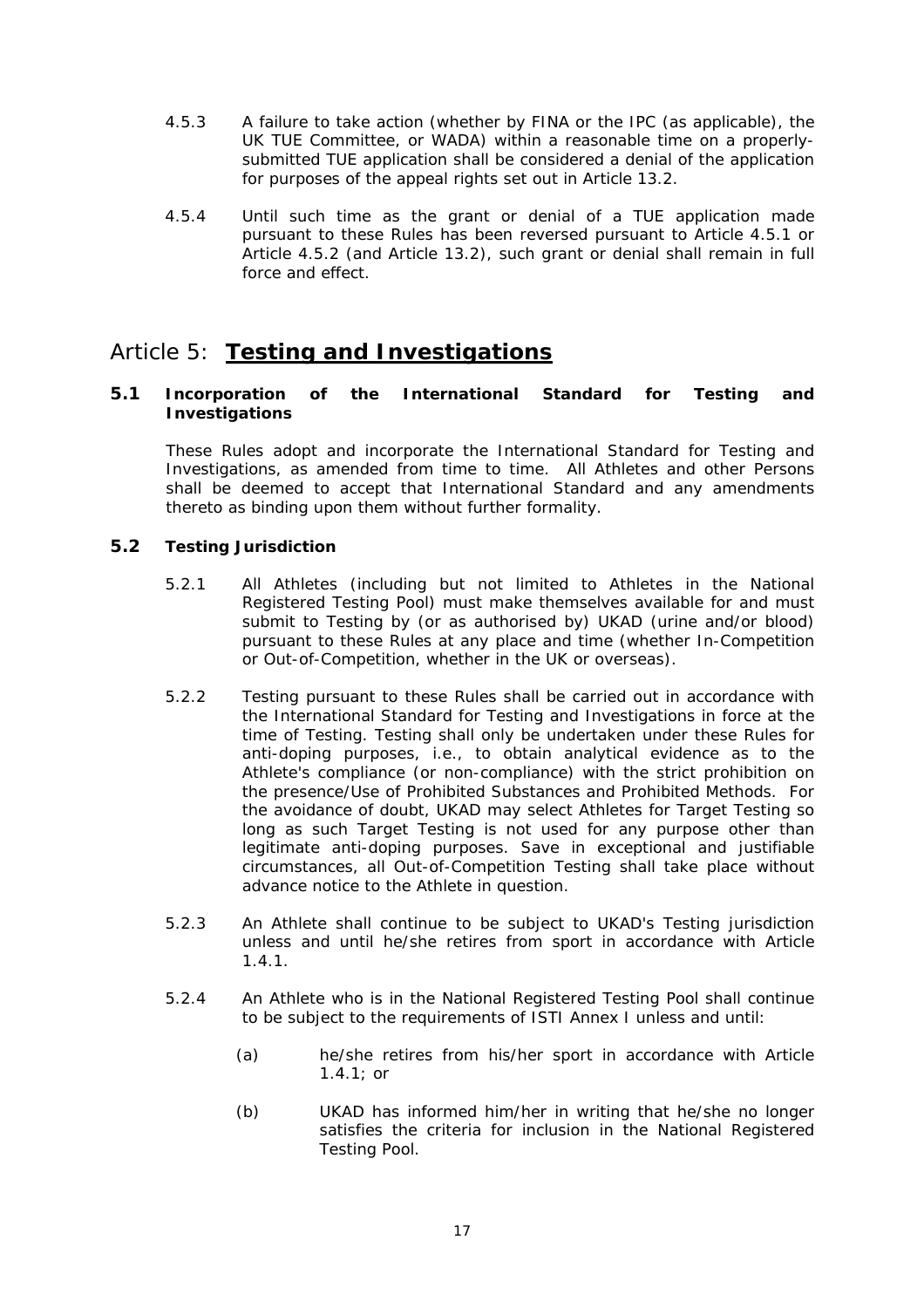<span id="page-24-0"></span>5.2.5 Other Anti-Doping Organisations may also have jurisdiction to test Athletes who are subject to these Rules, in accordance with Code Article 5. British Swimming and UKAD shall recognise such Testing in accordance with Code Article 15.1 (Application and Recognition of Decisions) and UKAD may bring proceedings against an Athlete pursuant to these Rules for an Anti-Doping Rule Violation arising in relation to such Testing.

### **5.3 In-Competition Testing**

- 5.3.1 At National Events, UKAD shall determine the number of Athletes to be selected for Testing in each Competition and the procedures for selecting the Athletes for Testing.
- 5.3.2 At International Events held in the United Kingdom, the collection of Samples shall be initiated and directed by the ruling body for the Event, subject always to the right of UKAD to initiate and conduct such Testing in accordance with Code Article 5.3.2*.*

### <span id="page-24-1"></span>**5.4 Out-of-Competition Testing**

- 5.4.1 In addition to the general obligation on all Athletes to submit to Testing, including Out-of-Competition Testing, at any time and place, in accordance with ISTI Article 4.8 and I.2, UKAD shall establish a pool of Athletes (the "**National Registered Testing Pool**") who are required to provide whereabouts information in accordance with ISTI Article I.3 and to make themselves available for Testing at such whereabouts in accordance with ISTI Article I.4. Unless otherwise specified by UKAD, Athletes in the National Registered Testing Pool shall use ADAMS to file their whereabouts information. This whereabouts information shall be maintained in strict confidence at all times; shall be used exclusively for purposes of planning, coordinating or conducting Doping Control, providing information relevant to the Athlete Biological Passport or other analytical results, to support an investigation into a potential Anti-Doping Rule Violation; and shall be destroyed after it is no longer relevant for these purposes in accordance with the International Standard for the Protection of Privacy and Personal Information.
- 5.4.2 Subject to the results management provisions set out at ISTI Article I.5 and Article [7.1.2](#page-30-0) of these Rules:
	- (a) the failure of an Athlete in the National Registered Testing Pool to provide whereabouts information in accordance with ISTI Article I.3 shall be deemed a Filing Failure for purposes of Article [2.4](#page-14-3) where the conditions of ISTI Article I.3.6 are met; and
	- (b) the failure of an Athlete in the National Registered Testing Pool to be available for Testing at such whereabouts in accordance with ISTI Article I.4 shall be deemed a Missed Test for purposes of Article [2.4](#page-14-3) where the conditions of ISTI Article I.4.3 are met.
- 5.4.3 An Athlete will be notified in writing of his/her inclusion in (or removal from) the National Registered Testing Pool. An Athlete may be included in the National Registered Testing Pool notwithstanding that he/she is also included in an International Registered Testing Pool. In that case,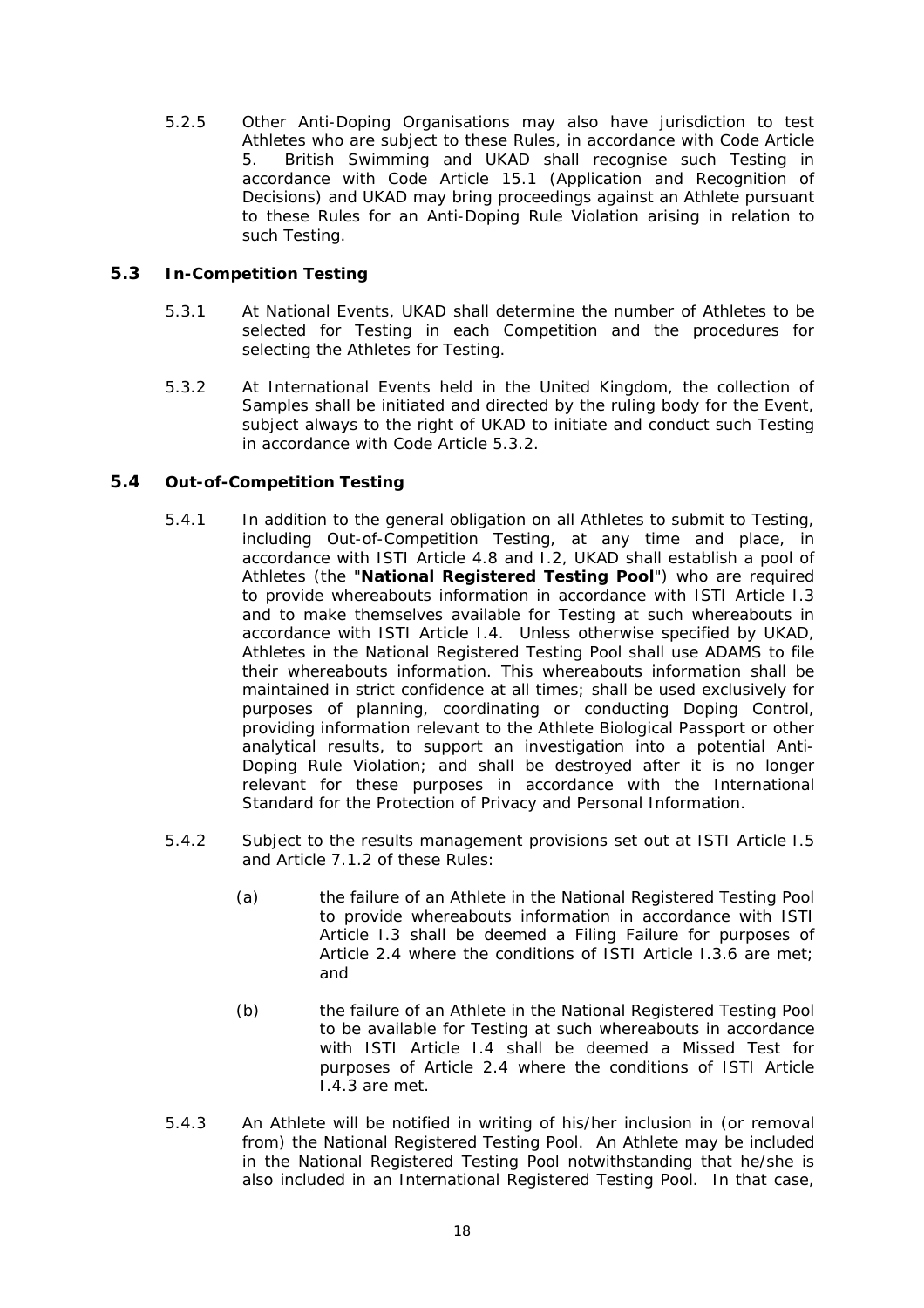<span id="page-25-0"></span>UKAD and FINA or the IPC (as applicable) will agree on which of them receives the Athlete's whereabouts filings and shares it with the other and with other Anti-Doping Organisations with jurisdiction to test that Athlete in accordance with ISTI Articles I.2.2 and I.2.3 (and, in the absence of agreement, then WADA shall decide which of them shall take that responsibility). In any event, the Athlete will only be required to file whereabouts information with either UKAD or FINA or the IPC (as applicable).

### <span id="page-25-2"></span>**5.5 ABP Testing**

- 5.5.1 UKAD shall implement its ABP Programme in accordance with the International Standard for Testing and Investigations, the International Standard for Laboratories, and the ABP Guidelines.
- <span id="page-25-3"></span>5.5.2 UKAD will designate one or more person(s) to administer and manage the ABP Programme within and on behalf of UKAD (the "**Athlete Passport Management Unit**", or "**APMU**"). UKAD will also appoint suitably qualified, independent experts to form an expert panel ("**Expert Panel**") for purposes of the ABP Programme.
- 5.5.3 UKAD will decide, in its sole discretion, which Athletes will be selected for ABP Testing. UKAD will also decide, consulting as appropriate with the Expert Panel (via the APMU), on the timing of such Testing. UKAD will also coordinate as necessary with other competent Anti-Doping Organisations carrying out ABP Testing in relation to any Athlete(s). Athletes consent to UKAD and such other Anti-Doping Organisations sharing their data in relation to such ABP Testing with each other for purposes of their respective ABP Programmes.
- 5.5.4 Samples that are intended to be part of the ABP Programme will be collected, transported and analysed in accordance with the International Standard for Testing and Investigations, the International Standard for Laboratories, and the mandatory protocols set out in Appendices A to C of the ABP Guidelines.
- 5.5.5 The data arising from analysis of such Samples will be processed and reviewed in accordance with the ABP Guidelines to identify Atypical Passport Findings that warrant referral to a single expert from the Expert Panel, and thereafter (in the event that the evaluation of the single expert supports the proposition that the profile is unlikely to be the result of a normal physiological or pathological condition) to a group of three experts from the Expert Panel (composed of the single expert appointed in the initial review and two further experts chosen by the APMU from the Expert Panel), for consideration in accordance with Appendix E of the ABP Guidelines.
- <span id="page-25-1"></span>5.5.6 Where all of the three experts from the Expert Panel, having reviewed the ABP Documentation Package conclude that, subject to any explanation provided by the Athlete, it is highly likely that the Athlete Used a Prohibited Substance or Prohibited Method, and unlikely that there is any other plausible explanation for the Atypical Passport Finding, that conclusion (which should include the reasons for the conclusion) (an "**Adverse Passport Finding**"), shall be dealt with as set out in Article [7.4.](#page-32-1)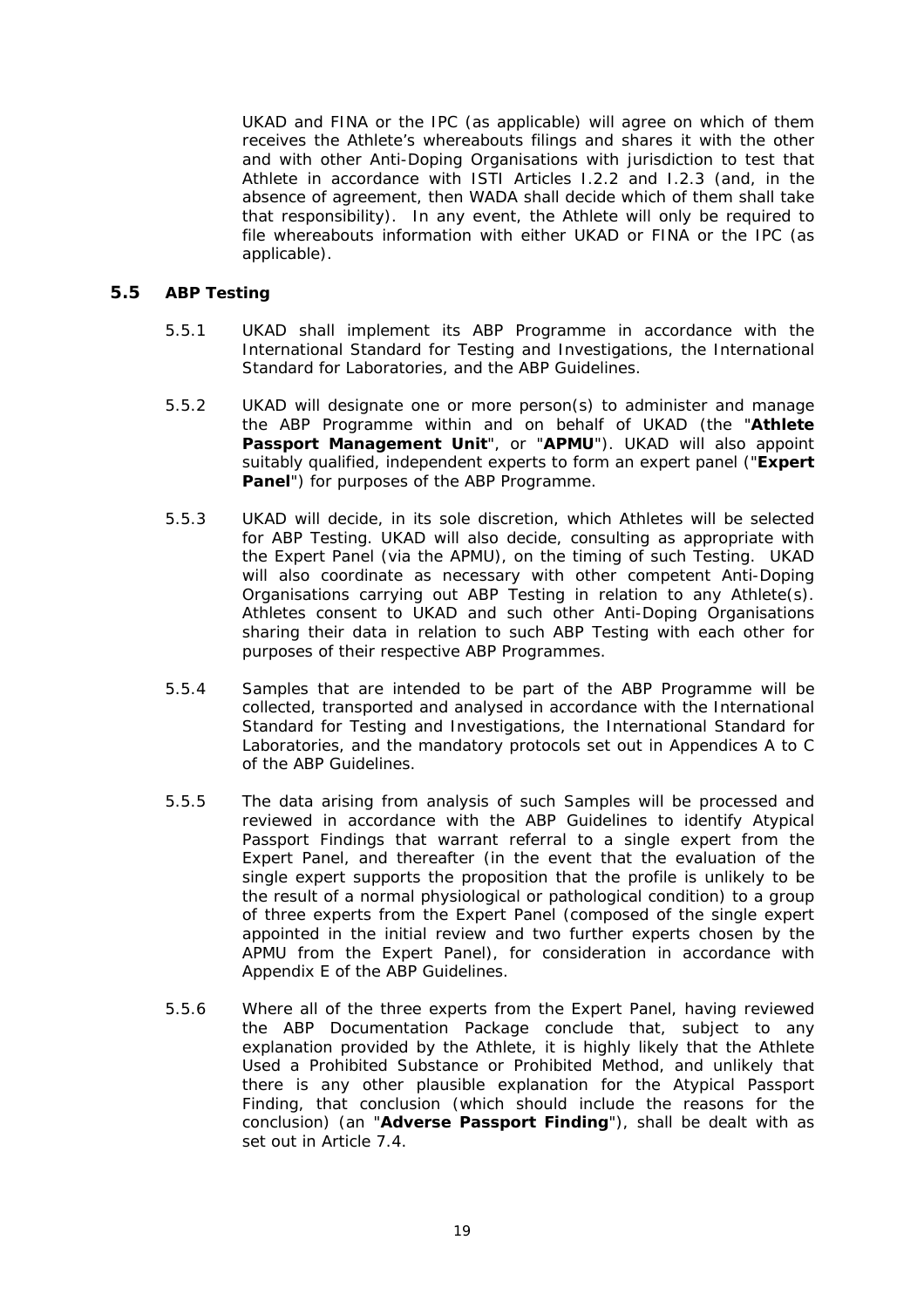### <span id="page-26-0"></span>**5.6 Selection of Athletes for Testing**

- 5.6.1 UKAD will select Athletes for Testing using Target Testing, Weighted and random selection methods, in accordance with the International Standard for Testing and Investigations in force at the time of selection.
- 5.6.2 In order to preserve the ability to conduct Testing without advance notice, those who become aware of the selection of an Athlete for Testing shall only disclose such information on a strictly need-to-know basis. Any failure to comply with this requirement may result in a charge of Tampering or Attempted Tampering under Article [2.5](#page-15-2).

### **5.7 Testing of Minors**

- 5.7.1 Testing of an Athlete who is a Minor shall be conducted in accordance with ISTI Annex C (Modifications for Athletes who are Minors).
- 5.7.2 A Minor may not participate in the sport of swimming unless a parent or guardian of that Minor has consented to Testing of the Minor. For purposes of these Rules, such consent shall be deemed from the fact that the Minor has been permitted by his/her parent or guardian to participate in the sport. Confirmation in writing of such consent may be required to be provided at any time. Where the Minor is included in the National Registered Testing Pool or the Domestic Pool, such consent must be confirmed upon notification of inclusion in the pool as a precondition to further participation in the sport. In addition, the rules of a particular Event may require the provision of written consent as a precondition of participation by any Minor in the Event.

### **5.8 Liability for Testing**

Although every reasonable effort will be made to avoid inconvenience to the Athlete being tested, no liability shall arise on the part of British Swimming or UKAD or any of their respective members, directors, officers, employees, agents or representatives for any inconvenience or loss arising on the part of the Athlete as a result of such Testing.

### <span id="page-26-1"></span>**5.9 Investigations**

5.9.1 In addition to conducting the Testing referenced in this Article 5, UKAD shall have the power to gather anti-doping intelligence and conduct investigations in accordance with the requirements of the Code and the International Standard for Testing and Investigations into matters that may evidence or lead to the discovery of evidence of an Anti-Doping Rule Violation. UKAD shall conduct an automatic investigation of Athlete Support Personnel within its jurisdiction (i) in the case of any Anti-Doping Rule Violation by a Minor, and (ii) where the Athlete Support Person has provided support to more than one Athlete found to have committed an Anti-Doping Rule Violation. Investigations may be conducted in conjunction with, and/or information obtained in such investigations may be shared with, other Anti-Doping Organisations and/or other relevant authorities. UKAD shall have discretion, where it deems appropriate, to stay its own investigation pending the outcome of investigations being conducted by other Anti-Doping Organisations and/or other relevant authorities.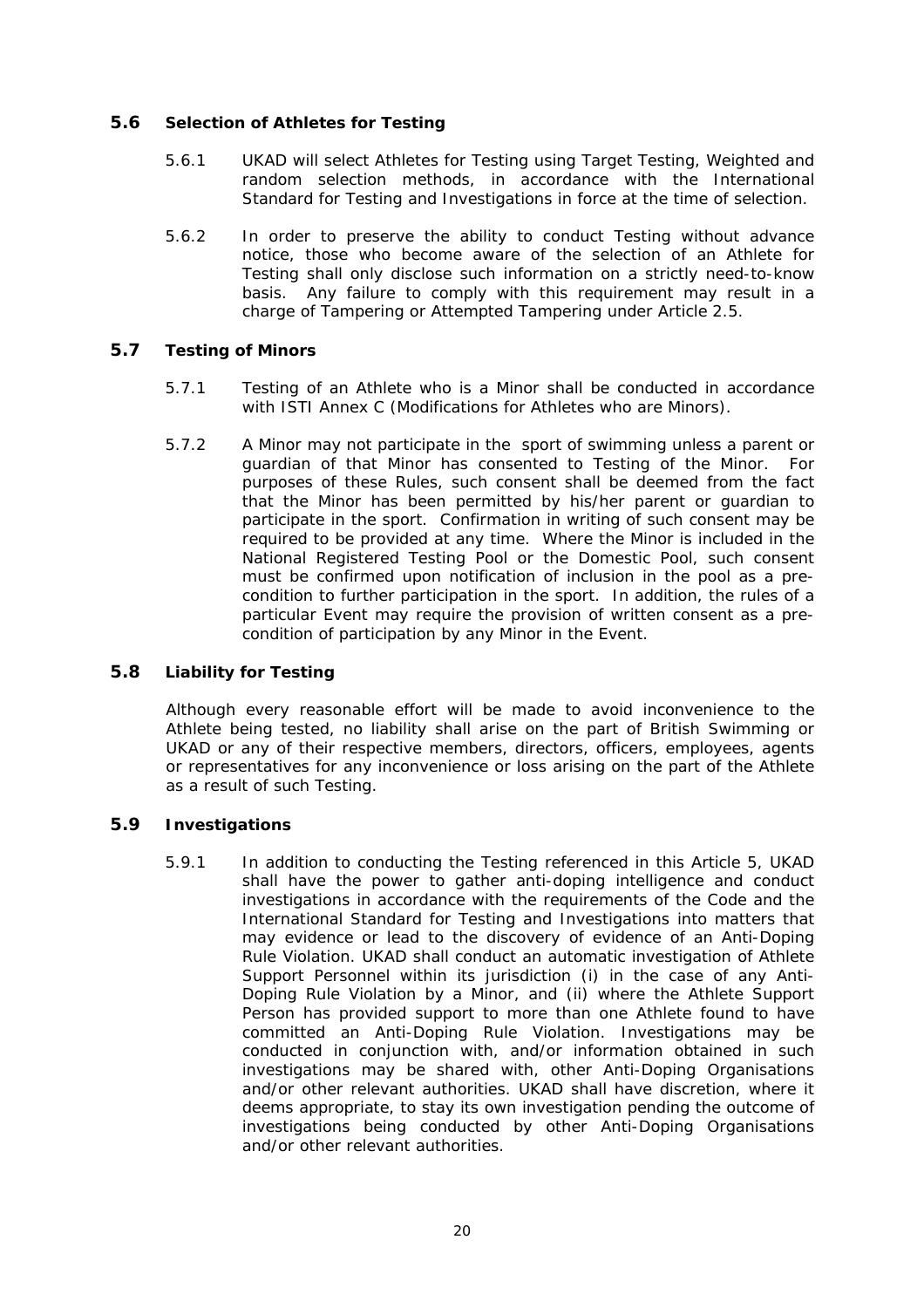- 5.9.2 In its investigation as to whether there is a case to answer under Article 2, UKAD may seek to obtain additional information from any source, which may include (without limitation):
	- (a) Where UKAD considers it appropriate to do so, giving the Athlete(s) or other Person(s) implicated in the potential Anti-Doping Rule Violation an opportunity, subject to compliance with a strict time-table, to make such submissions as he/she may wish. If UKAD decides to invite such submissions, a formal hearing is not required to be held. Instead, UKAD shall determine how the submissions should be made, such as (for example) in writing, or by telephone conference;
	- (b) UKAD may make a written demand to an Athlete or other Person (a "**Demand**") to furnish to UKAD any information that may evidence or lead to the discovery of evidence of an Anti-Doping Rule Violation, including (without limitation) requiring the Athlete or other Person to attend an interview and/or to provide a written statement setting forth the Athlete's or other Person's knowledge of the relevant facts and circumstances. The Athlete or other Person must furnish such information within seven business days of the making of such Demand, or within such other deadline as may be specified by UKAD. Any information furnished to UKAD shall be kept confidential except when it becomes necessary to disclose such information to further the investigation of and/or to bring proceedings relating to an Anti-Doping Rule Violation, or when such information is reported to administrative, professional, or judicial authorities pursuant to an investigation or prosecution of non-sporting laws or regulations.
- 5.9.3 Where an Athlete or other Person knows or suspects that any other Athlete or other Person has committed an Anti-Doping Rule Violation, it shall be the first Athlete's or other Person's obligation to report such knowledge or suspicion to UKAD as soon as possible. The first Athlete or other Person shall have a continuing obligation to report any new knowledge or suspicion regarding any Anti-Doping Rule Violation to UKAD, even if the Athlete's or other Person's prior knowledge or suspicion has already been reported. Failure to comply with any of the foregoing without acceptable justification may be treated as misconduct under the NGB's rules of conduct and may be sanctioned accordingly.
- 5.9.4 Athletes and other Persons must cooperate fully with investigations conducted pursuant to this Article [5.9.](#page-26-1) Failure or refusal to so without acceptable justification may be treated as misconduct under the NGB's rules of conduct and may be sanctioned accordingly.
- 5.9.5 If the Athlete or other Person subverts or Attempts to subvert the investigation process (e.g., by providing false, misleading or incomplete information, and/or by destroying potential evidence), proceedings may be brought against him or her for violation of Article [2.5](#page-15-2) (Tampering or Attempted Tampering).
- 5.9.6 Where, as the result of an investigation under this Article [5.9](#page-26-1), UKAD considers that an Athlete or other Person has a case to answer under Article 2, it shall refer the matter to one or more Independent Reviewers, as appropriate, to be dealt with as set out in Article [7.6.](#page-34-1)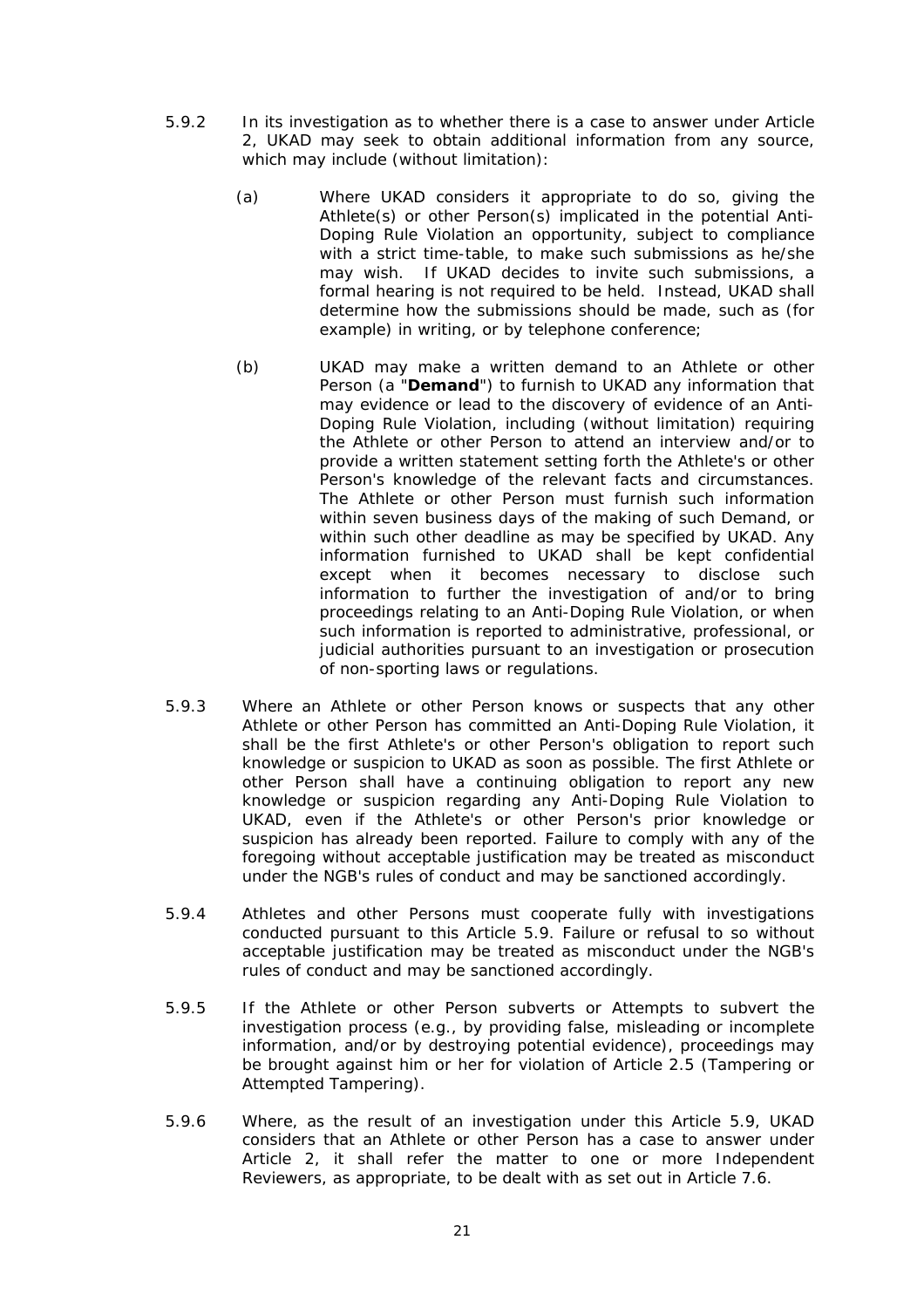# <span id="page-28-0"></span>Article 6: **Analysis of Samples**

### **6.1 Incorporation of the International Standard for Laboratories**

These Rules adopt and incorporate the International Standard for Laboratories, as amended from time to time. All Athletes and other Persons shall be deemed to accept the International Standard for Laboratories and any amendments thereto as binding upon them without further formality.

### **6.2 Use of Accredited and Approved Laboratories**

- 6.2.1 For purposes of detecting the presence of a Prohibited Substance or any of its Metabolites or Markers, or to screen a blood Sample to determine whether the Athlete's corresponding urine Sample should be analysed, Samples collected under these Rules shall be sent for analysis only to a WADA-accredited laboratory or a laboratory otherwise approved by WADA selected exclusively by UKAD.
- 6.2.2 Laboratories shall analyse Samples collected under these Rules, and shall report the results of such analysis, in compliance with the Code and the International Standard for Laboratories in force at the time of analysis.
- 6.2.3 Save in the circumstances set out at Article [7.8.5](#page-36-1), UKAD shall be responsible for the costs of analysis of Samples under these Rules.

### <span id="page-28-2"></span><span id="page-28-1"></span>**6.3 Substances Subject to Detection**

- 6.3.1 Samples shall be analysed:
	- (a) to detect Prohibited Substances (and their Metabolites or Markers) and Prohibited Methods and other substances as may be directed by WADA pursuant to the Monitoring Programme described in Code Article 4.5; and/or
	- (b) to assist UKAD in profiling relevant parameters in an Athlete's urine, blood or other matrix, including DNA profiling, or for any other legitimate anti-doping purpose.
- 6.3.2 Samples may be collected and stored for future analysis for the purposes set out in Article 6.3.1.

### **6.4 Further Analysis of Samples**

- 6.4.1 Any Sample may be subject to further analysis by UKAD (provided that it is responsible for results management) at any time before both the A and B Sample analytical results (or A Sample result where B Sample analysis has been waived or will not be performed) have been communicated by UKAD to the Athlete as the asserted basis for an Article [2.1](#page-13-1) Anti-Doping Rule Violation.
- 6.4.2 Any Sample collected under these Rules may be stored and subjected to further analysis for the purposes set out in Article [6.3.1](#page-28-1) at any time exclusively at the direction of UKAD (provided that it initiated and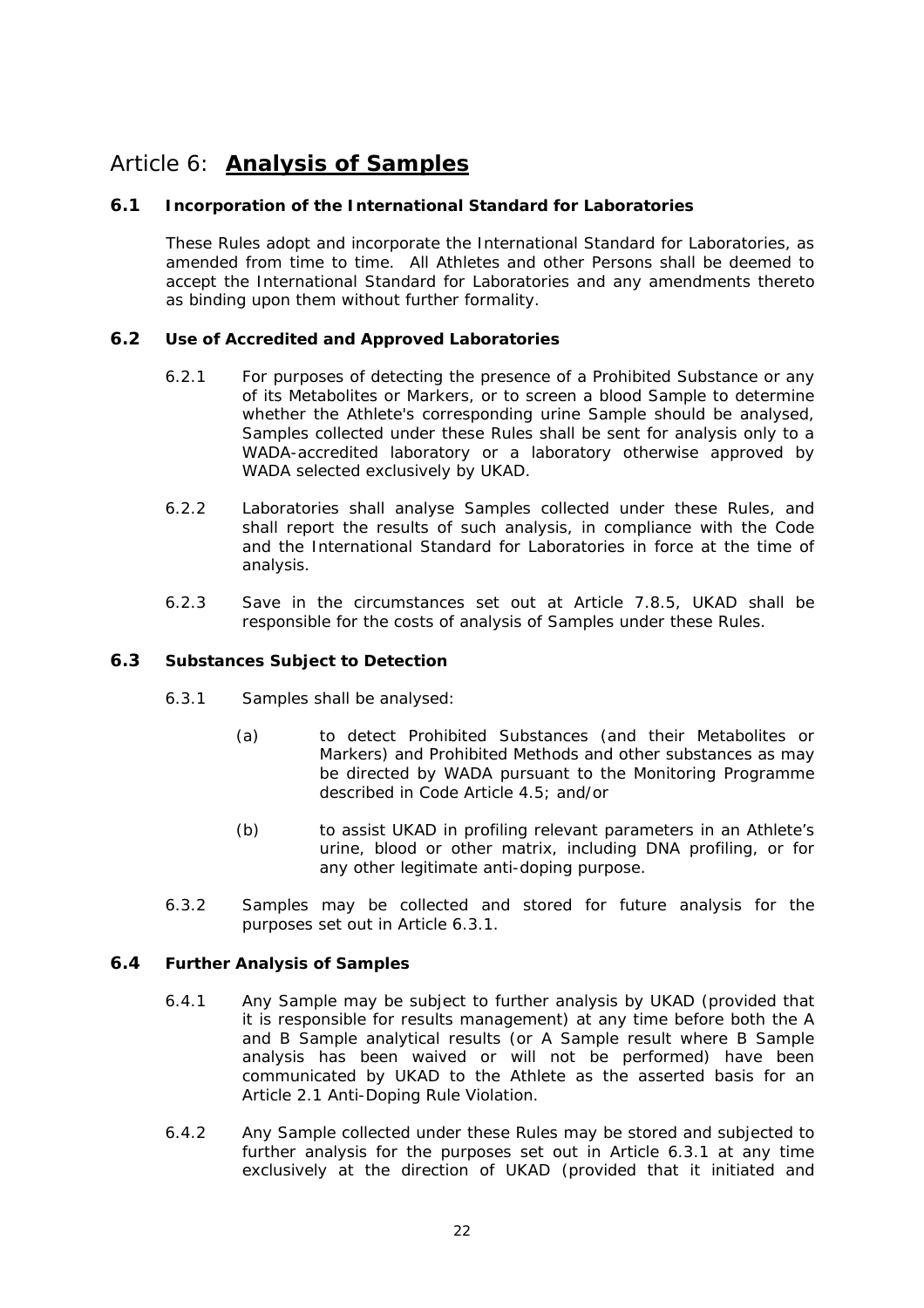<span id="page-29-0"></span>directed the Sample collection) or WADA. Any Sample storage or further analysis initiated by WADA shall be at WADA's expense. The circumstances and conditions for further analysis of Samples shall conform with the requirements of the International Standard for Laboratories and the International Standard for Testing and Investigations.

### **6.5 Research on Samples**

- 6.5.1 As between the Athlete and UKAD, Samples provided by an Athlete under these Rules shall be the property of UKAD, and UKAD shall be entitled (subject to Article [6.5.2](#page-29-1)) to determine all matters regarding the analysis and disposal of such Samples.
- <span id="page-29-1"></span>6.5.2 No Sample may be used for research without the Athlete's written consent. A Sample used (with the Athlete's consent) for purposes other than as described in Article [6.3](#page-28-2) shall have the identity code removed or shall be transferred into an anonymous container so that it cannot be traced back to the Athlete.
- 6.5.3 Any Adverse Analytical Finding reported by the laboratory shall be dealt with in accordance with Article [7.2.](#page-31-1)
- 6.5.4 Any Atypical Finding reported by the laboratory shall be dealt with in accordance with Article [7.3](#page-31-2).
- 6.5.5 Any Adverse Passport Finding reported by the laboratory shall be dealt with in accordance with Article [7.4.](#page-32-1)

# Article 7: **Results Management**

### <span id="page-29-2"></span>**7.1 Responsibility for Results Management**

- 7.1.1 Results management and the investigation of potential Anti-Doping Rule Violations shall proceed under these Rules in accordance with Code Article 7.1 and Article [7.1](#page-29-2) of these Rules. Without prejudice thereto, this includes where the conduct in question:
	- (a) was identified by Testing initiated and directed by UKAD pursuant to these Rules or otherwise arose in relation to these Rules;
	- (b) was identified by Testing conducted pursuant to other applicable rules (e.g. at an International Event) or otherwise arose in relation to those other rules, and the Anti-Doping Organisation that issued such rules requests or it is otherwise appropriate in all of the circumstances for UKAD to take jurisdiction over the matter; or
	- (c) was identified by means other than Testing, and UKAD was the first Anti-Doping Organisation to provide notice to the Athlete or other Person of an asserted Anti-Doping Rule Violation and it diligently pursues that Anti-Doping Rule Violation.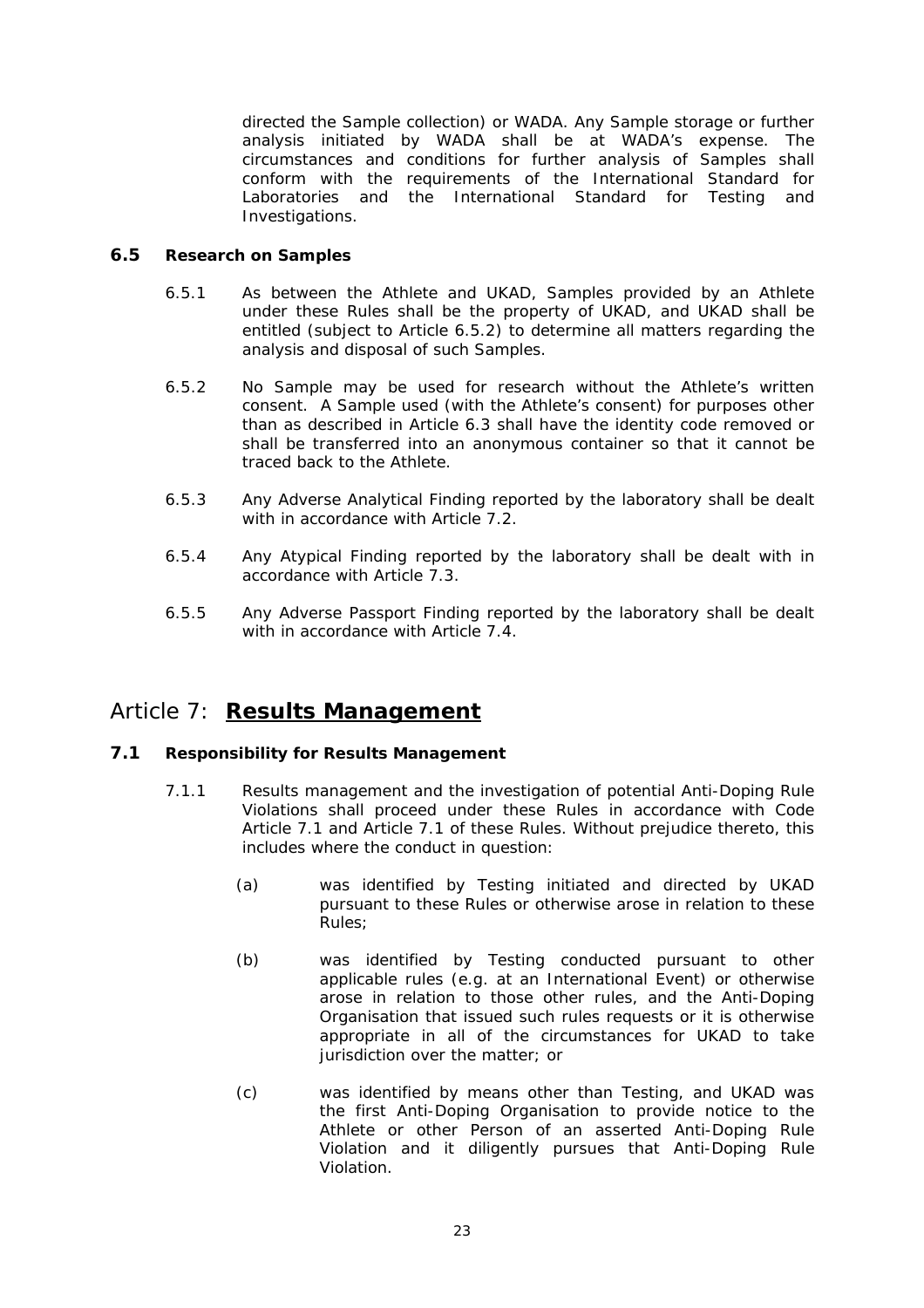- <span id="page-30-1"></span><span id="page-30-0"></span>7.1.2 UKAD shall have results management authority in relation to an Article [2.4](#page-14-3) Anti-Doping Rule Violation (subject to ISTI Article I.6) where the Athlete in question files his/her whereabouts information with UKAD.
	- (a) Results management in relation to potential Whereabouts Failures shall be conducted by UKAD in accordance with this Article [7.1.2](#page-30-0) and Article I.5 of the International Standard for Testing and Investigations (with the administrative review, if any, carried out by one or more Independent Reviewers in accordance with Article [7.5\)](#page-33-1) in order to determine whether all of the requirements of Article I.3.6 of the International Standard for Testing and Investigations (in the case of a Filing Failure) or all of the requirements of Article I.4.3 of the International Standard for Testing and Investigations (in the case of a Missed Test) are met such that a Whereabouts Failure should be declared and recorded against the Athlete.
	- (b) Where a Whereabouts Failure by an Athlete who is subject to UKAD's results management authority is uncovered through an attempt by or on behalf of an Anti-Doping Organisation other than UKAD to test that Athlete, then UKAD shall procure the requisite information and assistance from that other Anti-Doping Organisation pursuant to ISTI Article I.5.2, so that UKAD may carry out its result management in respect of the Whereabouts Failure in accordance with this Article [7.1.2](#page-30-0) and Article ISTI Article I.5.
	- (c) Where an Athlete who is subject to UKAD's Article [7.1.2](#page-30-1) results management authority is declared to have committed three Whereabouts Failures (i.e. any combination of Filing Failures and/or Missed Tests adding up to three) within any 12-month period, then the matter shall be referred to one or more Independent Reviewer(s) to determine, in accordance with Article [7.5](#page-33-1) and ISTI Article I.5.4, whether the Athlete has a case to answer under Article 2.4.
- <span id="page-30-2"></span>7.1.3 Where responsibility for results management arises under these Rules, it shall be undertaken by UKAD. Any dispute between UKAD and another Anti-Doping Organisation over which organisation has results management authority shall be settled by WADA in accordance with Code Article 7.1.
- 7.1.4 Where UKAD has responsibility for results management under these Rules in respect of a case that has been passed to it by an International Federation or other Anti-Doping Organisation, UKAD may (at its sole discretion) submit the file received from the International Federation or other Anti-Doping Organisation to one or more Independent Reviewer(s) to review the file in accordance with Articles [7.2](#page-31-1)-[7.6](#page-34-1) (as applicable).
- 7.1.5 If an Athlete or other Person retires while UKAD is conducting the results management process, UKAD retains jurisdiction to complete its results management process. If an Athlete or other Person retires before any results management process has begun, and UKAD would have had results management authority over the Athlete or other Person at the time the Athlete or other Person committed an Anti-Doping Rule Violation, UKAD has authority to conduct results management in respect of that Anti-Doping Rule Violation.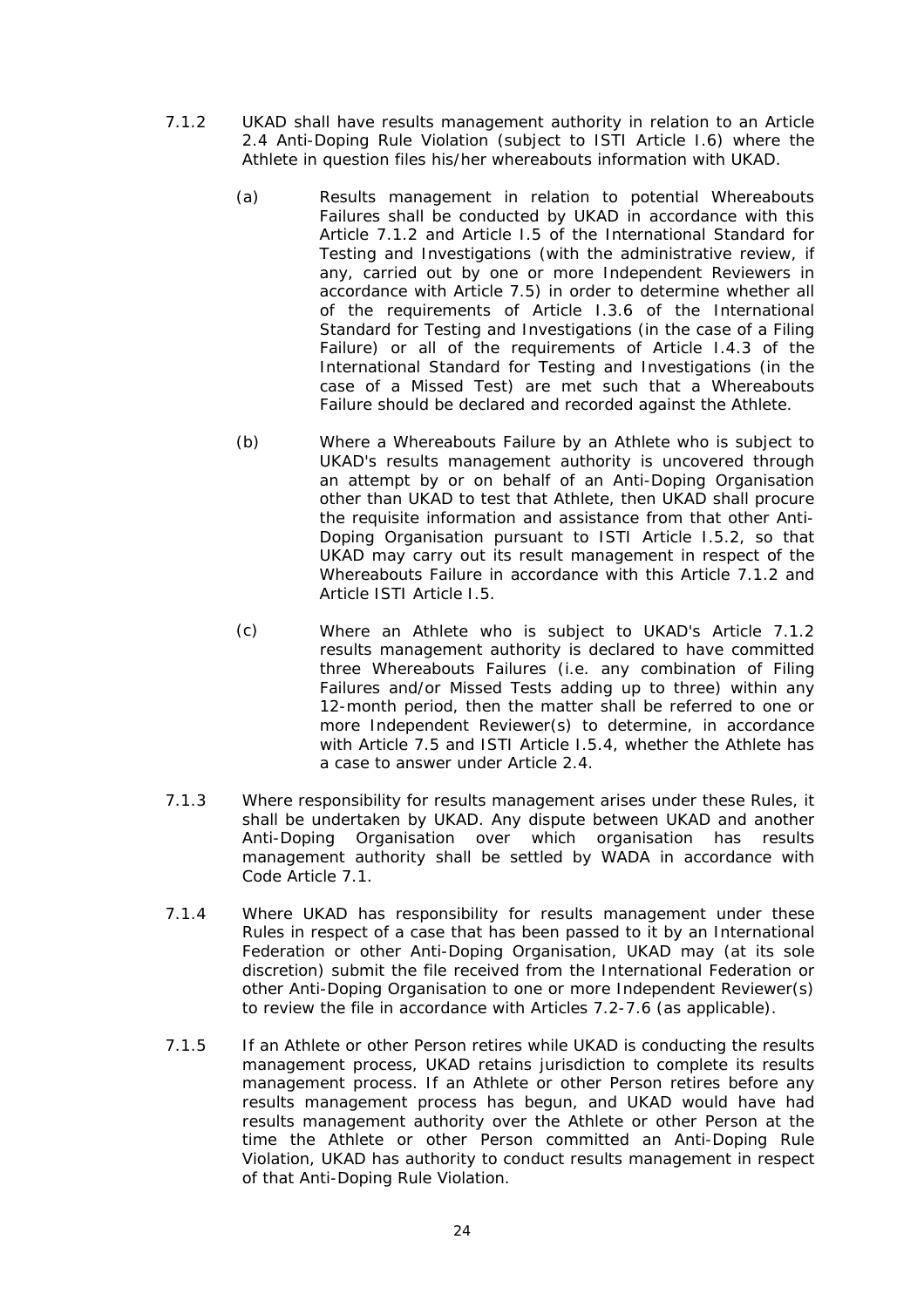### <span id="page-31-3"></span><span id="page-31-1"></span><span id="page-31-0"></span>**7.2 Review of Adverse Analytical Findings**

- 7.2.1 Upon receipt of an Adverse Analytical Finding in relation to an A Sample, UKAD (involving Independent Reviewers as appropriate) shall conduct a review of any TUE granted to the Athlete as well as of the documentation relating to the Doping Control and the A Sample analysis, and any other relevant documentation, to determine whether:
	- (a) the presence of the Prohibited Substance or its Metabolite or Marker in the Athlete's Sample is consistent with a valid and applicable TUE held by the Athlete (or which could be referred to the retroactive TUE procedure in accordance with Articles [4.2.5](#page-20-0) and  $(4.2.6)$  $(4.2.6)$ ; or
	- $(b)$ there has been any apparent departure from the International Standard for Testing and Investigations or the International Standard for Laboratories that caused the Adverse Analytical Finding.
- 7.2.2 If it is determined pursuant to Article [7.2.1](#page-31-3) either that the Adverse Analytical Finding is consistent with a valid and applicable TUE held by the Athlete (or with a retroactive TUE), or that there has been an apparent departure from either the International Standard for Testing and Investigations or the International Standard for Laboratories that caused the Adverse Analytical Finding, then UKAD shall advise the Athlete and each Interested Party of that fact. UKAD shall take no further action in relation to such Adverse Analytical Finding.
- 7.2.3 If pursuant to Article [7.2.1](#page-31-3) UKAD determines that there is neither a valid and applicable TUE with which the Adverse Analytical Finding is consistent, nor a departure from either the International Standard for Testing and Investigations or the International Standard for Laboratories that caused the Adverse Analytical Finding, then there shall be deemed to be a case to answer under Article 2 and UKAD shall send the Athlete a Notice of Charge in accordance with Article [7.7.](#page-34-2)

### <span id="page-31-4"></span><span id="page-31-2"></span>**7.3 Review of Atypical Findings**

- 7.3.1 As provided in the Prohibited List and/or in the International Standard for Laboratories, where a Prohibited Substance or its Marker or Metabolite that may also be produced endogenously is found to be present in an A Sample, in certain circumstances laboratories are directed to report such presence as an Atypical Finding that should be investigated further. In that case, UKAD (using Independent Reviewers as appropriate) will conduct a review to determine whether:
	- (a) the presence of the Prohibited Substance or its Marker or Metabolite in the Athlete's Sample is consistent with a valid and applicable TUE held by the Athlete (or which could be referred to the retroactive TUE procedure in accordance with Articles [4.2.5](#page-20-0) and [4.2.6\)](#page-20-1); or
	- (b) there has been any apparent departure from the International Standard for Testing and Investigations or from the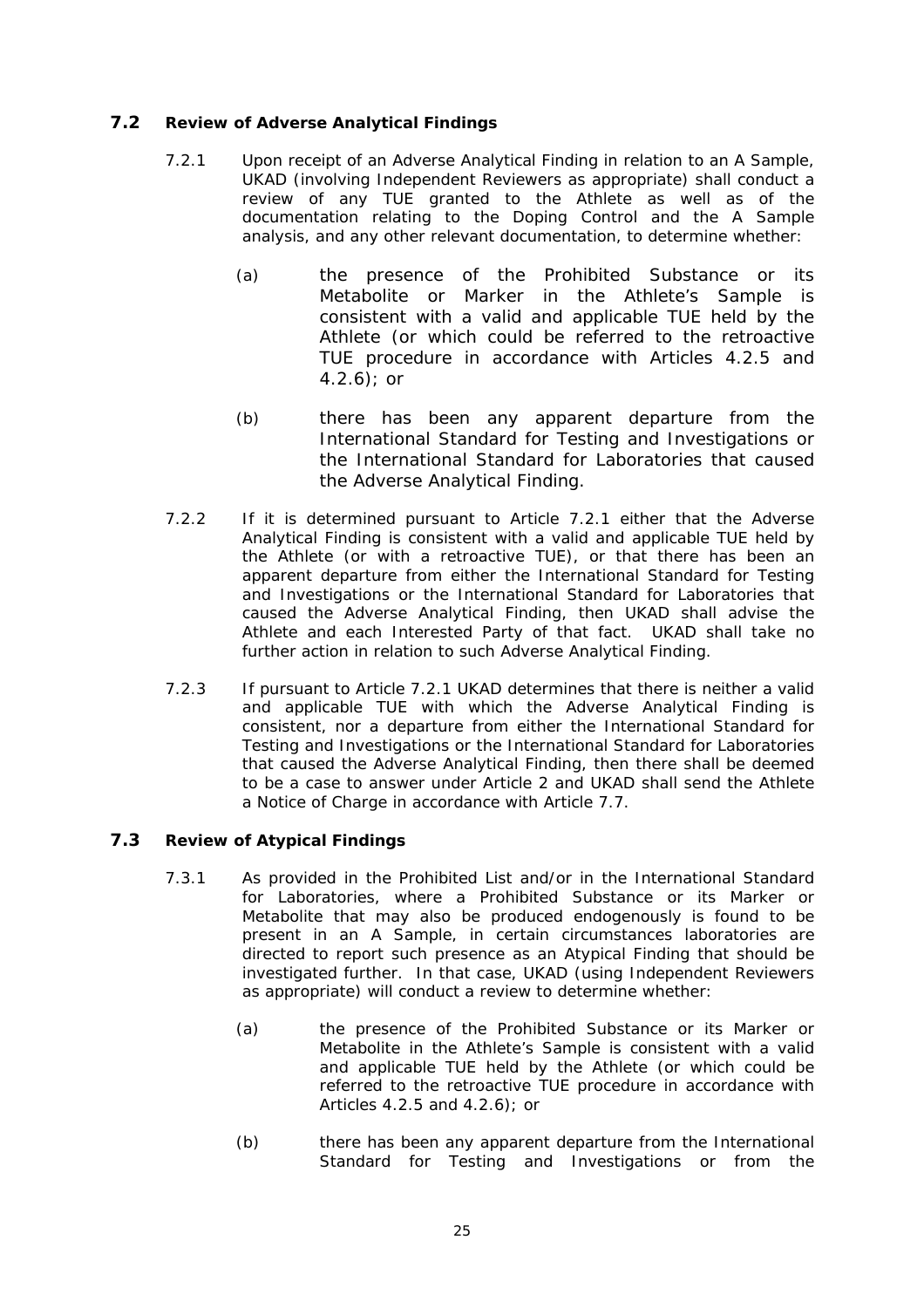International Standard for Laboratories that caused the Atypical Finding.

- <span id="page-32-0"></span>7.3.2 If it is determined pursuant to Article [7.3.1](#page-31-4) either that the Atypical Finding is consistent with a valid and applicable TUE held by the Athlete (or with a retroactive TUE), or that there has been an apparent departure from either the International Standard for Testing and Investigations or the International Standard for Laboratories that caused the Atypical Finding, then UKAD shall advise the Athlete and each Interested Party of that fact. UKAD shall take no further action in relation to such Atypical Finding.
- 7.3.3 If it is determined pursuant to Article [7.3.1](#page-31-4) that there is neither a valid and applicable TUE with which the Atypical Finding is consistent, nor a departure from either the International Standard for Testing and Investigations or the International Standard for Laboratories that caused the Atypical Finding, then UKAD may conduct any necessary follow-up investigation.
- 7.3.4 The results of the investigation shall be referred to one or more Independent Reviewers, as appropriate. If the Independent Reviewer(s) conclude(s) that the Atypical Finding should be considered an Adverse Analytical Finding, such that there is a case to answer under Article 2, UKAD shall send the Athlete a Notice of Charge in accordance with Article [7.7.](#page-34-2)
- 7.3.5 Pending the outcome of the investigation, the Atypical Finding shall be kept confidential, save that:
	- (a) if it determines that the B Sample should be analysed as part of the investigation, UKAD shall notify the Athlete in accordance with Article [7.7.1\(e\)](#page-34-3), and such notice shall additionally include a description of the Atypical Finding and specify the Athlete's right to request copies of the A and B Sample laboratory documentation packages; and
	- (b) if requested by British Swimming, an International Federation or Major Event Organisation or a sports organisation that is about to select Athletes to participate in an International Event, UKAD may confirm that the Athlete has a pending Atypical Finding, after informing the Athlete.
- 7.3.6 If UKAD decides not to pursue the Atypical Finding as an Adverse Analytical Finding, it shall notify the Athlete and each Interested Party of that fact. Any Interested Party may either appeal that decision as set out in Article 13 or may elect to treat the Atypical Finding as an Adverse Analytical Finding and initiate proceedings under its own rules.

### <span id="page-32-1"></span>**7.4 Review of Adverse Passport Findings**

7.4.1 If an Adverse Passport Finding is reported, UKAD will notify the Athlete and WADA of the Adverse Passport Finding, send the Athlete a copy of the ABP Documentation Package, invite the Athlete to provide (by a specified deadline) an alternative explanation for the data on which the Adverse Passport Finding is based, and explain that, in the absence of a satisfactory alternative explanation, UKAD will proceed on the basis that the Athlete has a case to answer under Article [2.2](#page-14-2). UKAD will forward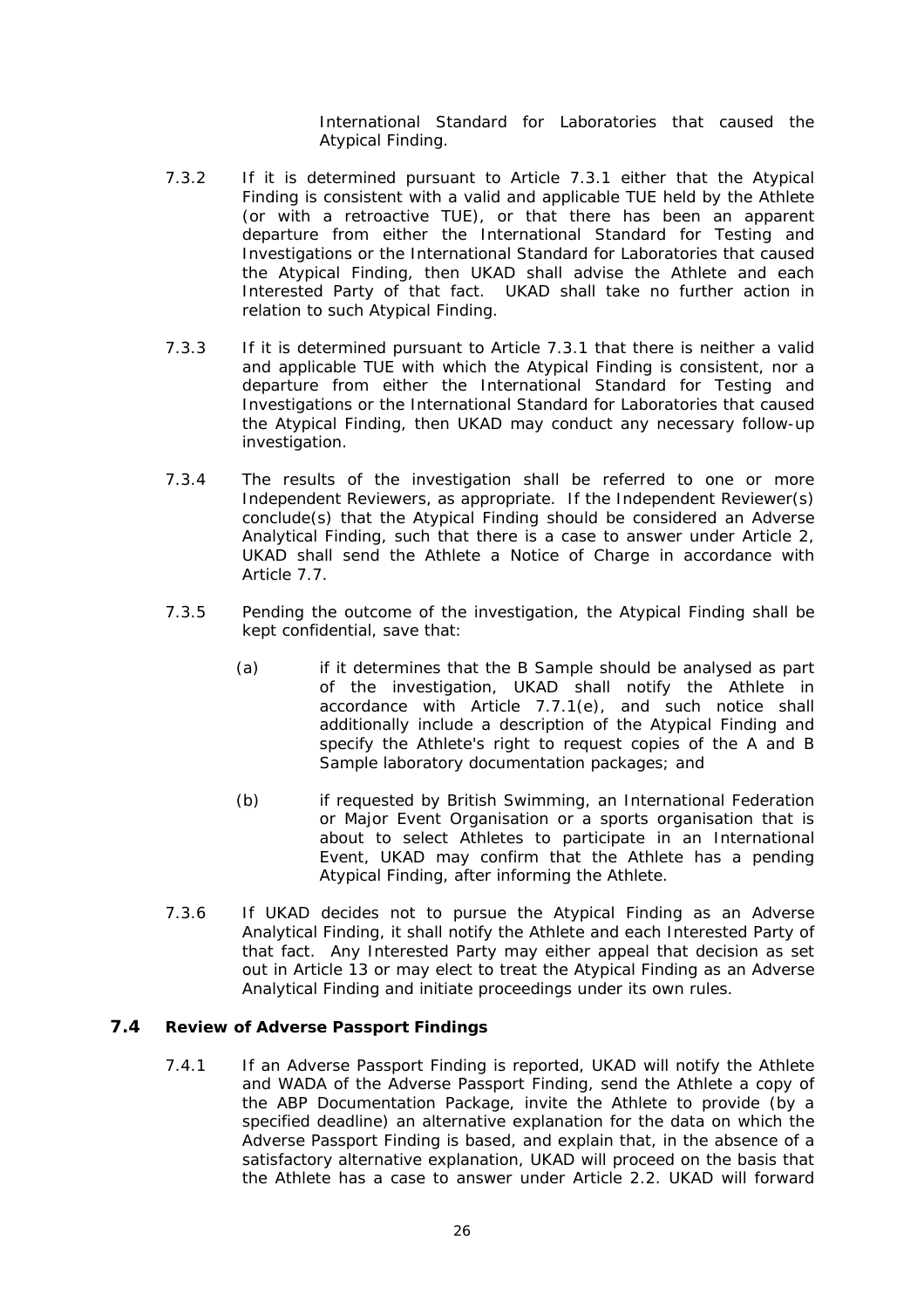<span id="page-33-0"></span>any explanation provided by the Athlete in response to that notice, together with any information supplied by the Athlete in support of that explanation, to the three experts from the Expert Panel referred to in Article 5.5.5, for consideration (along with any other information that the three experts deem necessary) in accordance with the ABP Guidelines.

- 7.4.2 If, following such consideration, the three experts from the Expert Panel are no longer unanimously of the view that it is highly likely that the Athlete Used a Prohibited Substance or Prohibited Method, UKAD shall notify the Athlete and each Interested Party and (subject to the rights of appeal set out at Article 13) the matter shall not proceed any further.
- 7.4.3 If, following such consideration, the three experts from the Expert Panel maintain, notwithstanding the Athlete's explanation, that it is highly likely that the Athlete Used a Prohibited Substance or Prohibited Method, and unlikely that the Adverse Passport Finding is the result of any other cause, then UKAD shall send the Athlete a Notice of Charge in accordance with Article [7.7](#page-34-2).

### <span id="page-33-1"></span>**7.5 Review of Whereabouts Failures**

- 7.5.1 Where (in accordance with Article I.5.2 of the International Standard for Testing and Investigations) an Athlete requests an administrative review of a Filing Failure or Missed Test declared by UKAD (pursuant to Article [7.1.2](#page-30-0)), UKAD shall refer the file to one or more suitably qualified Independent Reviewer(s), who shall carry out that administrative review in accordance with the applicable Article of the International Standard for Testing and Investigations.
- 7.5.2 If the conclusion following administrative review is that all of the requirements for recording a Whereabouts Failure are not met, UKAD shall so advise the Interested Parties (and the Anti-Doping Organisation that uncovered the Whereabouts Failure, if applicable), giving reasons for that decision. Subject to the rights of appeal set out at Article 13, the matter shall not proceed any further.
- 7.5.3 If the conclusion following administrative review is that all of the requirements for recording a Whereabouts Failure are met, or if the Athlete does not request an administrative review, UKAD shall notify the Athlete and shall record the notified Whereabouts Failure against him/her.
- 7.5.4 UKAD shall report a decision to record a Whereabouts Failure against an Athlete to WADA and all other relevant Anti-Doping Organisations on a confidential basis via ADAMS or another system approved by WADA.
- 7.5.5 Where two Whereabouts Failures have already been recorded against the Athlete in the 12-month period prior to the alleged Whereabouts Failure under administrative review, if the Independent Reviewer(s) determines(s) that the alleged Whereabouts Failure under review should be recorded against the Athlete as well, then Article [7.1.2\(c\)](#page-30-2) shall apply, and if that/those Independent Reviewer(s) determines(s) there is a case to answer under Article [2.4](#page-14-3), then UKAD shall send the Athlete a Notice of Charge in accordance with Article [7.7](#page-34-2).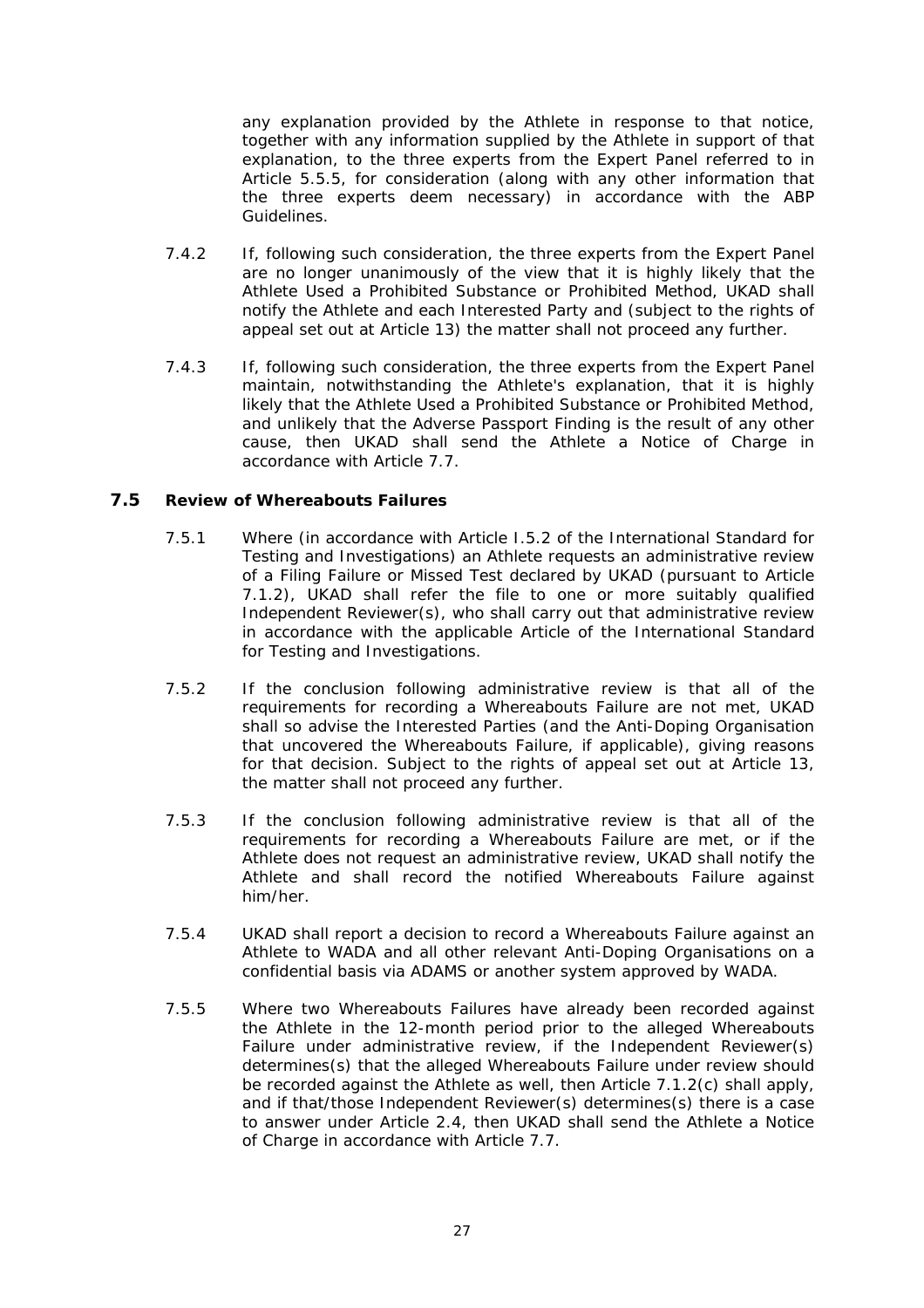### <span id="page-34-1"></span><span id="page-34-0"></span>**7.6 Review of Evidence Other Than Adverse Analytical Findings, Atypical Findings or Adverse Passport Findings**

- 7.6.1 Where a matter is referred to one or more Independent Reviewer(s) that involves evidence of a potential Anti-Doping Rule Violation other than an Adverse Analytical Finding, an Atypical Finding or an Adverse Passport Finding, UKAD shall identify one or more Independent Reviewer(s) who have the expertise required by the nature of the particular case to review the evidence to determine whether there is a case to answer under Article 2.
- 7.6.2 Where the Independent Reviewer(s) conclude(s) that there is a case to answer under Article 2, UKAD shall send the Athlete or other Person a Notice of Charge in accordance with Article [7.7](#page-34-2).

### <span id="page-34-4"></span><span id="page-34-2"></span>**7.7 Notice of Charge**

- <span id="page-34-5"></span><span id="page-34-3"></span>7.7.1 Where it is determined, pursuant to Article 7, that an Athlete or other Person has a case to answer under Article 2, then UKAD shall as soon as practicable notify the Athlete or other Person in writing (the "**Notice of Charge**") of:
	- (a) the Anti-Doping Rule Violation(s) that the Athlete or other Person is charged with committing;
	- (b) a summary of the facts and evidence relied upon by UKAD in support of such charge, and (where the charge is based upon an Adverse Analytical Finding) the Athlete's right to request copies of the A and B Sample laboratory documentation package which includes information as required by the International Standard for Laboratories;
	- $(c)$ (where applicable) notice of the Provisional Suspension to be imposed on the Athlete or other Person pursuant to Article [7.9.1](#page-37-0) or Article [7.9.2,](#page-37-1) along with an explanation of the Athlete's or other Person's Article [7.9.3](#page-37-2) rights in relation to such Provisional Suspension;
	- (d) the Consequences applicable under these Rules if it is established that the Athlete or other Person has committed the Anti-Doping Rule Violation(s) charged (including identifying any discretion that may exist in relation to such Consequences under these Rules);
	- (e) where the charge is based on an Adverse Analytical Finding:
		- (i) the right of the Athlete to promptly request the analysis of the B Sample and, failing such request, the B Sample analysis shall be deemed to be waived;
		- (ii) notice that the place, time and date for the B Sample analysis (if such analysis is requested by the Athlete) must be agreed between UKAD and the Athlete within 10 days of the Athlete's receipt of the Notice of Charge; and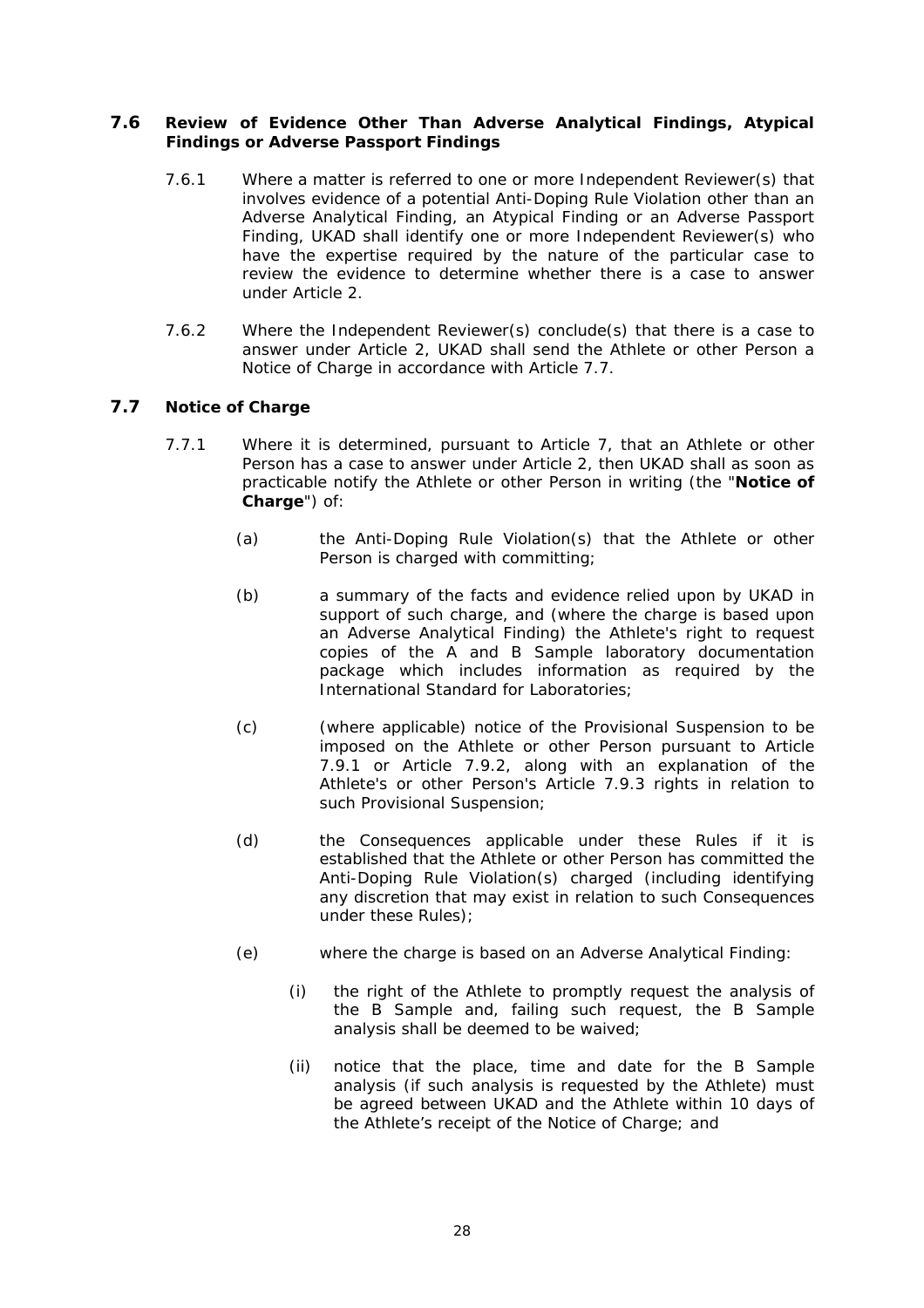- (iii) the right of the Athlete and/or the Athlete's representative to attend the analysis of the B Sample, in accordance with Article [7.8](#page-35-1);
- <span id="page-35-0"></span>(f) the right of the Athlete or other Person to respond to the Notice of Charge in one of the following ways:
	- (i) to admit the Anti-Doping Rule Violation(s) charged, and accede to the Consequences specified in the Notice of Charge;
	- (ii) to admit the Anti-Doping Rule Violation(s) charged, but to dispute and/or seek to mitigate the Consequences specified in the Notice of Charge, and to have the Consequences determined at a hearing conducted in accordance with Article 8; or
	- (iii) to deny the charge, and to have the charge and (if the charge is upheld) any Consequences determined at a hearing conducted in accordance with Article 8;

provided that if the Athlete or other Person wishes to exercise his/her right to a hearing, he/she must submit a written request for such a hearing so that it is received by UKAD as soon as possible, but in any event within 10 days of the Athlete's or other Person's receipt of the Notice of Charge. The request must also state how the Athlete or other Person responds to the charge in the Notice of Charge and must explain (in summary form) the basis for such response. In the event no such response is received by that deadline, the Athlete or other Person will be deemed to have admitted the Anti-Doping Rule Violation(s) charged, and, unless UKAD (at its sole discretion) refers the determination of the applicable Consequences to a hearing conducted in accordance with Article 8, the Athlete or other Person shall also be deemed to have acceded to the Consequences specified in the Notice of Charge.

- 7.7.2 UKAD shall send copies of the Notice of Charge to each Interested Party.
- 7.7.3 In the Notice of Charge, and/or at any other time prior to the determination of the charge at a hearing, UKAD may invite the Athlete or other Person to admit the Anti-Doping Rule Violation(s) charged and accede to the specified Consequences.
- 7.7.4 In the event that UKAD withdraws the Notice of Charge, or the Athlete or other Person admits the Anti-Doping Rule Violation(s) charged and accedes to the Consequences specified by UKAD (or is deemed to have done so in accordance with Article [7.7.1](#page-34-4)), neither B Sample analysis nor a hearing is required. Instead, UKAD shall promptly issue a reasoned decision confirming the commission of the Anti-Doping Rule Violation(s) and the imposition of the specified Consequences, shall send notice of the decision to the Athlete or other Person and to each Interested Party, and shall Publicly Disclose the decision in accordance with Article [8.4](#page-41-1).

### <span id="page-35-1"></span>**7.8 B Sample Analysis**

7.8.1 If the Athlete exercises the right to have his/her B Sample analysed, such analysis shall be conducted on the date and at the time and place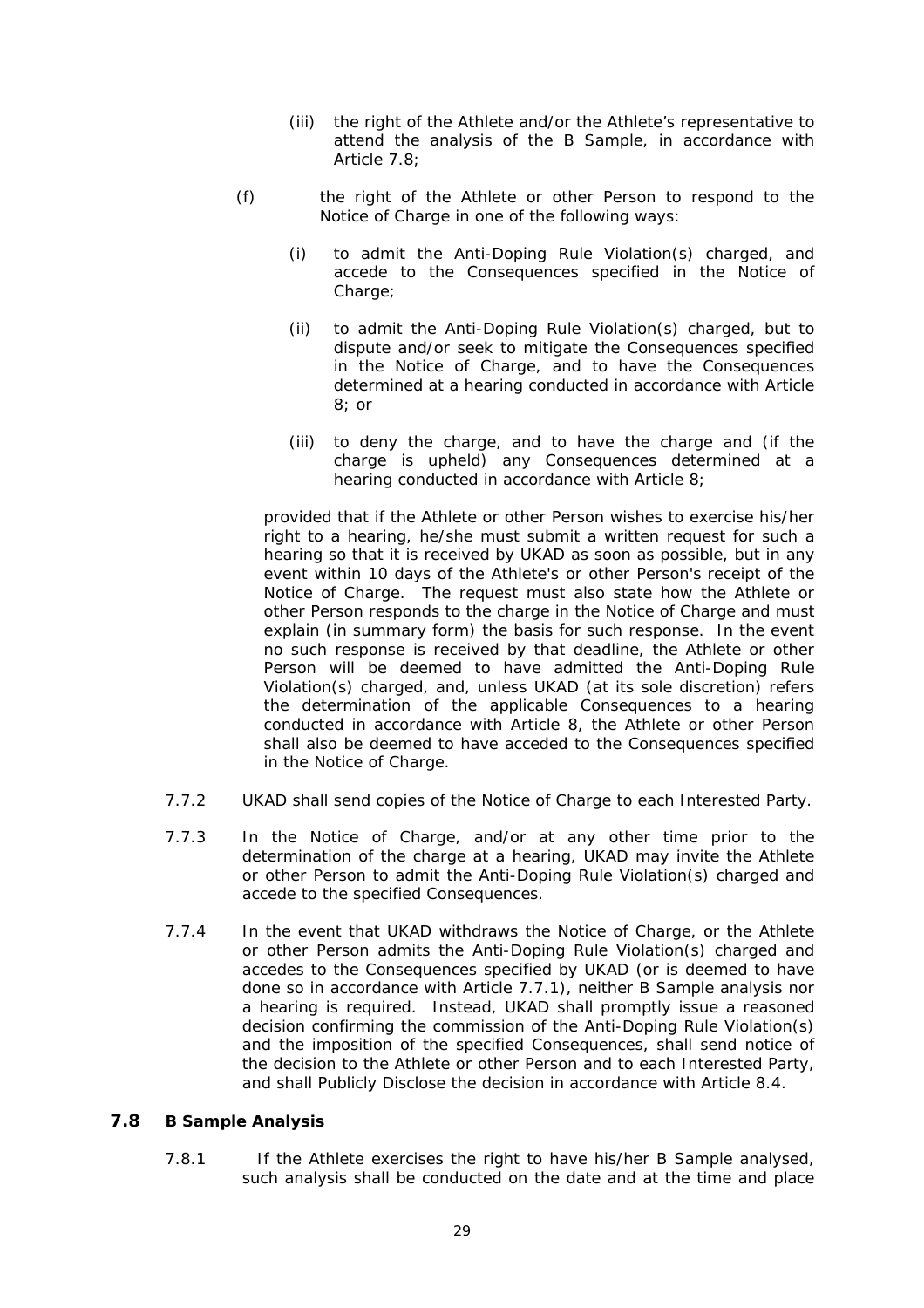<span id="page-36-0"></span>agreed to between UKAD and the Athlete (in accordance with Article 7.7.1(e)(ii)), and the Athlete and/or his/her representative shall have a right to attend on that date at the Athlete's cost to witness the opening and analysis of the B Sample, as shall representatives of UKAD, FINA or the IPC (as applicable) and British Swimming (at their own cost). The Athlete shall have no right to an adjournment of the agreed date. If the Athlete or his representative is unable to attend on the agreed date, then the laboratory shall arrange for an independent witness to attend the B Sample analysis to verify, in accordance with the International Standard for Laboratories, that the B Sample container shows no signs of tampering and that the identifying numbers correspond to those on the Sample collection documentation. Where an Athlete has been provisionally suspended (in accordance with Article 7.9.1 or 7.9.2), he shall remain provisionally suspended notwithstanding the fact that he has requested the analysis of his B Sample.

- <span id="page-36-4"></span>7.8.2 If the Athlete admits the Anti-Doping Rule Violation(s) charged, and/or does not exercise his/her right to the B Sample analysis (in accordance with Article  $7.7.1(e)(i)$  $7.7.1(e)(i)$ , he/she will be deemed to have accepted the Adverse Analytical Finding based on the A Sample analysis alone. UKAD may however proceed with such analysis at any time if it believes that it is relevant to the proceedings against the Athlete, in which case an independent witness shall attend the analysis for the purpose set out in Article [7.8.1.](#page-36-2)
- <span id="page-36-5"></span>7.8.3 If the analysis of the B Sample does not confirm the Adverse Analytical Finding in respect of the A Sample, then (unless UKAD charges the Athlete with Use under Article [2.2\)](#page-14-2) the entire test shall be considered negative and the Athlete and each Interested Party will be so informed. In such circumstances, the Notice of Charge will be withdrawn, the proceedings instituted against the Athlete shall be discontinued, any Provisional Suspension previously imposed on the Athlete pursuant to Article [7.9](#page-36-3) shall be deemed automatically vacated with immediate effect, and no further disciplinary action shall be taken against the Athlete by UKAD in relation to the original Adverse Analytical Finding (provided, however, that UKAD may investigate why the A Sample did not match the B Sample). In addition, where the Athlete or the Athlete's team has been removed from a Competition as a result of the Adverse Analytical Finding, if it is still possible (without otherwise affecting the Competition) for the Athlete or team to be reinstated, the Athlete or team may be reinstated and continue to take part in the Competition.
- <span id="page-36-6"></span>7.8.4 If the B Sample analysis confirms (or is deemed to confirm) the Adverse Analytical Finding in respect of the A Sample, then UKAD shall provide the B Sample laboratory documentation package to the Athlete (if applicable), and the matter shall proceed to a hearing as set out in Article 8. In case of doubt as to whether the B Sample analysis confirms the Adverse Analytical Finding in respect of the A Sample, UKAD may refer the matter to one or more Independent Reviewer(s), as it deems appropriate.
- 7.8.5 Where Article [7.8.2](#page-36-4) and/or [7.8.3](#page-36-5) applies, UKAD shall be responsible for the costs of the B Sample analysis. Where Article [7.8.4](#page-36-6) applies, UKAD may require the Athlete to pay the costs of the B Sample analysis.

### <span id="page-36-3"></span><span id="page-36-2"></span><span id="page-36-1"></span>**7.9 Provisional Suspension**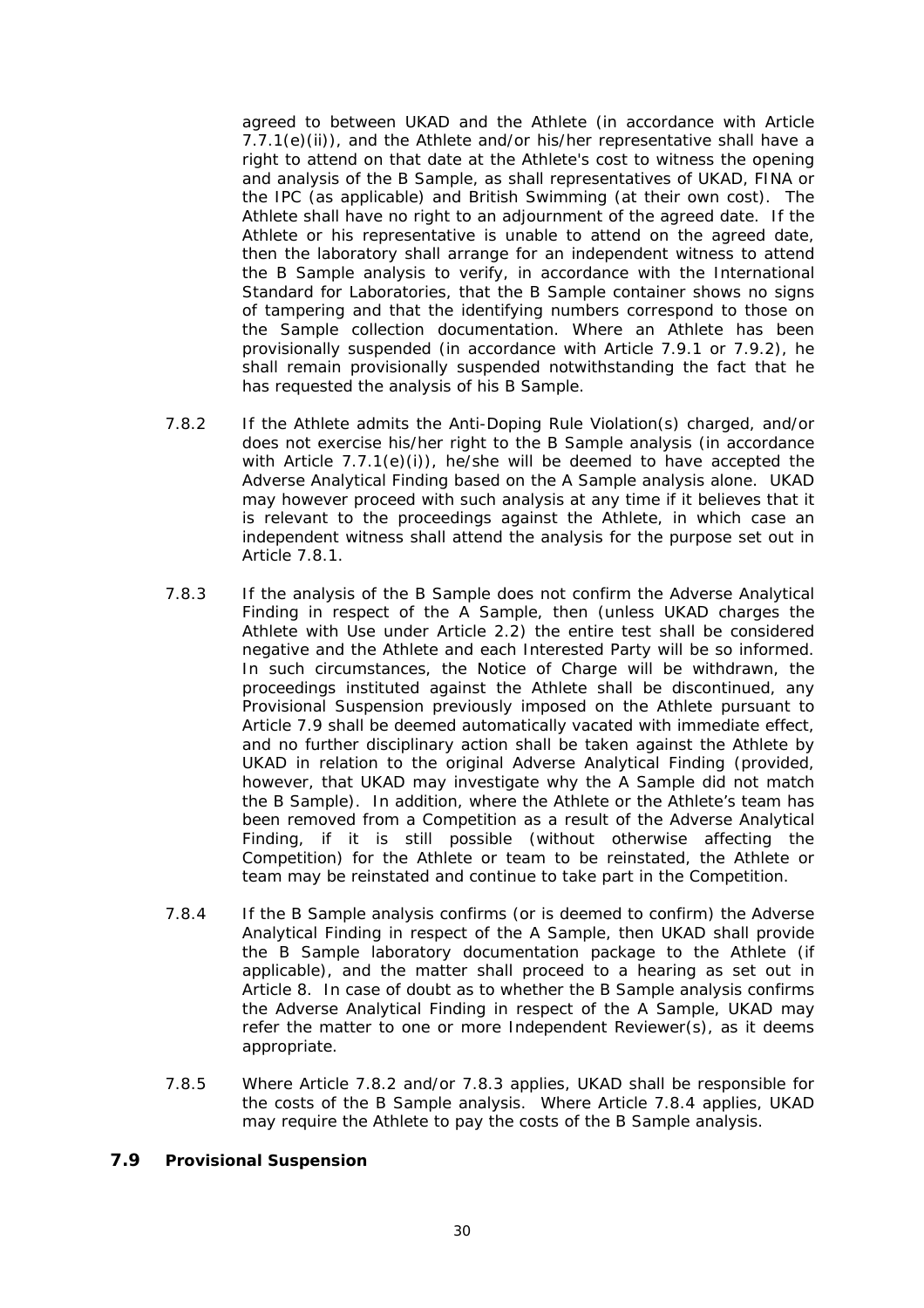### <span id="page-37-0"></span>7.9.1 Mandatory Provisional Suspension after an Adverse Analytical Finding:

Where an Adverse Analytical Finding or Adverse Passport Finding is issued against an Athlete for a Prohibited Substance or for evidence of a Prohibited Method, other than a Specified Substance, and it has been concluded in accordance with Article [7.2](#page-31-1) or Article [7.4](#page-32-1) that the Athlete has a case to answer under Article 2, then (subject only to Article [7.9.3\)](#page-37-2) a Provisional Suspension will come into effect automatically on the date specified by UKAD in the Notice of Charge.

- <span id="page-37-3"></span><span id="page-37-1"></span>7.9.2 Discretionary Provisional Suspension in other cases:
	- (a) In all other cases not covered by Article [7.9.1](#page-37-0) where it is determined that an Athlete or other Person has a case to answer under Article 2, unless UKAD decides to disapply this Article [7.9.2](#page-37-1) then (subject only to Article [7.9.3](#page-37-2)) a Provisional Suspension will come into effect automatically on the date specified by UKAD in the Notice of Charge.
	- (b) If UKAD disapplies Article [7.9.2\(a\)](#page-37-3) so that no date is specified in the Notice of Charge for a Provisional Suspension to come into effect, no Provisional Suspension will come into effect prior to determination of the charge unless so ordered by the NADP on application by UKAD, which application must be based on evidence that was not available to UKAD at the time the Notice of Charge was sent.
- <span id="page-37-2"></span>7.9.3 An Athlete's or other Person's right to challenge the imposition of a Provisional Suspension:

An Athlete or other Person who receives notice of an automatic Provisional Suspension pursuant to Article [7.9.1](#page-37-0) or Article [7.9.2\(a\)](#page-37-3) has the right to apply to the NADP, either immediately (i.e., before the Provisional Suspension comes into force) or at any time prior to the full hearing, showing cause why the Provisional Suspension should not be imposed (or, where it has been imposed, why it should be lifted), provided that:

- (a) If the Athlete or other Person applies for an order that the Provisional Suspension not be imposed before the Provisional Suspension comes into effect under Article [7.9.1](#page-37-0) or [7.9.2\(a\),](#page-37-3) then the Provisional Suspension shall not come into effect pending the decision on the application.
- (b) If the Athlete or other Person does not make an application before the Provisional Suspension comes into effect under Article [7.9.1](#page-37-0) or [7.9.2\(a\),](#page-37-3) but makes an application after that date for the Provisional Suspension to be lifted, the Provisional Suspension shall remain in place pending the decision on the application.
- (c) The Provisional Suspension shall be imposed (or shall not be lifted) unless the Athlete or other Person establishes that:
	- (i) the charge(s) has/have no reasonable prospect of being upheld, e.g., because of a patent flaw in the case against the Athlete or other Person;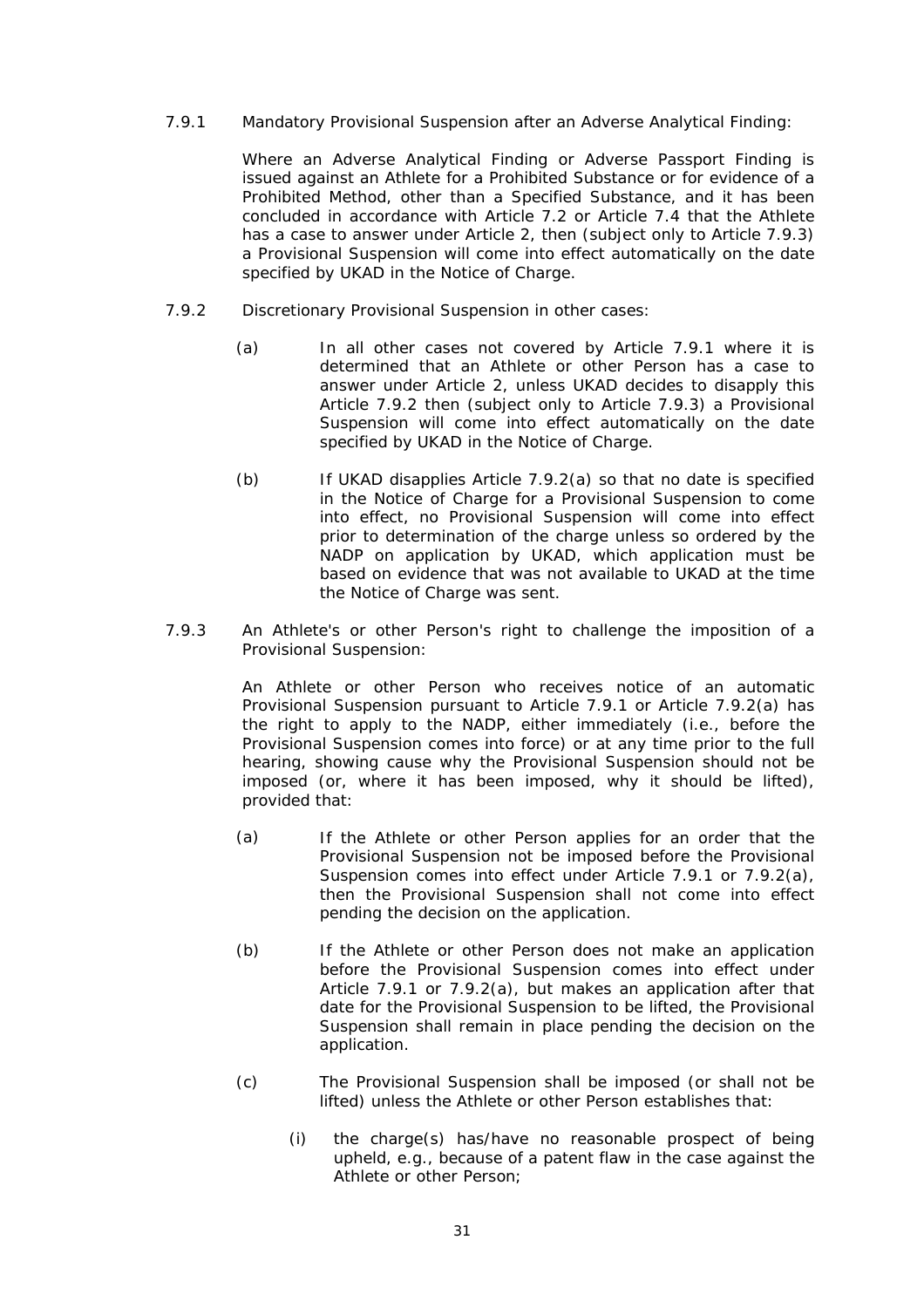- (ii) the Athlete or other Person has a strong arguable case that he/she bears No Fault or Negligence for the Anti-Doping Rule Violation(s) charged, so that any period of Ineligibility that might otherwise be imposed for such a violation is likely to be completely eliminated by application of Article [10.4;](#page-44-1)
- (iii) the violation is likely to have involved a Contaminated Product; or
- (iv) some other facts exist that make it clearly unfair, in all of the circumstances, to impose a Provisional Suspension prior to a full hearing on the merits of the charge(s) against the Athlete or other Person. This ground is to be construed narrowly, and applied only in truly exceptional circumstances. For example, the fact that the Provisional Suspension would prevent the Athlete or other Person participating in a particular Competition or Event shall not qualify as exceptional circumstances for these purposes.
- 7.9.4 Provisional Suspensions may be appealed as provided under Article [13.3.](#page-53-2)
- 7.9.5 No Provisional Suspension if B Sample analysis does not confirm A Sample analysis:

In accordance with Article [7.8.3](#page-36-5), if the B Sample analysis does not confirm the Adverse Analytical Finding in respect of the A Sample, then no Provisional Suspension shall be imposed upon the Athlete. If a Provisional Suspension was imposed prior to receipt of the nonconfirmatory results of the B Sample analysis, it shall be deemed automatically vacated with immediate effect, without the need for any order from the NADP.

7.9.6 Effect of Provisional Suspension:

An Athlete or other Person who is subject to a Provisional Suspension may not, during the period of Provisional Suspension, participate in any capacity (or, in the case of an Athlete Support Person, assist an Athlete who is participating in any capacity) in any Competition, Event or other activity organised, convened, authorised or recognised by British Swimming or by any body that is a member of, or affiliated to, or licensed by British Swimming. In addition, British Swimming shall take all steps within its power to have the Provisional Suspension recognised and enforced by all other relevant parties, including in accordance with Code Article 15.1.

- <span id="page-38-0"></span>7.9.7 Notice of Provisional Suspension:
	- (a) Any Provisional Suspension imposed under this Article [7.9](#page-36-3) will be notified to all Interested Parties, but will otherwise remain confidential in accordance with Article 14, save only to the extent disclosure is required to ensure that the Provisional Suspension is recognised and enforced, including in accordance with Code Article 15.1.
	- (b) In all cases where an Athlete has been notified of an Anti-Doping Rule Violation that does not result in a mandatory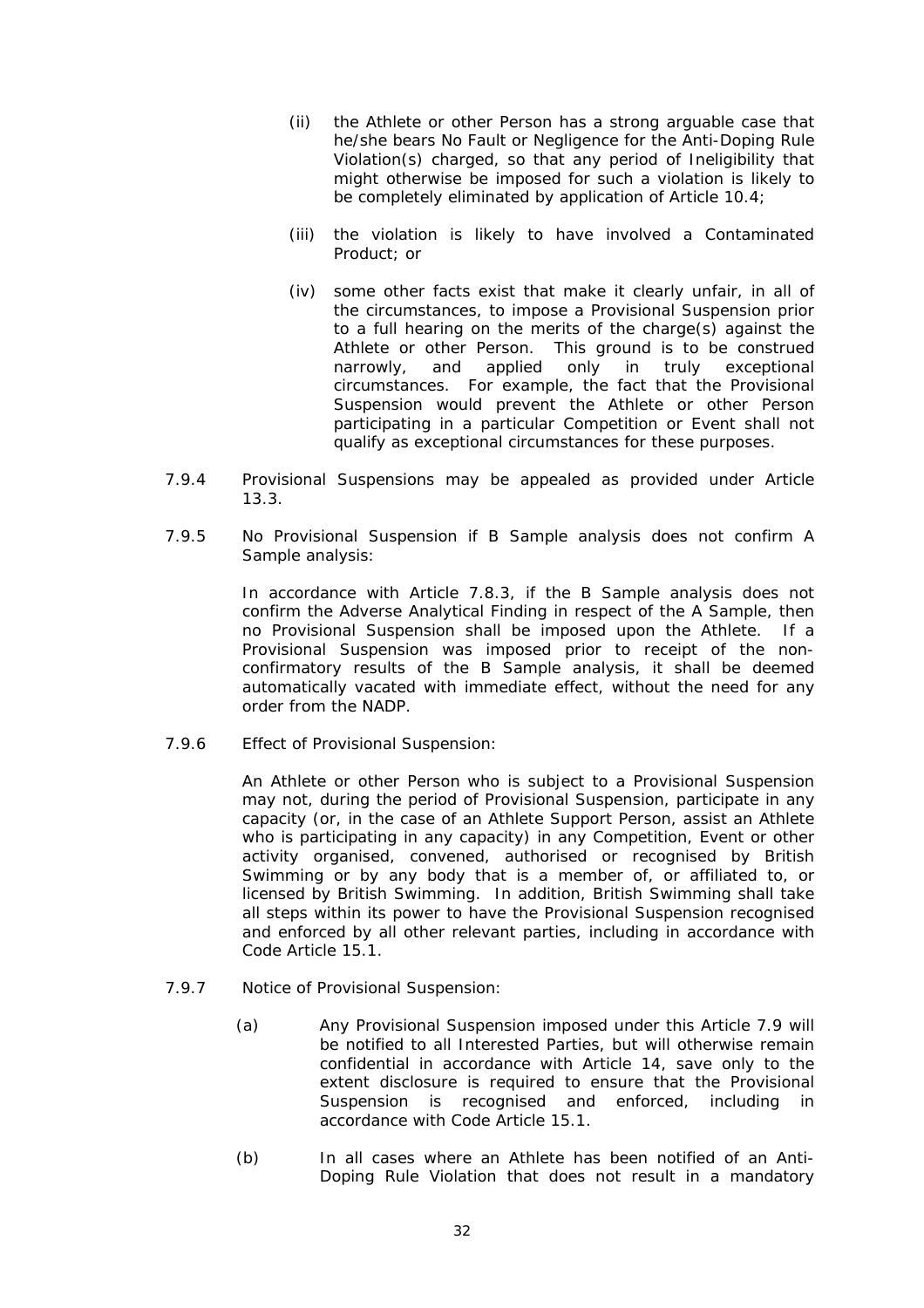Provisional Suspension under Article 7.9.1, the Athlete shall be offered the opportunity to accept a Provisional Suspension pending the resolution of the matter.

<span id="page-39-0"></span>7.9.8 Right to expedited hearing:

An Athlete who is subject to a Provisional Suspension has the right, if he/she so wishes, to an expedited hearing on the merits of the charge(s) against him/her pursuant to Article 8, to take place (save in exceptional circumstances) no later than 14 days after the date of imposition of the Provisional Suspension.

### <span id="page-39-1"></span>**7.10 Statute of Limitations**

Notwithstanding any other provision of these Rules, no charge may be brought under these Rules against an Athlete or other Person in respect of an Anti-Doping Rule Violation unless he/she has been notified of the Anti-Doping Rule Violation as provided in Article [7.7,](#page-34-2) or notification has been reasonably attempted, within ten years from the date that the Anti-Doping Rule Violation is asserted to have occurred.

# Article 8: **Disciplinary Proceedings**

### **8.1 Jurisdiction of the NADP**

The following matters arising under these Rules shall be submitted for determination by the National Anti-Doping Panel (NADP), in accordance with the NADP Rules, as amended from time to time:

- 8.1.1 A charge that one or more Anti-Doping Rule Violations has been committed: see Article [7.7.](#page-34-2) Where such charge is upheld, the NADP first instance tribunal will determine what Consequences (if any) should be imposed, in accordance with and pursuant to Articles 9 and 10.
- 8.1.2 An application that a Provisional Suspension not be imposed (or be lifted): see Article [7.9.3.](#page-37-2)
- 8.1.3 An appeal brought in accordance with Article 13.

### **8.2 Observers**

Interested Parties who are not joined as a party to the proceedings before the NADP shall have the right (a) to be kept advised of the status and outcome (with reasons) of the proceedings; and (b) to attend all hearings as observers.

### **8.3 Rules of Evidence and Procedure**

8.3.1 UKAD shall have the burden of establishing that the Athlete or other Person charged has committed the Anti-Doping Rule Violation(s) specified in the Notice of Charge. To meet that burden, UKAD must establish the Athlete's or other Person's commission of the Anti-Doping Rule Violation(s) charged to the comfortable satisfaction of the hearing panel, bearing in mind the seriousness of the allegations that are made.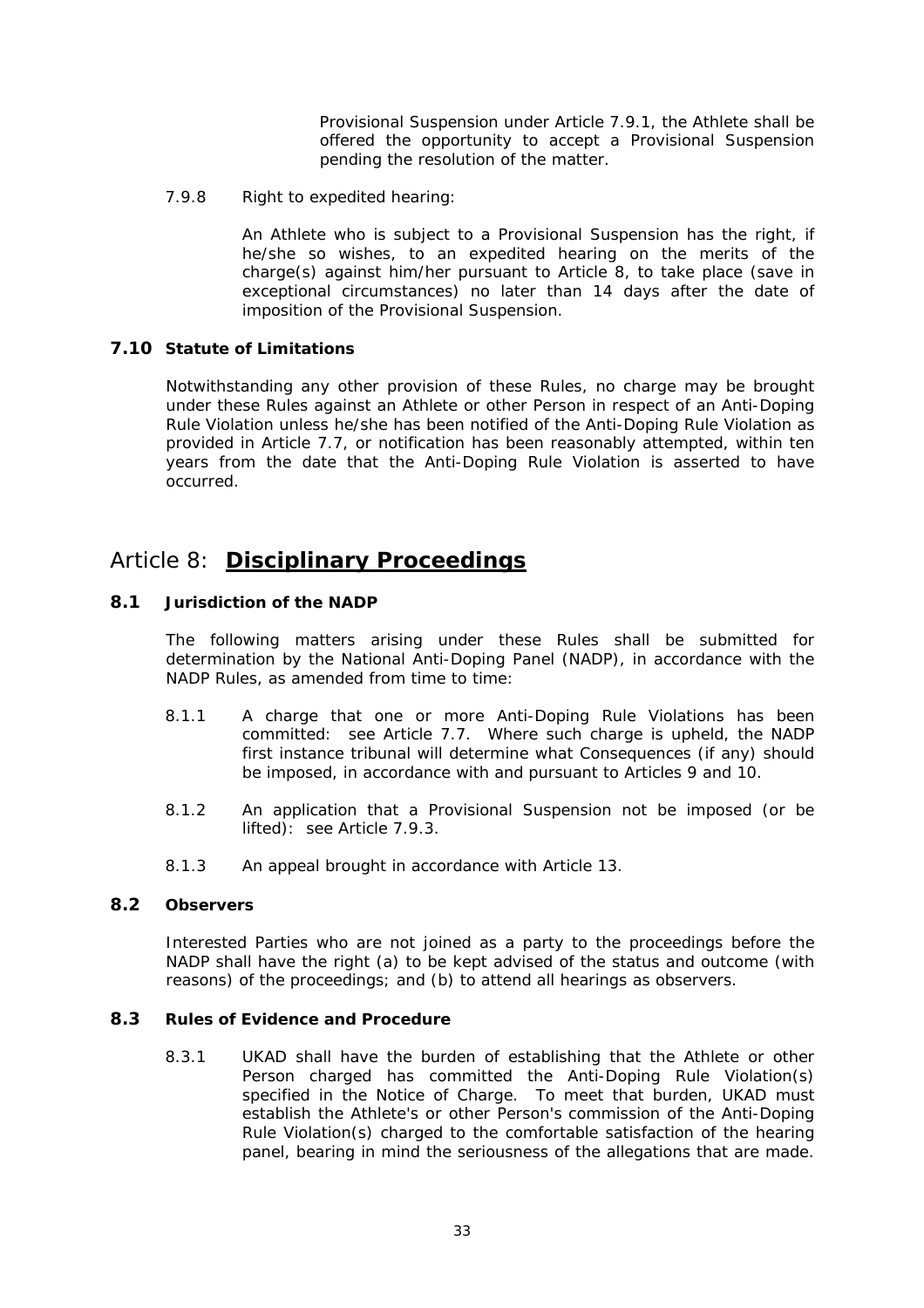This standard of proof in all cases is greater than a mere balance of probability but less than proof beyond a reasonable doubt.

- 8.3.2 Where these Rules place the burden of proof upon the Athlete or other Person charged with the commission of an Anti-Doping Rule Violation to rebut a presumption or establish specified facts or circumstances, then the applicable standard of proof shall be by a balance of probability.
- 8.3.3 The hearing panel shall have the power to decide on the admissibility, relevance and weight of any evidence (including the testimony of any fact or expert witness) and shall not be bound by any legal rules in relation to such matters. Facts may be established by any reliable means, including admissions.
- 8.3.4 Analytical methods or decision limits approved by WADA after consultation within the relevant scientific community and which have been the subject of peer review shall be presumed to be scientifically valid. Any Athlete or other Person seeking to rebut this presumption of scientific validity shall, as a condition precedent to any such challenge, first notify WADA of the challenge and the basis of the challenge. CAS, on its own initiative, may also inform WADA of any such challenge. At WADA's request, the CAS panel shall appoint an appropriate scientific expert to assist the panel in its evaluation of the challenge. Within 10 days of WADA's receipt of such notice, and WADA's receipt of the CAS file, WADA shall also have the right to intervene as a party, appear amicus curiae or otherwise provide evidence in such proceeding.
- 8.3.5 WADA-accredited laboratories, and other laboratories approved by WADA, shall be presumed to have conducted Sample analysis and custodial procedures in accordance with the International Standard for Laboratories. The Athlete or other Person charged with the commission of an Anti-Doping Rule Violation may rebut this presumption by establishing that a departure from the International Standard for Laboratories occurred that could reasonably have caused the Adverse Analytical Finding (or the factual basis for any other Anti-Doping Rule Violation with which the Athlete or other Person is charged). If he/she does so, then UKAD shall have the burden of establishing that such departure did not cause the Adverse Analytical Finding (or the factual basis for such other Anti-Doping Rule Violation).
- 8.3.6 Departures from any other International Standard or other anti-doping rule or policy set forth in these Rules of the Code that did not cause an Adverse Analytical Finding or the factual basis for any other Anti-Doping Rule Violation with which the Athlete or other Person is charged shall not invalidate such evidence or results. If the Athlete or other Person charged with committing the Anti-Doping Rule Violation establishes the occurrence of a departure from another International Standard or other anti-doping rule or policy occurred that could reasonably have caused the Anti-Doping Rule Violation based on an Adverse Analytical Finding or the factual basis for any other Anti-Doping Rule Violation with which the Athlete or other Person is charged, then UKAD shall have the burden of establishing that such departure did not cause the Adverse Analytical Finding or the factual basis for such other Anti-Doping Rule Violation.
- <span id="page-40-0"></span>8.3.7 Any other deviation from these Rules or the procedures referred to in these Rules shall not invalidate any finding, procedure, decision or result under the Rules unless the Athlete or other Person relying on such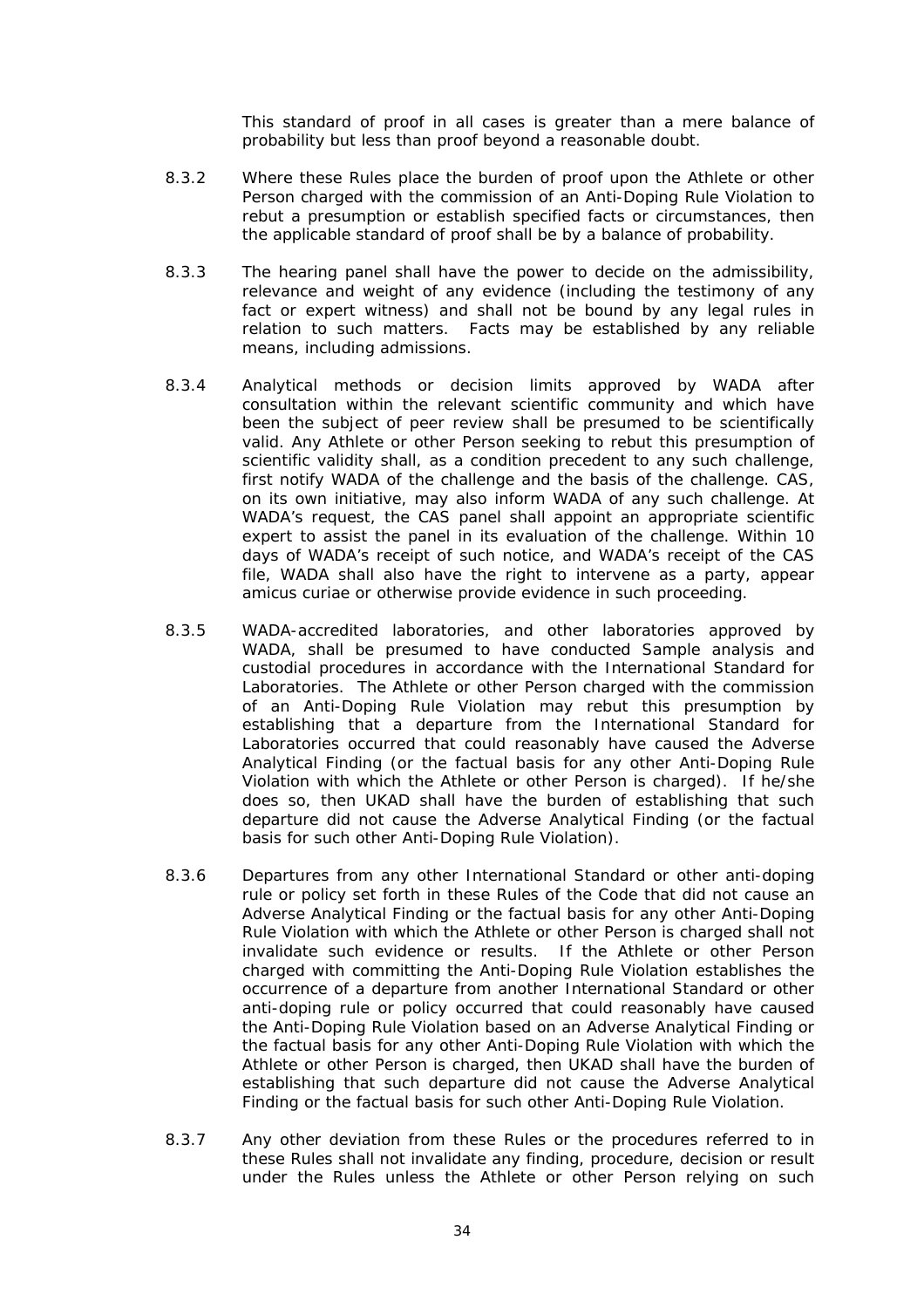deviation establishes that it casts material doubt on the reliability of that finding, procedure, decision or result, and UKAD is unable to rebut that showing.

- <span id="page-41-0"></span>8.3.8 The facts established by a decision of a court or professional disciplinary tribunal of competent jurisdiction that is not the subject of a pending appeal shall be irrebuttable evidence against the Athlete or other Person to whom the decision pertained of those facts, unless the Athlete or other Person establishes that the decision violated principles of natural justice.
- 8.3.9 The hearing panel may draw an inference that is adverse to an Athlete or other Person charged with commission of an Anti-Doping Rule Violation based on the Athlete's or other Person's refusal, after a request made in a reasonable time in advance of the hearing, to appear at the hearing (either in person or by telephone, as directed by the hearing panel) and to answer questions put by the hearing panel or UKAD.

### <span id="page-41-1"></span>**8.4 Publication of Decisions**

- 8.4.1 Where the hearing panel determines that an Anti-Doping Rule Violation has been committed, the decision shall be Publicly Reported within 20 days of the decision unless the Athlete or other Person charged has a right to appeal against the decision, in which case the decision shall not be Publicly Reported (a) until the deadline for appeal has passed and no appeal has been filed; or (b) if an appeal is filed, unless and until the decision that an Anti-Doping Rule Violation was committed is affirmed on appeal (in which case the final appellate decision shall also be Publicly Reported within 20 days of that decision). However, this mandatory Public Reporting requirement shall not apply where the Athlete or other Person who has been found to have committed an Anti-Doping Rule Violation is a Minor. Any optional Public Reporting in a case involving a Minor shall be proportionate to the facts and circumstances of the case.
- 8.4.2 Where the hearing panel has determined that an Anti-Doping Rule Violation has not been committed, the decision shall not be Publicly Disclosed unless the Athlete or other Person charged consents to such disclosure. Where the Athlete or other Person charged does not so consent, a summary of the decision may be published, provided that what is disclosed does not enable the public to identify the Athlete or other Person charged.
- 8.4.3 Publication shall be accomplished at a minimum by placing the required information on UKAD's website and leaving the information up for the longer of one month or the duration of any period of Ineligibility.

### **8.5 Single Hearing before CAS**

Anti-Doping Rule Violations asserted against International-Level Athletes or National-Level Athletes may, with the consent of the Athlete, UKAD, WADA and any other Anti-Doping Organisation that would have had a right to appeal a first instance hearing decision to CAS all consent, charges asserting Anti-Doping Rule Violations may be heard directly by CAS, with no requirement for a prior hearing.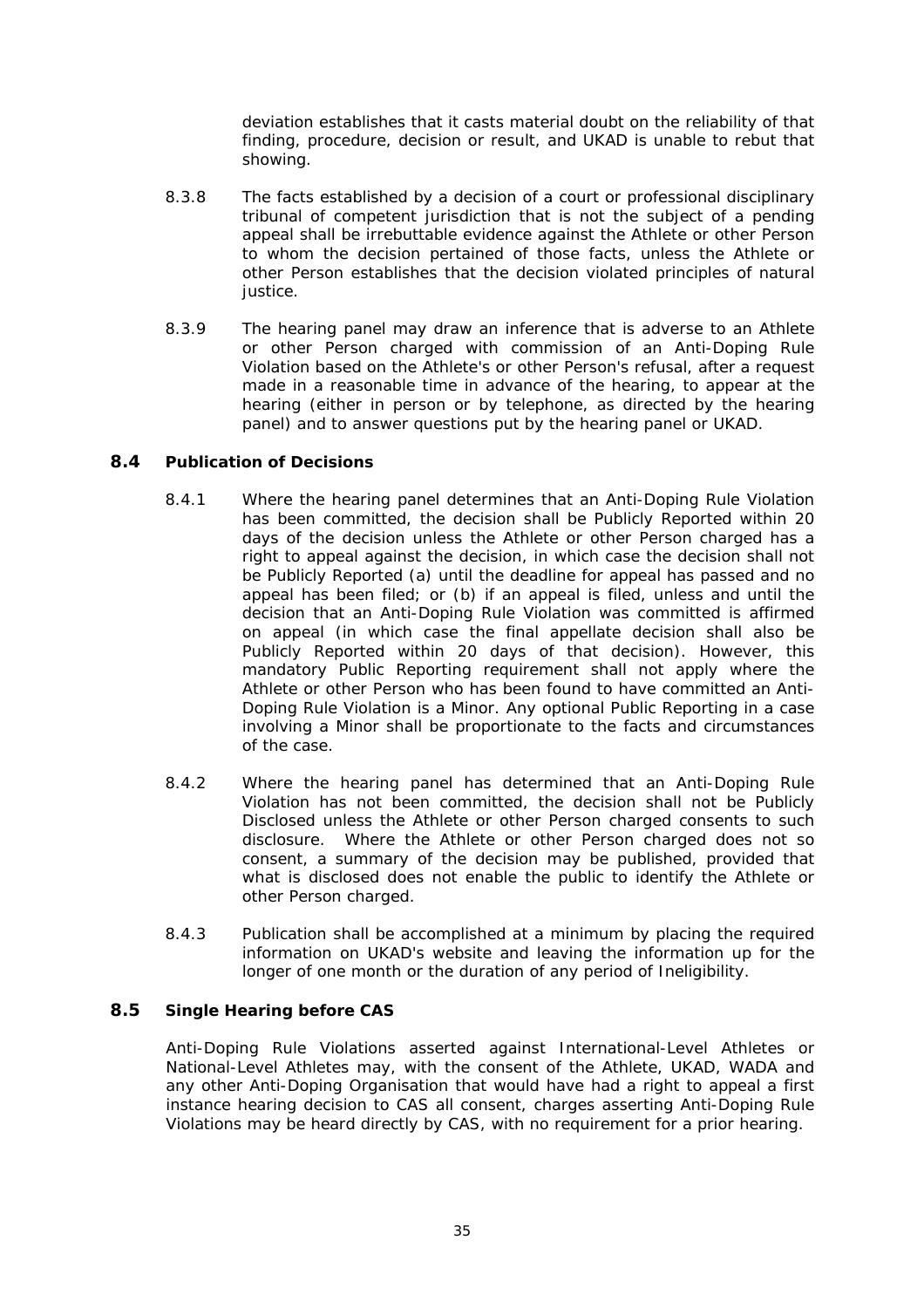# <span id="page-42-0"></span>Article 9: **Automatic Disqualification of Individual Results**

### <span id="page-42-2"></span>**9.1 Disqualification of Competition Results as a Consequence of an Anti-Doping Rule Violation Committed in Connection with or Arising out of an In-Competition test**

An Anti-Doping Rule Violation in Individual Sports in connection with or arising out of an In-Competition test automatically leads to Disqualification of the result obtained in the Competition in question, with all resulting Consequences, including forfeiture of any medals, titles, points and prizes.

### **9.2 Impact of Disqualification on an Opponent's Results**

There will be no adjustment of results, medals, titles, points, prizes or other consequences for the opponent of an Athlete (or the opponent of the team of an Athlete) subsequently found to have committed an Anti-Doping Rule Violation, irrespective of any Disqualification of results that may be ordered under these Rules, unless specific provision is made for such adjustment in the rules of FINA or the IPC (as applicable) or in the applicable Event or Competition rules.

# Article 10: **Ineligibility Sanctions for Individuals**

### <span id="page-42-4"></span>**10.1 Disqualification of Event Results as a Consequence of an Anti-Doping Rule Violation Committed During or in Connection with a Competition in the Event**

- 10.1.1 Except as provided in Article [10.1.2](#page-42-1), where an Athlete is found to have committed an Anti-Doping Rule Violation during or in connection with one Competition in an Event, then (in addition to the consequences set out at Article [9.1](#page-42-2)) the Anti-Doping Rule Violation may (upon the decision of the ruling body) lead to the Disqualification of any individual results obtained by the Athlete in other Competitions in that Event, with all resulting Consequences, including forfeiture of all medals, titles, points and prizes. Factors to be included in considering whether to Disqualify other results in an Event might include, for example, the seriousness of the Athlete's Anti-Doping Rule Violation and whether the Athlete tested negative in the other Competitions.
- 10.1.2 If the Athlete establishes that he/she bears No Fault or Negligence for the Anti-Doping Rule Violation in question, the Athlete's individual results in such other Competitions shall not be Disqualified unless UKAD establishes that the Athlete's results in those other Competitions were likely to have been affected by the Athlete's Anti-Doping Rule Violation.

### <span id="page-42-3"></span><span id="page-42-1"></span>**10.2 Imposition of a Period of Ineligibility for the Presence, Use or Attempted Use, or Possession of a Prohibited Substance and/or a Prohibited Method**

The period of Ineligibility for an Anti-Doping Rule Violation under Article [2.1,](#page-13-1) [2.2](#page-14-2) or [2.6](#page-15-3) that is the Athlete's or other Person's first anti-doping offence shall be as follows, subject to potential reduction or suspension pursuant to Article [10.4](#page-44-1), [10.5](#page-44-2) or [10.6:](#page-45-1)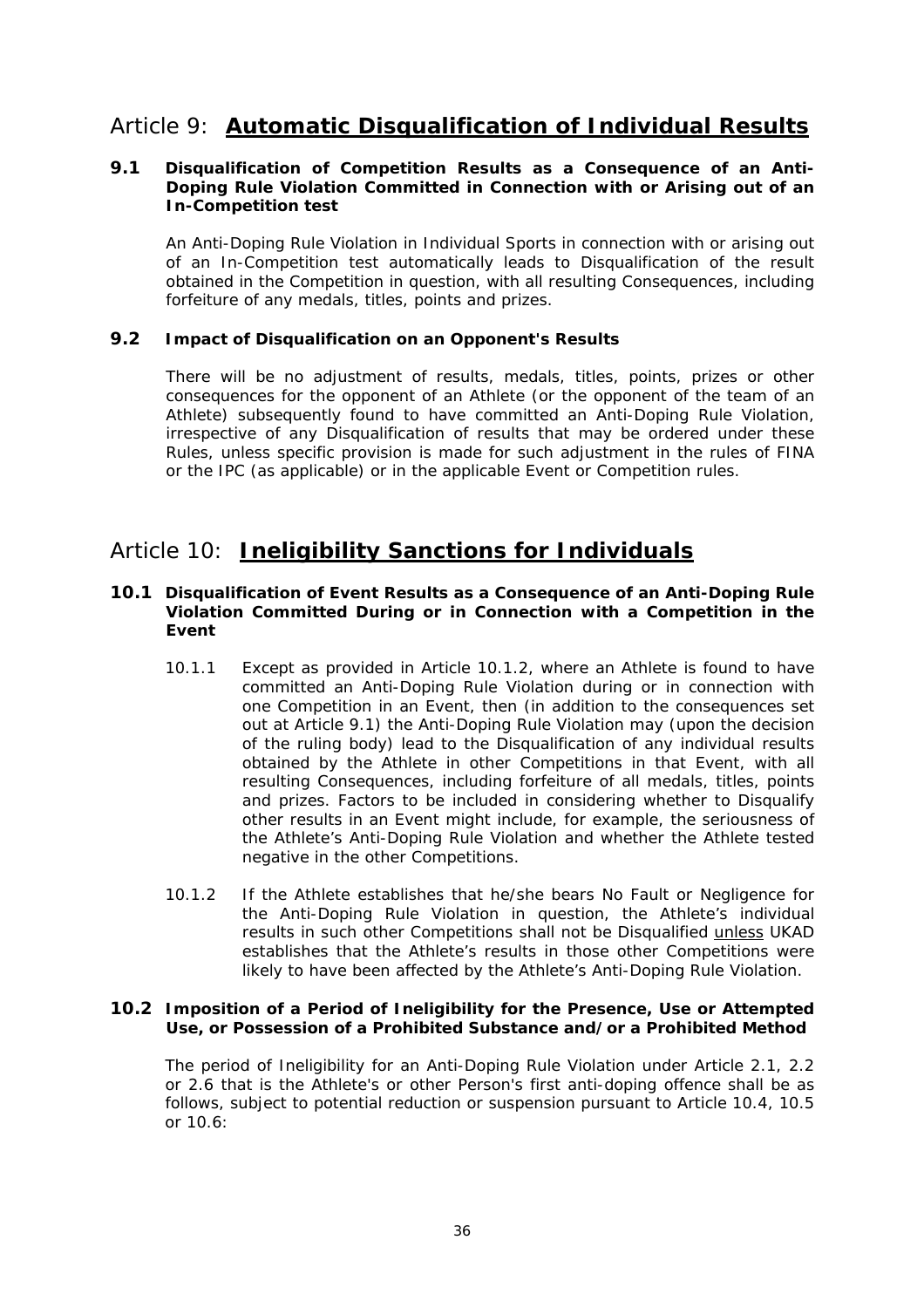- <span id="page-43-1"></span><span id="page-43-0"></span>10.2.1 The period of Ineligibility shall be four years where:
	- (a) The Anti-Doping Rule Violation does not involve a Specified Substance, unless the Athlete or other Person can establish that the Anti-Doping Rule Violation was not intentional.
	- (b) The Anti-Doping Rule Violation involves a Specified Substance and UKAD can establish that the Anti-Doping Rule Violation was intentional.
- 10.2.2 If Article [10.2.1](#page-43-1) does not apply, the period of Ineligibility shall be two years.
- <span id="page-43-3"></span>10.2.3 As used in Articles [10.2](#page-42-3) and [10.3](#page-43-2), the term "intentional" is meant to identify those Athletes or other Persons who cheat. The term, therefore, requires that the Athlete or other Person engaged in conduct which he or she knew constituted an Anti-Doping Rule Violation or knew that there was a significant risk that the conduct might constitute or result in an Anti-Doping Rule Violation and manifestly disregarded that risk. An Anti-Doping Rule Violation resulting from an Adverse Analytical Finding for a substance which is only prohibited In-Competition shall be rebuttably presumed to be not "intentional" if the substance is a Specified Substance and the Athlete can establish that the Prohibited Substance was Used Out-of-Competition. An Anti-Doping Rule Violation resulting from an Adverse Analytical Finding for a substance which is only prohibited In-Competition shall not be considered "intentional" if the substance is not a Specified Substance and the Athlete can establish that the Prohibited Substance was Used Out-of-Competition in a context unrelated to sport performance.

### <span id="page-43-4"></span><span id="page-43-2"></span>**10.3 Imposition of a Period of Ineligibility for Other Anti-Doping Rule Violations**

The period of Ineligibility for Anti-Doping Rule Violations other than as provided in Article [10.2](#page-42-3) shall be as follows, unless Articles [10.5](#page-44-2) or [10.6](#page-45-2) are applicable:

- 10.3.1 For an Anti-Doping Rule Violation under Article [2.3](#page-14-4) or Article [2.5](#page-15-2) that is the Athlete's or other Person's first anti-doping offence, the period of Ineligibility shall be four years unless, in a case of failing to submit to Sample collection, the Athlete can establish that the commission of the Anti-Doping Rule Violation was not intentional (as defined in Article [10.2.3\)](#page-43-3), in which case the period of Ineligibility shall be two years.
- 10.3.2 For violations of Article [2.4](#page-14-3) that is the Athlete's first anti-doping offence, the period of Ineligibility shall be two years, subject to reduction down to a minimum of one year, depending on the Athlete's degree of Fault. The flexibility between two years and one year of Ineligibility in this Article is not available to Athletes where a pattern of last-minute whereabouts changes or other conduct raises a serious suspicion that the Athlete was trying to avoid being available for Testing.
- 10.3.3 For an Anti-Doping Rule Violation under Article [2.7](#page-15-4) or [2.8](#page-15-5) that is the Athlete's or other Person's first anti-doping offence, the period of Ineligibility shall be a minimum of four years up to lifetime Ineligibility, depending on the seriousness of the violation, provided that: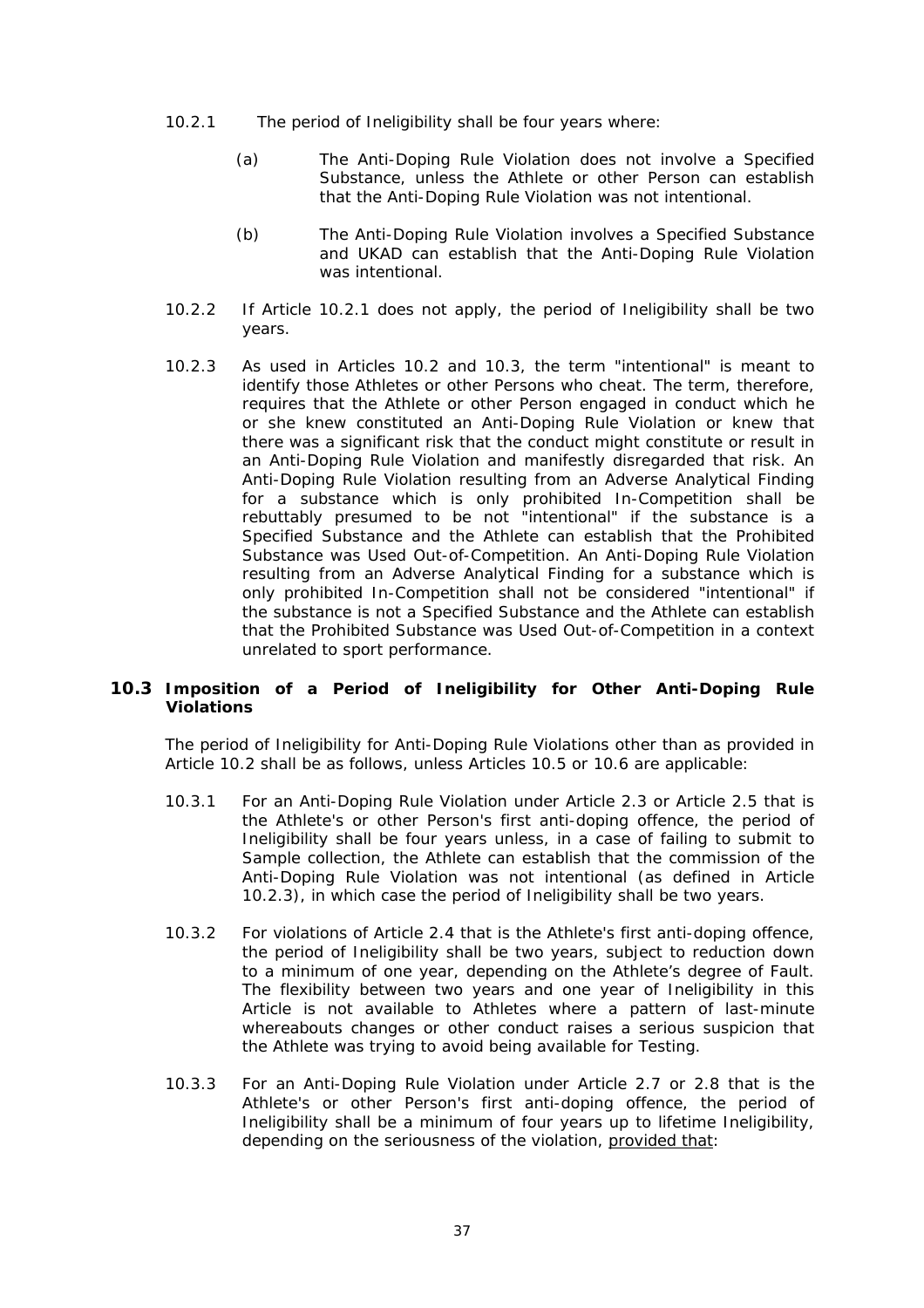- <span id="page-44-0"></span>(a) An Anti-Doping Rule Violation under Article [2.7](#page-15-4) or [2.8](#page-15-5) involving a Minor shall be considered a particularly serious offence and, if committed by Athlete Support Personnel for violations other than those involving Specified Substances, shall result in lifetime Ineligibility for such Athlete Support Personnel.
- (b) Significant Anti-Doping Rule Violations under Article [2.7](#page-15-4) or [2.8](#page-15-5) that may also violate non-sporting laws and regulations shall be reported to the competent administrative, professional or iudicial authorities.
- 10.3.4 For an Anti-Doping Rule Violation under Article [2.9](#page-15-6) that is the Athlete's or other Person's first offence, the period of Ineligibility imposed shall be a minimum of two years, up to four years, depending on the seriousness of the violation.
- 10.3.5 For an Anti-Doping Rule Violation under Article [2.10](#page-15-1) that is the Athlete's or other Person's first offence, the period of Ineligibility shall be two years, subject to reduction down to a minimum of one year, depending on the Athlete's or other Person's degree of Fault and other circumstances of the case.

### <span id="page-44-1"></span>**10.4 Elimination of the Period of Ineligibility where there is No Fault or Negligence**

If an Athlete or other Person establishes in an individual case that he/she bears No Fault or Negligence for the Anti-Doping Rule Violation charged, then the otherwise applicable period of Ineligibility shall be eliminated.

### <span id="page-44-3"></span><span id="page-44-2"></span>**10.5 Reduction of the period of Ineligibility based on No Significant Fault or Negligence**

- 10.5.1 Reduction of Sanctions for Specified Substances or Contaminated Products for Anti-Doping Rule Violations under Article [2.1](#page-13-1), [2.2](#page-14-2) or [2.6:](#page-15-3)
	- (a) Specified Substances

Where the Anti-Doping Rule Violation involves a Specified Substance, and the Athlete or other Person can establish No Significant Fault or Negligence, then the period of Ineligibility shall be, at a minimum, a reprimand and no period of Ineligibility, and at a maximum, two years of Ineligibility, depending on the Athlete's or other Person's degree of Fault.

#### (b) Contaminated Products

In cases where the Athlete or other Person can establish No Significant Fault or Negligence and that the detected Prohibited Substance came from a Contaminated Product, then the period of Ineligibility shall be, at a minimum, a reprimand and no period of Ineligibility, and at a maximum, two years Ineligibility, depending on the Athlete's or other Person's degree of Fault.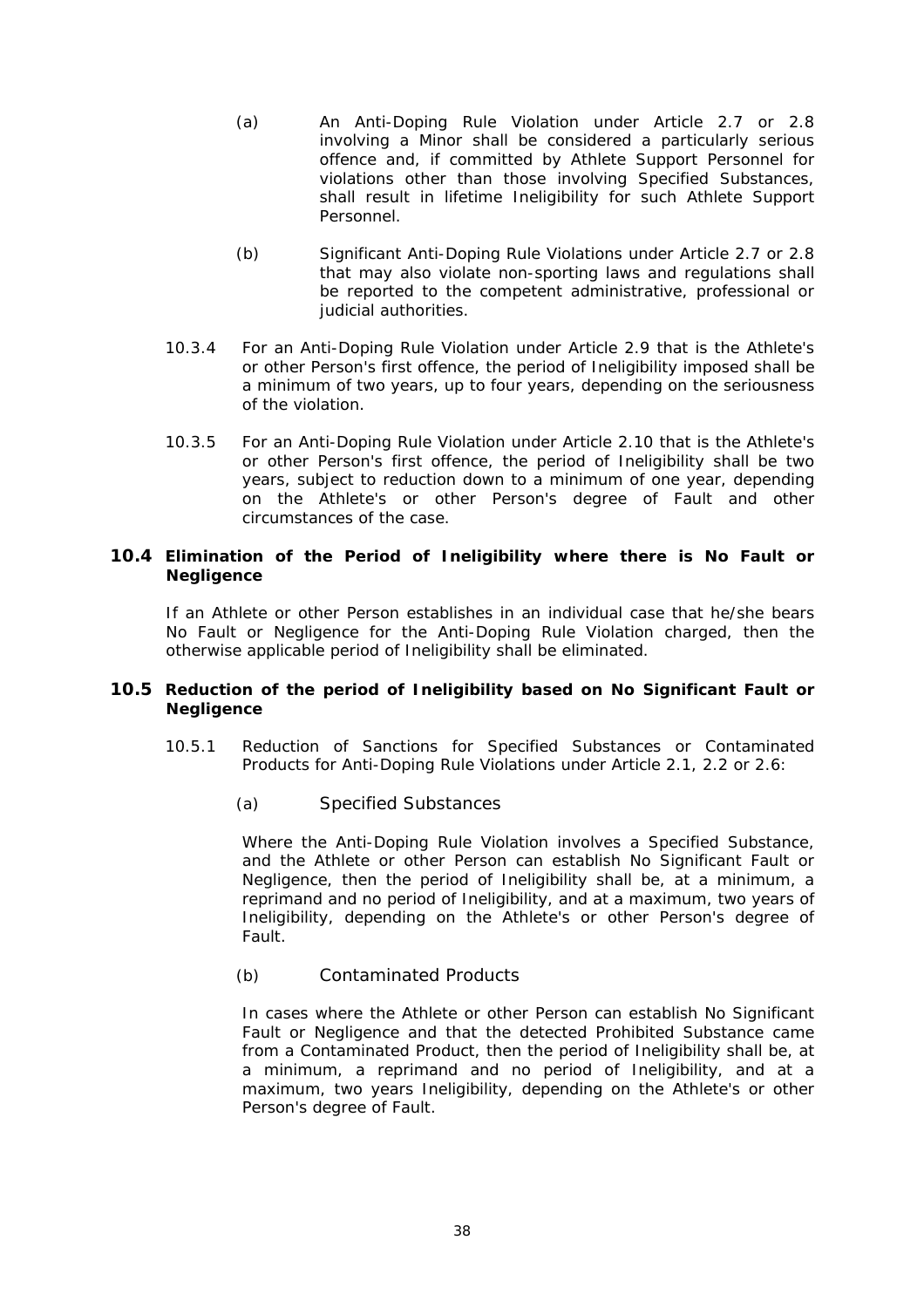<span id="page-45-5"></span><span id="page-45-0"></span>10.5.2 Application of No Significant Fault or Negligence beyond the Application of Article [10.5.1](#page-44-3):

> In an individual case where Article [10.5.1](#page-44-3) is not applicable, if an Athlete or other Person establishes that he/she bears No Significant Fault or Negligence, then (subject to further reduction or elimination as provided in Article [10.6\)](#page-45-2) the otherwise applicable period of Ineligibility may be reduced based on the Athlete's or other Person's degree of Fault, but the reduced period of Ineligibility may not be less than one-half of the period of Ineligibility otherwise applicable. If the otherwise applicable period of Ineligibility is a lifetime, the reduced period under this Article may be no less than eight years.

### <span id="page-45-4"></span><span id="page-45-3"></span><span id="page-45-2"></span><span id="page-45-1"></span>**10.6 Elimination, Reduction, or Suspension of the Period of Ineligibility or other Consequences for Reasons Other than Fault**

- 10.6.1 Substantial Assistance in Discovering or Establishing Anti-Doping Rule Violations:
	- (a) UKAD may, prior to a final appellate decision under Article 13 or the expiration of the time to appeal, suspend a part of the period of Ineligibility imposed in an individual case in which it has results management authority where the Athlete or other Person has provided Substantial Assistance to an Anti-Doping Organisation, criminal authority or professional disciplinary body which results in: (i) the Anti-Doping Organisation discovering or bringing forward an Anti-Doping Rule Violation by another Person, or (ii) which results in a criminal or disciplinary body discovering or bringing forward a criminal offense or the breach of professional rules committed by another Person and the information provided by the Person providing Substantial Assistance is made available to UKAD. After a final appellate decision under Article 13 or the expiration of time to appeal, UKAD may only suspend a part of the otherwise applicable period of Ineligibility with the approval of WADA and the applicable International Federation.
	- (b) The extent to which the otherwise applicable period of Ineligibility and/or other Consequences may be suspended shall be based on the seriousness of the Anti-Doping Rule Violation committed by the Athlete or other Person and the significance of the Substantial Assistance provided by the Athlete or other Person to the effort to eliminate doping in sport. No more than three quarters of the otherwise applicable period of Ineligibility may be suspended. If the otherwise applicable period of Ineligibility is a lifetime, the non-suspended period under this Article must be no less than eight years. If the Athlete or other Person fails to continue to cooperate and to provide the complete and credible Substantial Assistance upon which a suspension of the period of Ineligibility was based, UKAD shall reinstate the original period of Ineligibility and/or other Consequences. If UKAD decides to reinstate a suspended period of Ineligibility and/or other Consequences or decides not to reinstate a suspended period of Ineligibility and/or other Consequences that decision may be appealed by any Person entitled to appeal under Article 13.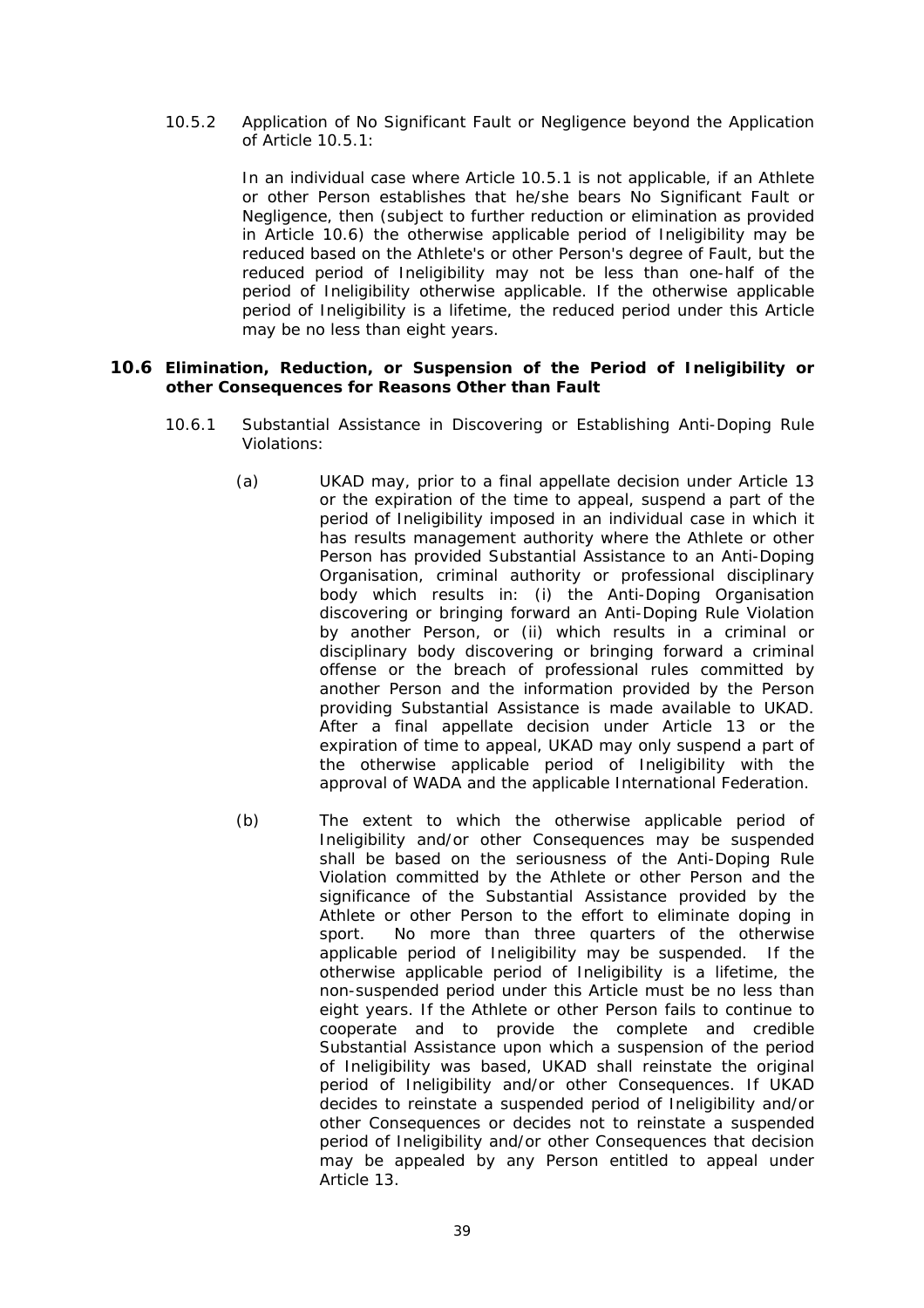- (c) To further encourage Athletes and other Persons to provide Substantial Assistance to Anti-Doping Organisations, at the request of UKAD (provided it has results management authority) or at the request of the Athlete or other Person who has, or has been asserted to have, committed an Anti-Doping Rule Violation, WADA may agree at any stage of the results management process, including after a final appellate decision under Article 13, to what it considers to be an appropriate suspension of the otherwise-applicable period of Ineligibility and other Consequences. In exceptional circumstances, WADA may agree to suspensions of the period of Ineligibility and other Consequences for Substantial Assistance greater than those otherwise provided in this Article, or even no period of Ineligibility, and/or no return of prize money or payment of fines or costs. WADA's approval shall be subject to reinstatement of sanction, as otherwise provided in this Article. Notwithstanding Article 13, WADA's decisions in the context of this Article may not be appealed by any other Anti-Doping Organisation.
- (d) If UKAD suspends any part of an otherwise applicable sanction because of Substantial Assistance, then notice providing justification for the decision shall be provided to each Interested Party. In unique circumstances where WADA determines that it would be in the best interest of anti-doping, WADA may authorise UKAD to enter into appropriate confidentiality agreements limiting or delaying the disclosure of the Substantial Assistance agreement or the nature of Substantial Assistance being provided.
- (e) Where UKAD declines to exercise the discretion conferred on it by this Article [10.6.1,](#page-45-3) and the matter comes before a hearing panel under Article 8 or an appeal panel under Article 13, the hearing panel/appeal panel (as applicable) may exercise such discretion if the conditions of Article [10.6.1\(a\)](#page-45-4) are satisfied.
- 10.6.2 Admission of an Anti-Doping Rule Violation in the Absence of Other Evidence:

Where an Athlete or other Person voluntarily admits the commission of an Anti-Doping Rule Violation before having received either (a) notification of a Sample collection that could establish the Anti-Doping Rule Violation (in the case of an Anti-Doping Rule Violation under Article [2.1](#page-13-1)), or (b) a Notice of Charge (in the case of any other Anti-Doping Rule Violation), and that admission is the only reliable evidence of the violation at the time of the admission, then the otherwise applicable period of Ineligibility may be reduced, but not by more than one half.

<span id="page-46-0"></span>10.6.3 Prompt Admission of an Anti-Doping Rule Violation after being Confronted with a Violation Sanctionable under Article [10.2.1](#page-43-1) or Article  $10.3.1<sup>1</sup>$ 

> An Athlete or other Person potentially subject to a four-year sanction under Article [10.2.1](#page-43-1) or [10.3.1](#page-43-4) (for evading or refusing Sample Collection or Tampering with Sample Collection), may receive a reduction in the period of Ineligibility down to a minimum of two years, depending on the seriousness of the violation and the Athlete's or other Person's degree of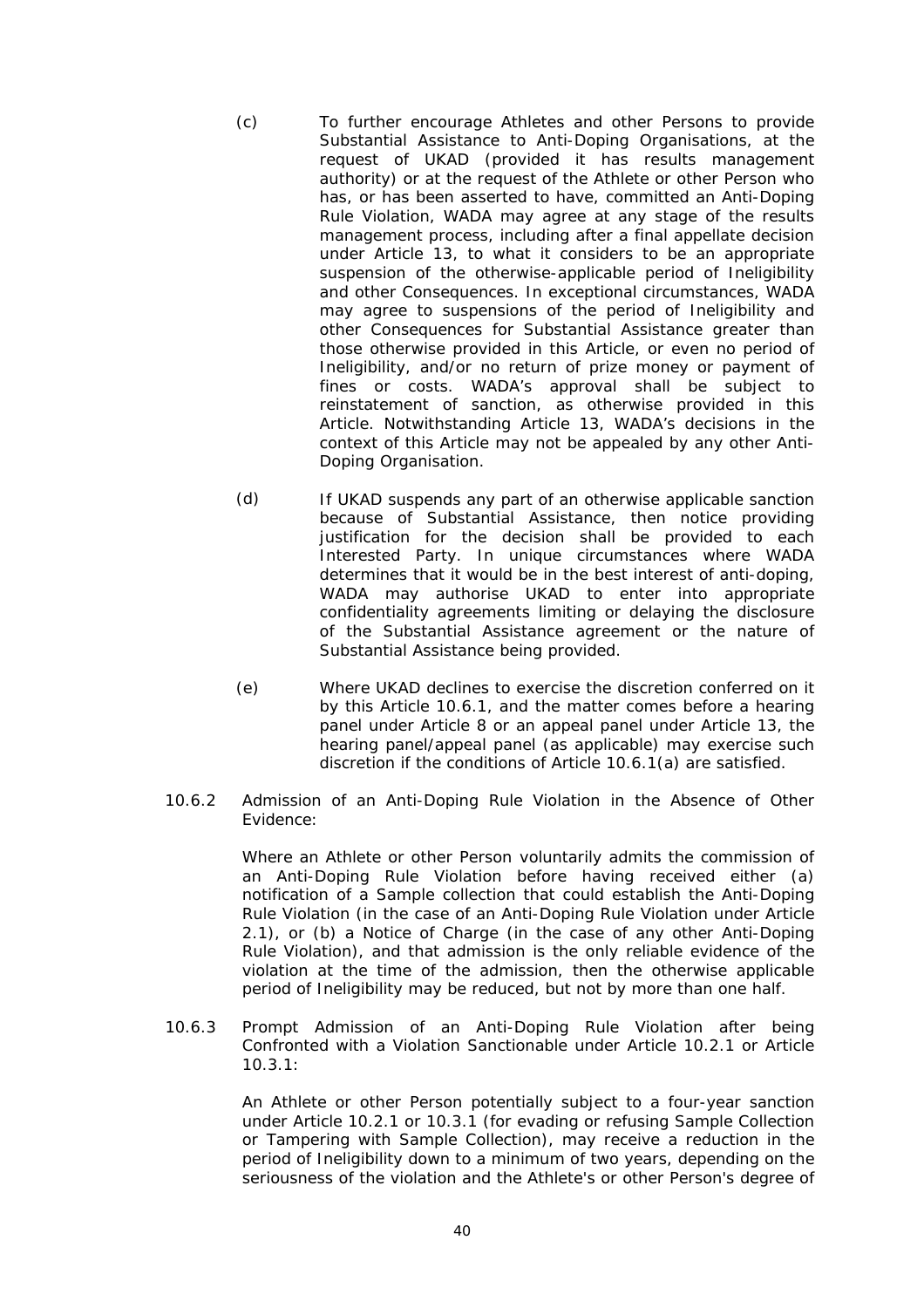Fault by promptly admitting the asserted Anti-Doping Rule Violation after being confronted with it, upon the approval and at the discretion of WADA and UKAD.

<span id="page-47-0"></span>10.6.4 Application of Multiple Grounds for Reduction of a Sanction:

Where an Athlete or other Person establishes entitlement to a reduction in sanction under more than one provision of Article [10.4](#page-44-1), [10.5](#page-44-2) or [10.6,](#page-45-2) before applying any reduction or suspension under Article [10.6,](#page-45-2) the otherwise applicable period of Ineligibility shall be determined in accordance with Articles [10.2,](#page-42-3) [10.3,](#page-43-2) [10.4](#page-44-1), and [10.5](#page-44-2). If the Athlete or other Person establishes entitlement to a reduction or suspension of the period of Ineligibility under Article [10.6,](#page-45-2) then the period of Ineligibility may be reduced or suspended, but not below one-fourth of the otherwise applicable period of Ineligibility.

### <span id="page-47-1"></span>**10.7 Multiple Violations**

- 10.7.1 For an Athlete's or other Person's second Anti-Doping Rule Violation, the period of Ineligibility shall be the greater of:
	- (a) six months;
	- (b) one-half of the period of Ineligibility imposed for the first Anti-Doping Rule Violation without taking into account any reduction under Article [10.6](#page-45-2); or
	- (c) twice the period of Ineligibility otherwise applicable to the second Anti-Doping Rule Violation treated as if it were a first violation, without taking into account any reduction under Article [10.6.](#page-45-2)

The period of Ineligibility established above may then be further reduced by the application of Article [10.6](#page-45-2).

- 10.7.2 A third Anti-Doping Rule Violation will always result in a lifetime period of Ineligibility, except if the third Anti-Doping Rule Violation fulfils the conditions for elimination or reduction of the period of Ineligibility under Article [10.4](#page-44-1) or [10.5](#page-44-2), or involves an Anti-Doping Rule Violation under Article [2.4.](#page-14-3) In these particular cases, the period of Ineligibility shall be from eight years to lifetime Ineligibility.
- 10.7.3 An Anti-Doping Rule Violation for which an Athlete or other Person has established No Fault or Negligence shall not be considered a prior violation for purposes of this Article.
- 10.7.4 Additional rules for certain potential multiple offences:
	- (a) For the purposes of imposing sanctions under Article [10.7](#page-47-1), an Anti-Doping Rule Violation will only be considered a second Anti-Doping Rule Violation if UKAD can establish that the Athlete or other Person committed the second Anti-Doping Rule Violation after he/she received notice, or after UKAD or its designee made a reasonable attempt to give notice, of the first Anti-Doping Rule Violation. Otherwise, the Anti-Doping Rule Violations shall be considered as one single first Anti-Doping Rule Violation, and the sanction imposed shall be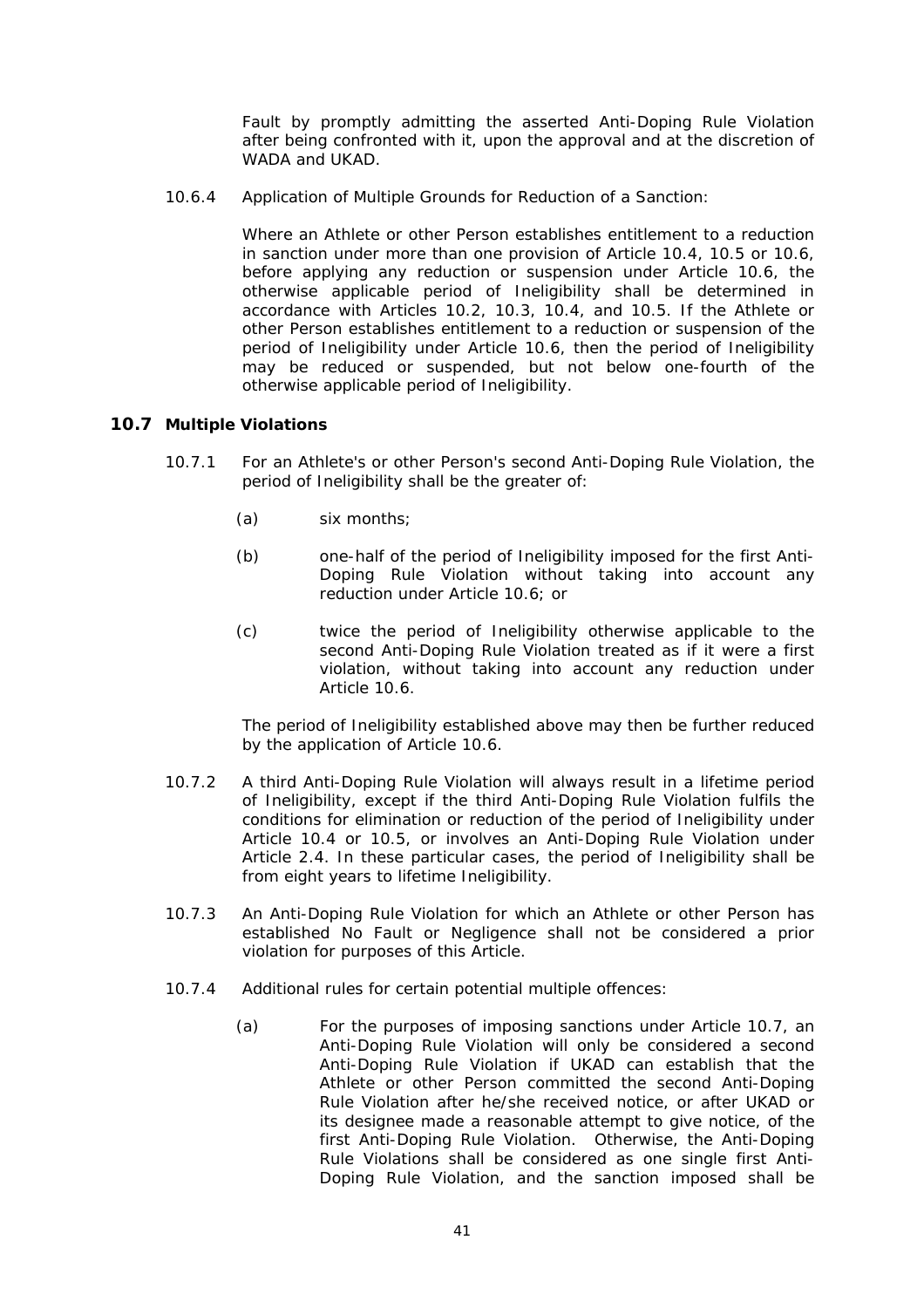based on the Anti-Doping Rule Violation that carries the more severe sanction.

- <span id="page-48-0"></span>(b) If, after the imposition of a sanction for a first Anti-Doping Rule Violation, UKAD discovers a second Anti-Doping Rule Violation by the same Athlete or other Person that occurred prior to notification of the first Anti-Doping Rule Violation, then an additional sanction shall be imposed based on the sanction that could have been imposed if the two Anti-Doping Rule Violations had been adjudicated at the same time. Results in all Competitions dating back to the earlier Anti-Doping Rule Violation will be subject to Disqualification in accordance with Article [10.8.](#page-48-2)
- <span id="page-48-1"></span>10.7.5 Multiple Anti-Doping Rule Violations during a ten-year period:

Any prior Anti-Doping Rule Violation shall only be taken into account for purposes of Article [10.7](#page-47-1) if it took place within ten years of the Anti-Doping Rule Violation now under consideration.

10.7.6 For the avoidance of doubt, where an Athlete or other Person is found to have committed two or more separate Anti-Doping Rule Violations, the Ineligibility periods for the separate offences shall run sequentially, not concurrently.

### <span id="page-48-2"></span>**10.8 Disqualification of Results in Competitions Taking Place After the Commission of the Anti-Doping Rule Violation**

Unless fairness requires otherwise, in addition to the Disqualification of results under Article [9.1](#page-42-2) and Article [10.1](#page-42-4), any other results obtained by the Athlete, in Competitions taking place after the date the Sample in question was collected or other Anti-Doping Rule Violation occurred through to the commencement of any Provisional Suspension or Ineligibility period, shall be Disqualified, with all of the resulting Consequences, including forfeiture of any medals, titles, points and prizes.

### **10.9 Allocation of CAS Cost Awards and Forfeited Prize Money**

The priority for repayment of CAS cost awards and forfeited prize money shall be: first, payment of costs awarded by CAS; second, reallocation of forfeited prize money to other Athletes only if provided for in the rules of the relevant International Federation and/or the ruling body of the Event in question; and third, reimbursement of UKAD's expenses in relation to its results management in the case and towards UKAD's costs in enforcing these Rules.

### **10.10Financial Consequences**

[Intentionally left blank]

### **10.11Commencement of Ineligibility Period**

The period of Ineligibility shall start on the date of the final decision providing for Ineligibility, or if the hearing is waived, or there is no hearing, on the date Ineligibility is accepted or otherwise imposed, save as follows:

10.11.1 Delays not attributable to the Athlete or other Person: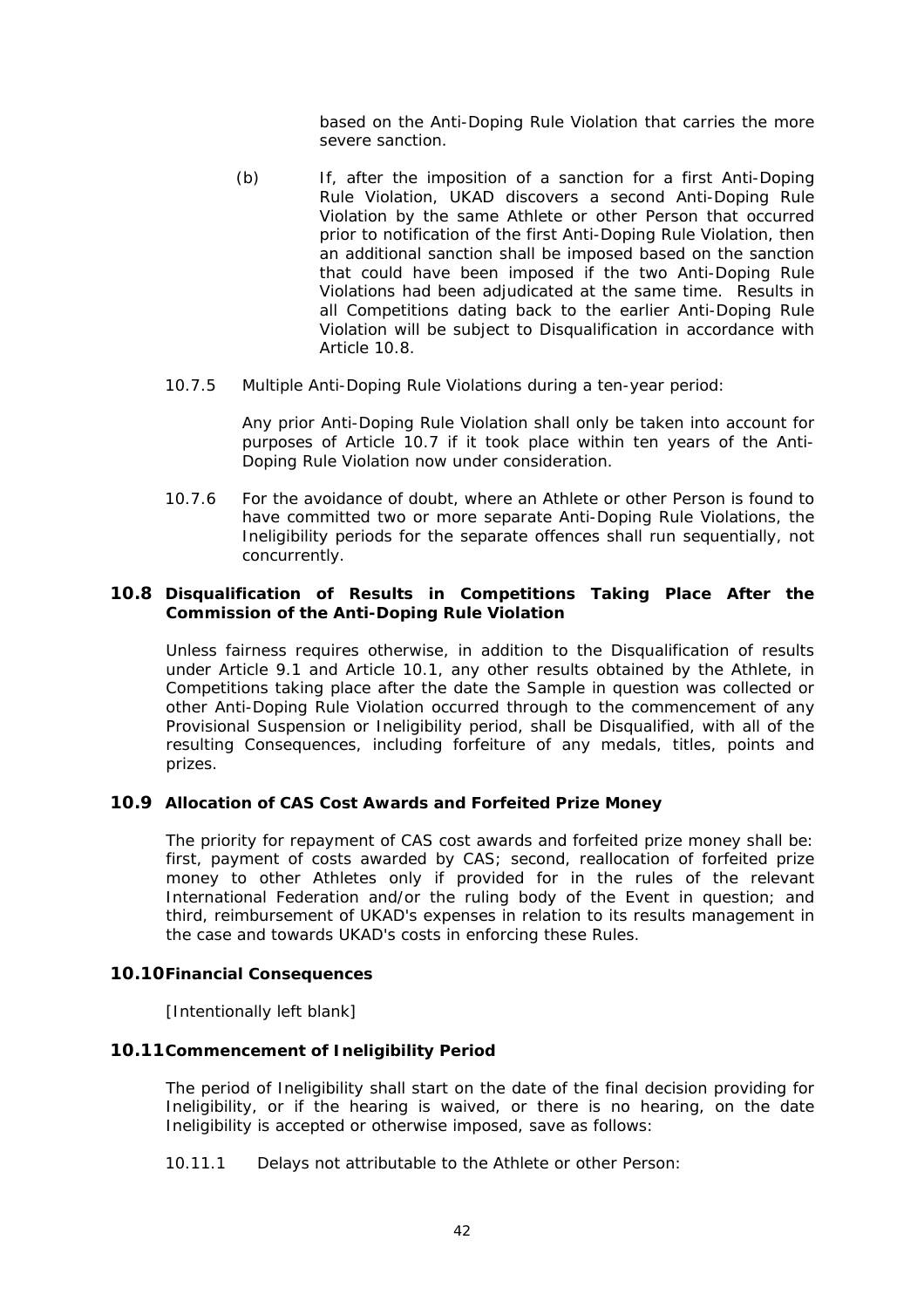Where there have been substantial delays in the hearing process or other aspects of Doping Control that are not attributable to the Athlete or other Person charged, the period of Ineligibility may be deemed to have started at an earlier date, commencing as far back as the date of Sample collection or the date on which another Anti-Doping Rule Violation last occurred. All competitive results achieved during the period of Ineligibility, including retroactive Ineligibility, shall be Disqualified.

10.11.2 Timely Admission:

Where the Athlete or other Person promptly (which means, in any event, before he/she competes again) admits the Anti-Doping Rule Violation after being confronted with it by UKAD, the period of Ineligibility may start as early as the date of Sample collection or the date on which another Anti-Doping Rule Violation last occurred. In each case, however, where this Article is applied, the Athlete or other Person shall serve at least one-half of the period of Ineligibility going forward from the date the Athlete or other Person accepted the imposition of a sanction, the date of a hearing decision imposing a sanction, or the date the sanction is otherwise imposed. This Article shall not apply where the period of Ineligibility has already been reduced under Article [10.6.3.](#page-46-0)

- 10.11.3 Credit for Provisional Suspension or period of Ineligibility Served:
	- (a) Any period of Provisional Suspension (whether imposed or voluntarily accepted) that has been respected by the Athlete or other Person shall be credited against the total period of Ineligibility to be served. If a period of Ineligibility is served pursuant to a decision that is subsequently appealed, then the Athlete or other Person shall receive credit for such period of Ineligibility served against any period of Ineligibility which may ultimately be imposed on appeal. To get credit for any period of voluntary Provisional Suspension, however, the Athlete or other Person must have given written notice at the beginning of such period to UKAD (and UKAD shall copy that notice to each Interested Party) and have respected the Provisional Suspension.
	- (b) No credit against a period of Ineligibility shall be given for any time period before the effective date of the Provisional Suspension (whether imposed or voluntarily accepted), regardless of whether the Athlete elected not to compete or was suspended by his or her team.
	- (c) In Team Sports, where a period of Ineligibility is imposed upon a team, unless fairness requires otherwise, the period of Ineligibility shall start on the date of the final decision providing for Ineligibility or, if the hearing is waived, on the date Ineligibility is accepted or otherwise imposed. Any period of team Provisional Suspension (whether imposed or voluntarily accepted) shall be credited against the total period of Ineligibility served.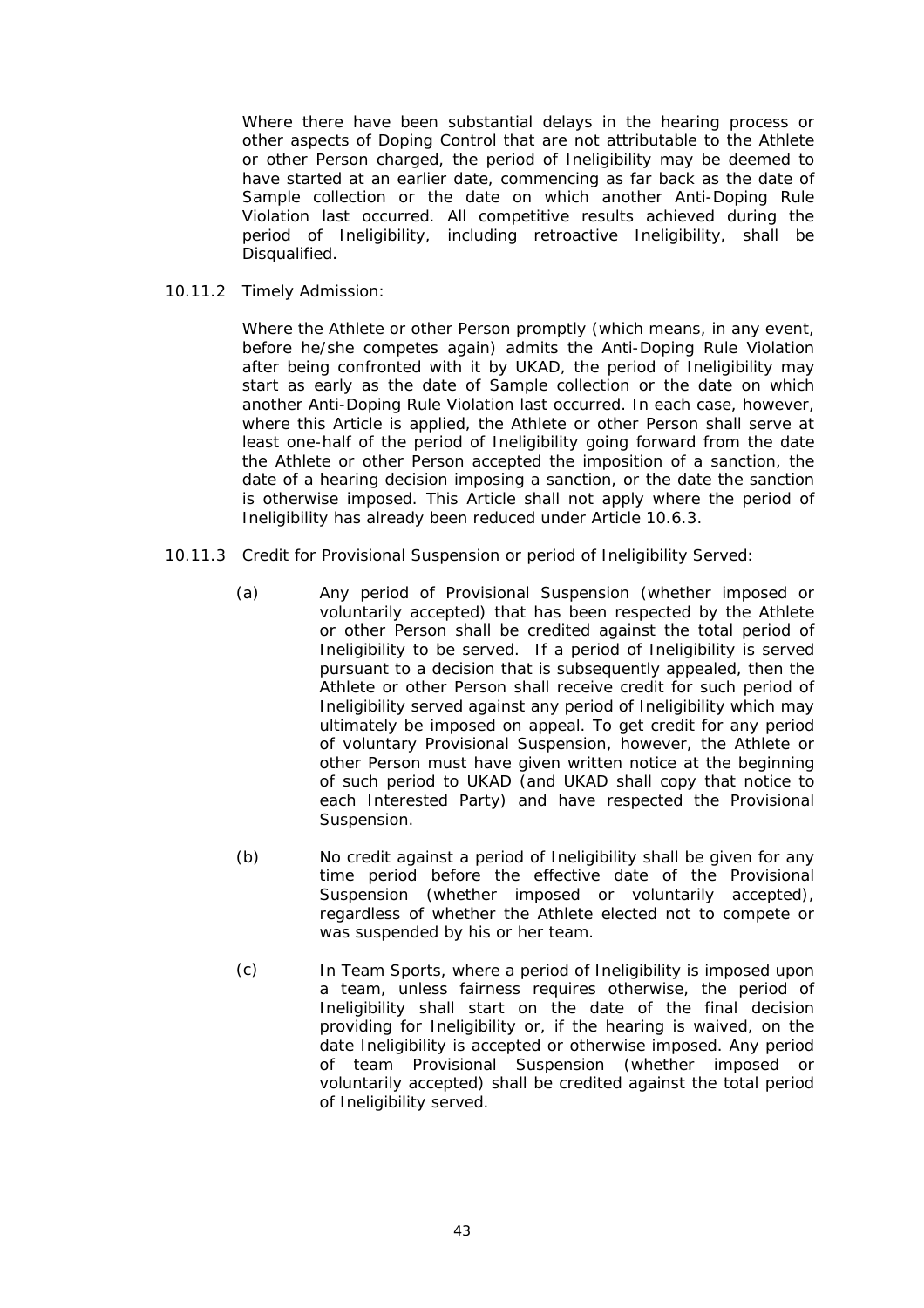### <span id="page-50-1"></span><span id="page-50-0"></span>**10.12Status During Ineligibility**

- 10.12.1 An Athlete or other Person who has been declared Ineligible may not, during the period of Ineligibility, participate in any capacity (or, in the case of an Athlete Support Person, assist any Athlete participating in any capacity) in a Competition, Event or other activity (other than authorised anti-doping education or rehabilitation programmes) organised, convened, authorised or recognised by (a) British Swimming or by any body that is a member of, or affiliated to, or licensed by British Swimming; (b) any Signatory; (c) any club or other body that is a member of, or affiliated to, or licensed by, a Signatory or a Signatory's member organisation; (d) any professional league or any internationalor national-level Event organisation; or (e) any elite or national-level sporting activity funded by a governmental agency. In addition, save where the Anti-Doping Rule Violation involved a reduced sanction as described in Article [10.4](#page-44-1) or [10.5](#page-44-2), some or all financial support or benefits (if any) that British Swimming might have otherwise provided to the Athlete or other Person shall be withheld. In addition, British Swimming shall take all steps within its power to have the period of Ineligibility recognised and enforced by all relevant parties, including other Signatories pursuant to Code Article 15.1.
- 10.12.2 Where an Event that will take place after the period of Ineligibility has an entry deadline that falls during the period of Ineligibility, the Athlete may submit an application for entry in the Event in accordance with that deadline, notwithstanding that at the time of such application he/she is still Ineligible.
- <span id="page-50-2"></span>10.12.3 An Athlete who is Ineligible shall remain subject to Testing and must provide whereabouts information (as applicable) for that purpose during the period of Ineligibility.
- 10.12.4 The only exceptions to Article [10.12.1](#page-50-1) are as follows:
	- (a) An Athlete or other Person who is subject to a period of Ineligibility longer than four years may, after completing four years of the period of Ineligibility, participate as an Athlete in local sport events not sanctioned or otherwise under the jurisdiction of British Swimming or by any body that is a member of, or affiliated to, or licensed by British Swimming or a Signatory or member of a Signatory, but only so long as the local sports events are not at a level that could otherwise qualify such Athlete or other Person directly or indirectly to compete in (or accumulate points towards) a national championship or International Event, and does not involve the Athlete or other Person working in any capacity with Minors; and
	- (b) an Athlete may return to train with a team or to use the facilities of a club or other member organisation of British Swimming or a Signatory's member organisation during the shorter of: (1) the last two months of the Athlete's period of Ineligibility, or (2) the last one-quarter of the period of Ineligibility imposed.
- 10.12.5 If an Athlete or other Person who is Ineligible violates the prohibition against participation during Ineligibility set out in Article [10.12.1](#page-50-1), any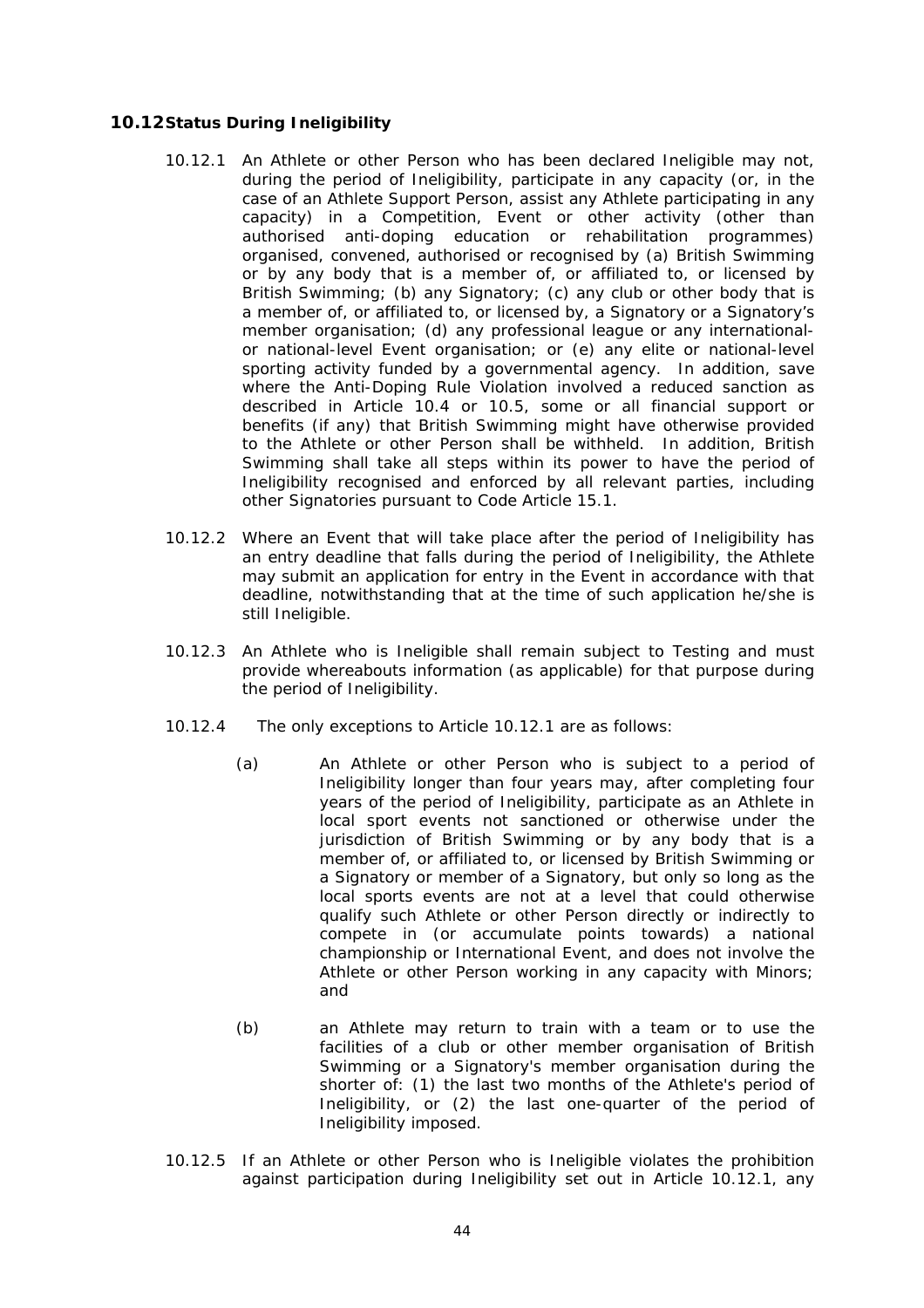<span id="page-51-0"></span>results he/she obtained during such participation shall be Disqualified, with all resulting Consequences, including forfeiture of all medals, titles, points and prizes, and a new period of Ineligibility equal in length to the original period of Ineligibility shall be added to the end of the original period of Ineligibility. The new period of Ineligibility may be adjusted based on the Athlete's or other Person's degree of Fault and other circumstances of the case. The determination of whether an Athlete or other Person has violated the prohibition against participation, and whether an adjustment is appropriate, shall be made by the Anti-Doping Organisation which brought the charge that led to the initial period of Ineligibility. This decision may be appealed under Article 13.

10.12.6 Where an Athlete Support Person or other Person assists a Person in violating the prohibition against participation during Ineligibility, UKAD (or the Anti-Doping Organisation with jurisdiction over such Athlete Support Person or other Person) shall impose sanctions for an Anti-Doping Rule Violation under Article [2.9](#page-15-6) for such assistance.

### **10.13Automatic Publication of Sanction**

A mandatory part of each sanction shall include automatic publication, as provided in Articles [8.4](#page-41-1) and [13.8.](#page-56-1)

### **10.14Reinstatement**

- 10.14.1 Once an Athlete's or other Person's period of Ineligibility has expired, provided the Athlete or other Person has (a) respected Article [10.12.3,](#page-50-2) (b) respected Article [1.4.3](#page-11-1), and (c) satisfied in full all forfeiture penalties due under these Rules and any costs order made against him/her by an NADP tribunal and/or CAS, the Athlete or other Person will become automatically re-eligible to compete and no application by the Athlete or other Person for reinstatement will then be necessary (unless the Athlete or other Person is otherwise Ineligible for reasons not related to the Anti-Doping Rule Violation for which the expired period of Ineligibility was imposed).
- 10.14.2 UKAD may in its absolute discretion establish an instalment plan for payment of any prize money forfeited under these Rules. The payment schedule may extend beyond any period of Ineligibility imposed on the Athlete in question. In such a case, the Athlete will be eligible to compete at the end of the period of Ineligibility provided no sums are overdue under that plan. If sums subsequently become overdue, the Athlete shall be automatically Ineligible again until all remaining sums payable under such plan (or, at UKAD's absolute discretion, only the overdue amounts) are paid in full.

### Article 11: **Consequences To Teams**

### <span id="page-51-1"></span>**11.1 Testing of Team Sports or a sport in which awards are given to teams**

Where more than one member of a team has been notified of a possible Anti-Doping Rule Violation in connection with an Event, the team may be subjected to Target Testing during the Event Period.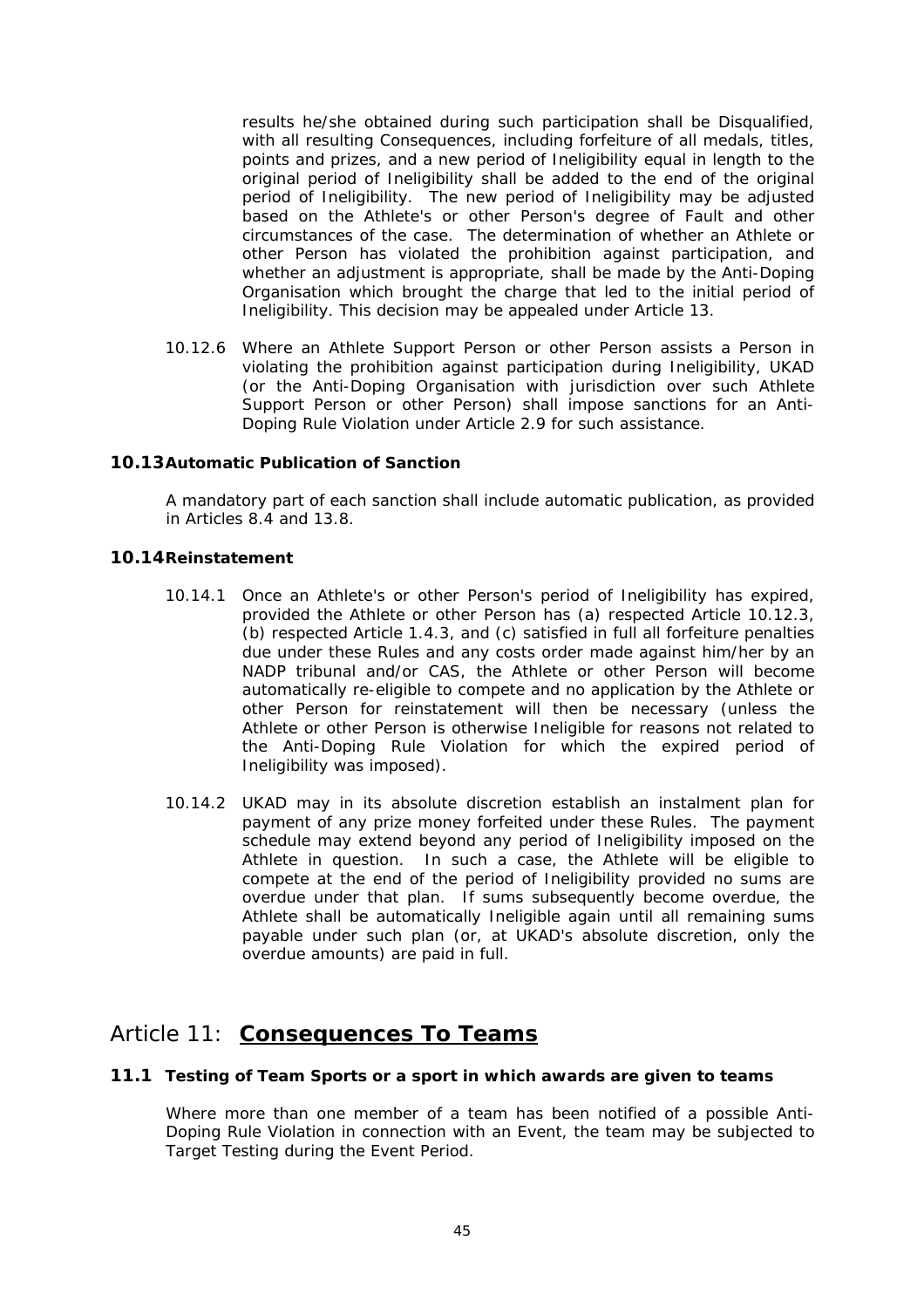### <span id="page-52-0"></span>**11.2 Consequences for Team Sports or a sport in which awards are given to teams**

- 11.2.1 Where an Anti-Doping Rule Violation has been committed by a member of a relay in swimming or team in open water swimming, or a duet or team in synchronised swimming or diving, the relay, duet or team shall be Disqualified from the Competition or Event with all resulting Consequences including forfeiture of any medals, points or prizes.
- 11.2.2 Where more than one player in a water polo team has committed an Anti-Doping Rule Violation in connection with an Event or Competition, then (unless each player establishes all of the conditions for reduction of sanction under Article 10.5.1) the results of the team shall be Disqualified for the match(es) in the Event or Competition in which those players took part, and the other team(s) shall be declared winner(s) with the score  $5 -$ 0 unless the other team(s) actually won by a greater margin (in which case the actual score will stand).
- 11.2.3 Further sanction in regard to teams may be decided by British Swimming pursuant to the British Swimming disciplinary rules (e.g. loss of points or other sanction) over and above any consequences that are imposed on the individual team members and/or the team under these Rules or the ruling body of the Event or Competition in question.

# Article 12: **Sanctions against Sporting Bodies**

[Intentionally left blank].

# Article 13: **Appeals**

### **13.1 Appeal Rights**

Decisions made under these Rules may be challenged only by appeal exclusively as set out in this Article 13 or as otherwise provided under these Rules. Such decisions shall remain in effect while under appeal unless the appellate body orders otherwise.

### <span id="page-52-1"></span>**13.2 Appeals from TUE Decisions**

- 13.2.1 In the event that the TUE application of an Athlete who is not an International-Level Athlete is denied by the UK TUE Committee, the Athlete may appeal the decision, in whole or in part, exclusively to the UK TUE Appeal Panel, in the manner set out in the UK Anti-Doping Procedures Guide for Sport.
- 13.2.2 Decisions of the UK TUE Appeal Panel shall be final and binding and are not subject to appeal (but for the avoidance of doubt, they may still be reviewed by WADA at any time in accordance with Article [4.5.1](#page-22-3)).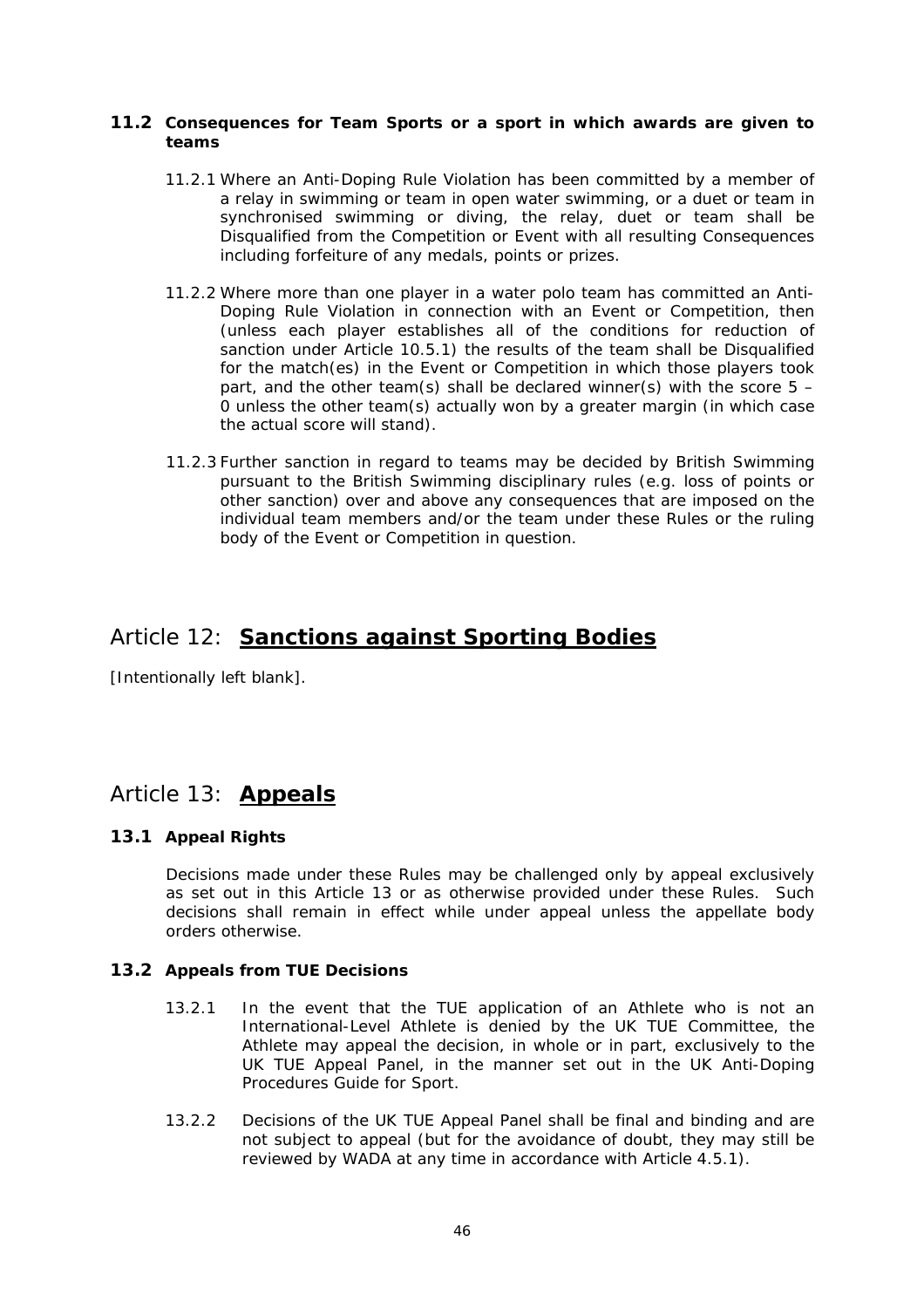- <span id="page-53-0"></span>13.2.3 Any TUE decision by an International Federation that is not reviewed by WADA, or that is reviewed by WADA but is not reversed upon review, may be appealed by the Athlete and/or UKAD exclusively to CAS.
- 13.2.4 A decision by WADA to reverse a TUE decision may be appealed by the Athlete, UKAD and/or the International Federation affected exclusively to CAS.

### <span id="page-53-2"></span>**13.3 Appeals from Provisional Suspensions**

- 13.3.1 If an application under Article [7.9.3](#page-37-2) not to impose (or to lift) a Provisional Suspension is rejected, only the Athlete or other Person upon whom the Provisional Suspension is imposed shall have a right to appeal that decision (save that there shall be no right to appeal a decision not to eliminate a mandatory Provisional Suspension on account of the Athlete's assertion that the violation is likely to have involved a Contaminated Product). The Athlete or other Person shall have the right to an immediate expedited appeal in accordance with Articles [13.4](#page-53-1) and [13.7.](#page-55-1) The Provisional Suspension shall remain in effect pending a decision on the merits of the appeal.
- 13.3.2 If an application under Article [7.9.3](#page-37-2) not to impose (or to lift) a Provisional Suspension is granted, that decision shall be final and binding on the parties (subject only to reconsideration in the light of any new evidence), and neither UKAD nor any other Person shall have a right to appeal against it.

### <span id="page-53-3"></span><span id="page-53-1"></span>**13.4 Appeals from Other Decisions**

- 13.4.1 The following decisions -- a decision that an Anti-Doping Rule Violation was (or was not) committed, a decision imposing (or not imposing) Consequences for an Anti-Doping Rule Violation (other than as provided for in Article [13.3\)](#page-53-2); a decision that a charge cannot go forward for procedural reasons (e.g., because of lapse of time); a decision by WADA not to grant an exception to the six month notice requirement for a retired Athlete to return to Competition under Article [1.4.2;](#page-10-2) a decision by WADA assigning results management under Code Article [7.1;](#page-29-2) a decision not to bring forward an Adverse Analytical Finding or an Atypical Finding as an Anti-Doping Rule Violation, or a decision not to go forward with a charge after an investigation under Article [7.6](#page-34-1); UKAD's failure to comply with Article [7.9;](#page-36-3) a decision on an application made pursuant to Article [1.6.1\(c\)](#page-12-1); a decision that UKAD or a hearing panel lacks jurisdiction to deal with an alleged Anti-Doping Rule Violation or its Consequences; a decision made pursuant to Article [10.6.1](#page-45-3) in relation to suspension or reinstatement of a period of Ineligibility; a decision under Article [10.12.5](#page-51-1); and a decision not to recognise a decision of another Anti-Doping Organisation under Code Article 15.1 -- may be appealed by any of the following parties exclusively as provided in this Article 13:
	- (a) the Athlete or other Person who is the subject of the decision being appealed;
	- (b) British Swimming;
	- (c) UKAD;
	- (d) the relevant International Federation;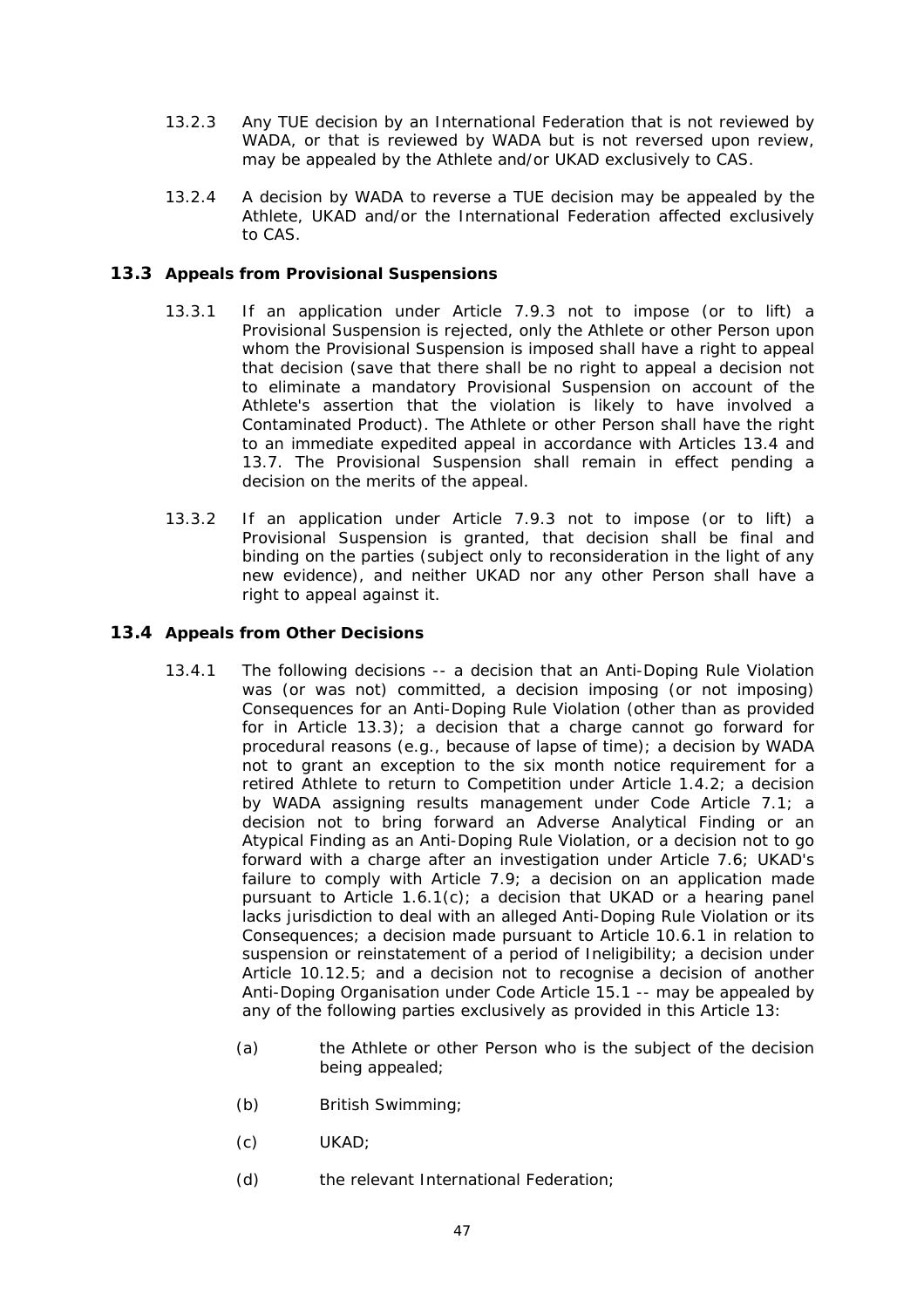- <span id="page-54-0"></span>(e) the National Anti-Doping Organisation(s) of the Person's country of residence, country of nationality, and country where he/she is licensed to participate in sport (if different from UKAD);
- (f) any other Anti-Doping Organisation under whose rules a sanction could have been imposed for the Anti-Doping Rule Violation in question;
- (g) the International Olympic Committee or International Paralympic Committee, as applicable, where the decision may have an effect in relation to the Olympic Games or Paralympic Games, including decisions affecting eligibility for the Olympic Games or Paralympic Games; and
- (h) WADA.

In the absence of any such appeal, such decisions shall be final and binding on all of the above Persons.

- <span id="page-54-2"></span>13.4.2 Subject to Article [13.5](#page-54-1), an appeal pursuant to Article [13.4.1](#page-53-3) shall be made as follows:
	- (a) In a case arising from participation in an International Event or involving an International-Level Athlete, the appeal shall be made exclusively to CAS, following the procedures set out in CAS Code of Sports-related Arbitration and in Article [13.7](#page-55-1) of these Rules.
	- (b) In all other cases, the appeal shall be made to an NADP appeal tribunal, following the procedures set out in the NADP Rules and in Article [13.7](#page-55-1) of these Rules, unless the parties to the appeal all consent that the appeal should be heard by CAS.

### <span id="page-54-1"></span>**13.5 Appeals by WADA**

- 13.5.1 Notwithstanding any other provision of these Rules, where WADA has a right of appeal under these Rules against a decision, and no other party has appealed against that decision, WADA may appeal such decision directly to CAS without having first to exhaust any other remedy, including (without limitation) without having to appeal to an NADP appeal tribunal.
- 13.5.2 Where, in a particular case, UKAD fails to render a decision with respect to whether an Anti-Doping Rule Violation was committed within a reasonable deadline set by WADA, WADA shall have a right of appeal to CAS as if UKAD had rendered a decision finding no Anti-Doping Rule Violation. If CAS determines that an Anti-Doping Rule Violation was committed and that WADA acted reasonably in electing to appeal directly to CAS, then WADA's costs and attorney fees in pursuing the appeal shall be reimbursed to WADA by UKAD.

### **13.6 Appeals from NADP Appeal Tribunal Decisions**

For cases under Article [13.4.2](#page-54-2), decisions of an NADP appeal tribunal may be challenged by appeal to CAS only by WADA, the relevant International Federation, and, where the decision may have an effect in relation to the Olympic Games or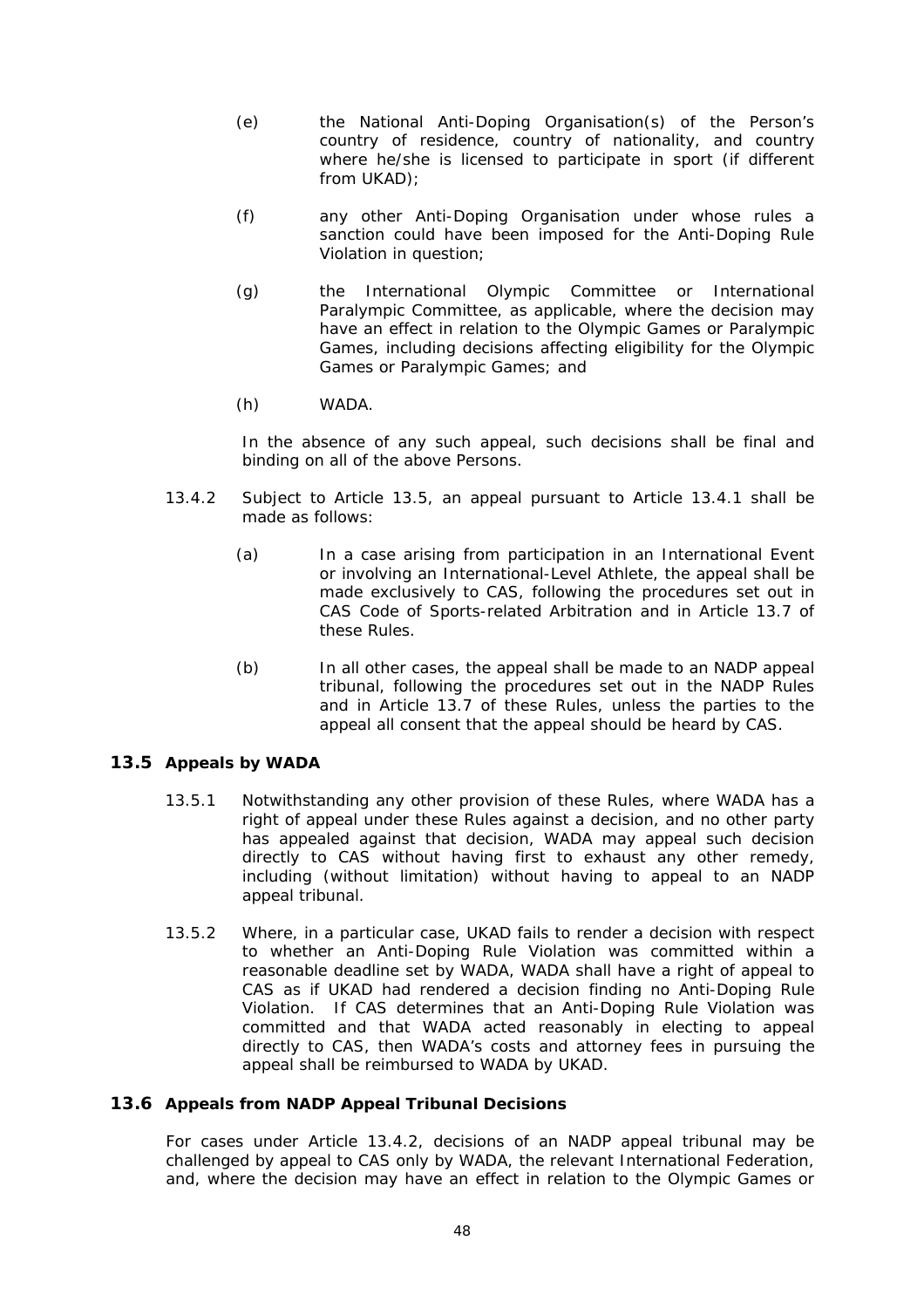<span id="page-55-0"></span>Paralympic Games, by the International Olympic Committee and International Paralympic Committee (as applicable). Subject thereto, decisions of the NADP shall be the full, final and complete disposition of the appeal and will be binding on all of the Persons identified in Article [13.4.1.](#page-53-3) Any party filing an appeal shall be entitled to assistance from CAS to obtain all relevant information from the Anti-Doping Organisation whose decision is being appealed and the information shall be provided if CAS so directs.

### <span id="page-55-1"></span>**13.7 Appeal Procedure**

- 13.7.1 The time to file an appeal to the NADP or to CAS (as applicable) shall be 21 days from the date of receipt of the decision by the appealing party; save that:
	- (a) Within 10 days of receipt of the decision, a potential appellant that was not a party to the proceedings that gave rise to the decision shall have the right to request from the body that issued the decision a copy of the file on which such body relied. It shall then have 21 days from receipt of the file to file an appeal.
	- (b) The filing deadline for an appeal filed by WADA shall be the later of:
		- (i) 21 days after the last day on which any other party in the case could have appealed; and
		- (ii) 21 days after WADA's receipt of a copy of the file on which the body that issued the decision relied.
- 13.7.2 Each Interested Party, if not joined as a party to the appeal, shall have the right to be kept apprised of the status and outcome (with reasons) of the appeal, as well as the right to attend appeal hearings as an observer.
- 13.7.3 Cross appeals and other subsequent appeals by any respondent named in cases brought to CAS under these Rules or the Code are specifically permitted. Any party with a right to appeal under this Article 13 must file a cross appeal or subsequent appeal at the latest with the party's answer.
- 13.7.4 The scope of review on appeal includes all issues relevant to the matter and is expressly not limited to the issues or scope of review before the initial decision maker.
- 13.7.5 In making its decision, CAS need not give deference to the discretion exercised by the body whose decision is being appealed.
- <span id="page-55-2"></span>13.7.6 UKAD (or any other Anti-Doping Organisation that is a party to an appeal) shall promptly provide the appeal decision to the Athlete or other Person and to the Interested Parties. Any Interested Party may, within 15 days of receipt of a decision pursuant this Article [13.7.6,](#page-55-2) request a copy of the full case file pertaining to the decision.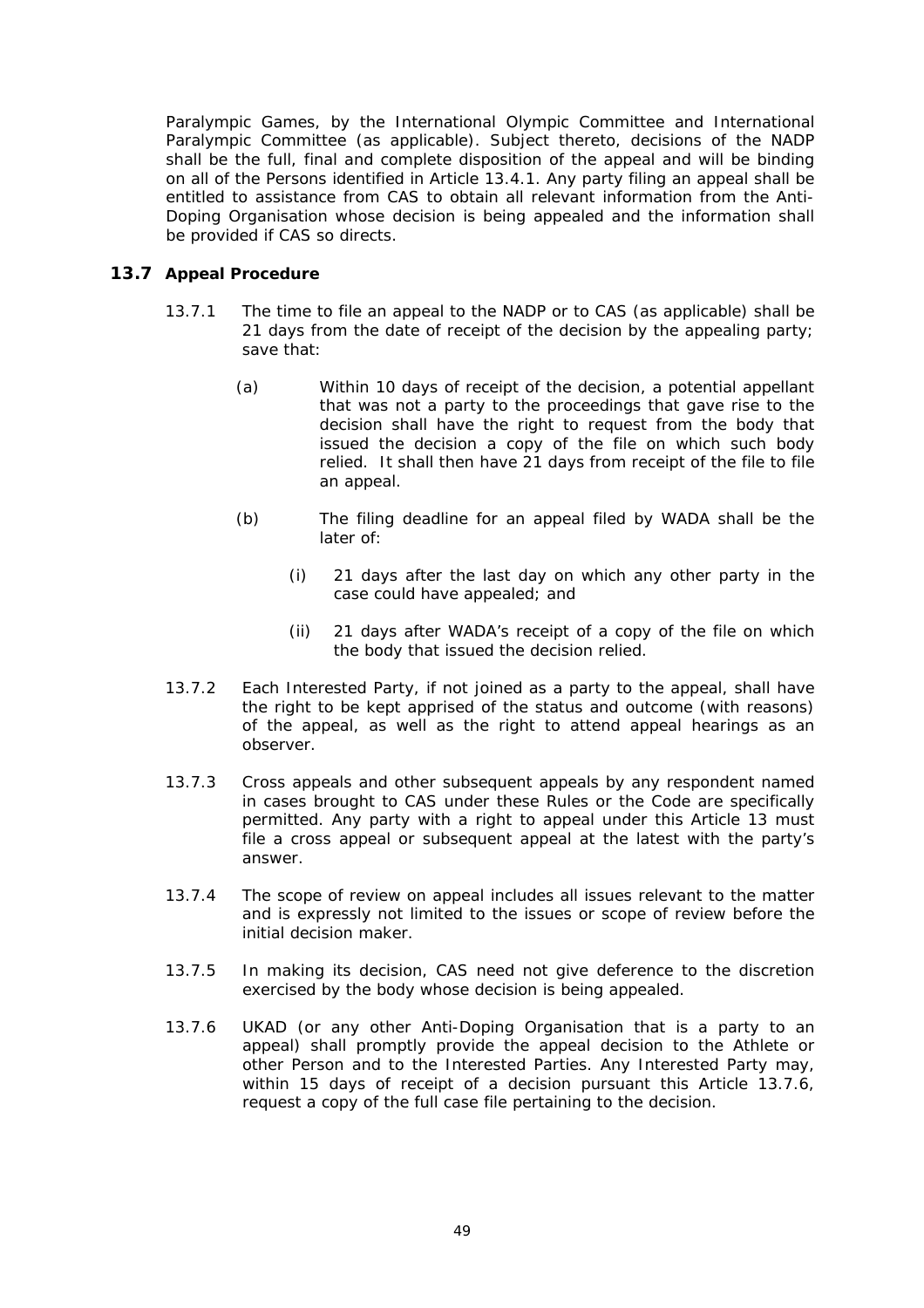### <span id="page-56-1"></span><span id="page-56-0"></span>**13.8 Publication of Decisions**

- 13.8.1 A decision on appeal that an Anti-Doping Rule Violation has been committed shall be Publicly Reported within 20 days of the decision, unless a further appeal right exists, in which case the decision shall not be Publicly Reported (a) until the deadline for appeal has passed and no appeal against that decision has been filed; or (b) if an appeal against that decision is filed, unless and until the decision that an Anti-Doping Rule Violation has been committed has been affirmed on appeal (in which case the final appellate decision shall also be Publicly Reported within 20 days of that decision). However, this mandatory Public Reporting requirement shall not apply where the Athlete or other Person who has been found to have committed an Anti-Doping Rule Violation is a Minor. Any optional Public Reporting in a case involving a Minor shall be proportionate to the facts and circumstances of the case.
- 13.8.2 A decision on appeal that an Anti-Doping Rule Violation has not been committed shall not be Publicly Disclosed unless the Athlete or other Person who is the subject of the decision consents to such disclosure. Where he/she does not so consent, a summary of the decision may be Publicly Disclosed, provided that what is disclosed does not enable the public to identify the Athlete or other Person.

# Article 14: **Confidentiality and Reporting**

### **14.1 Reporting of Pending Cases**

- 14.1.1 Any notice given to Interested Parties and/or other third parties of pending cases pursuant to these Rules shall be provided to them on the confidential basis set out in Code Article 14.1.5.
- 14.1.2 Subject to Article [7.9.7,](#page-38-0) the identity of an Athlete or other Person charged with an Anti-Doping Rule Violation shall not be Publicly Disclosed except in accordance with Article [8.4](#page-41-1) and Article [13.8](#page-56-1). Where such Public Disclosure is permitted under those Articles, the Athlete's or other Person's identity shall be Publicly Disclosed, including on UKAD's website.
- 14.1.3 UKAD will not comment publicly on the specific facts of a pending case (as opposed to general description of process and science) except in response to public comments attributed to the Athlete or other Person charged or his/her representatives.
- 14.1.4 UKAD may consult with British Swimming at any time in relation to pending investigations and/or cases on the confidential basis set out in Code Article 14.1.5.

### **14.2 Reporting of Testing**

To ensure efficient use of anti-doping resources, completed tests conducted pursuant to these Rules shall be reported by UKAD to the WADA clearinghouse, using ADAMS or another system approved by WADA as soon as possible after such tests have been conducted. This information will be made accessible, where appropriate and in accordance with the applicable rules, to the Athlete, the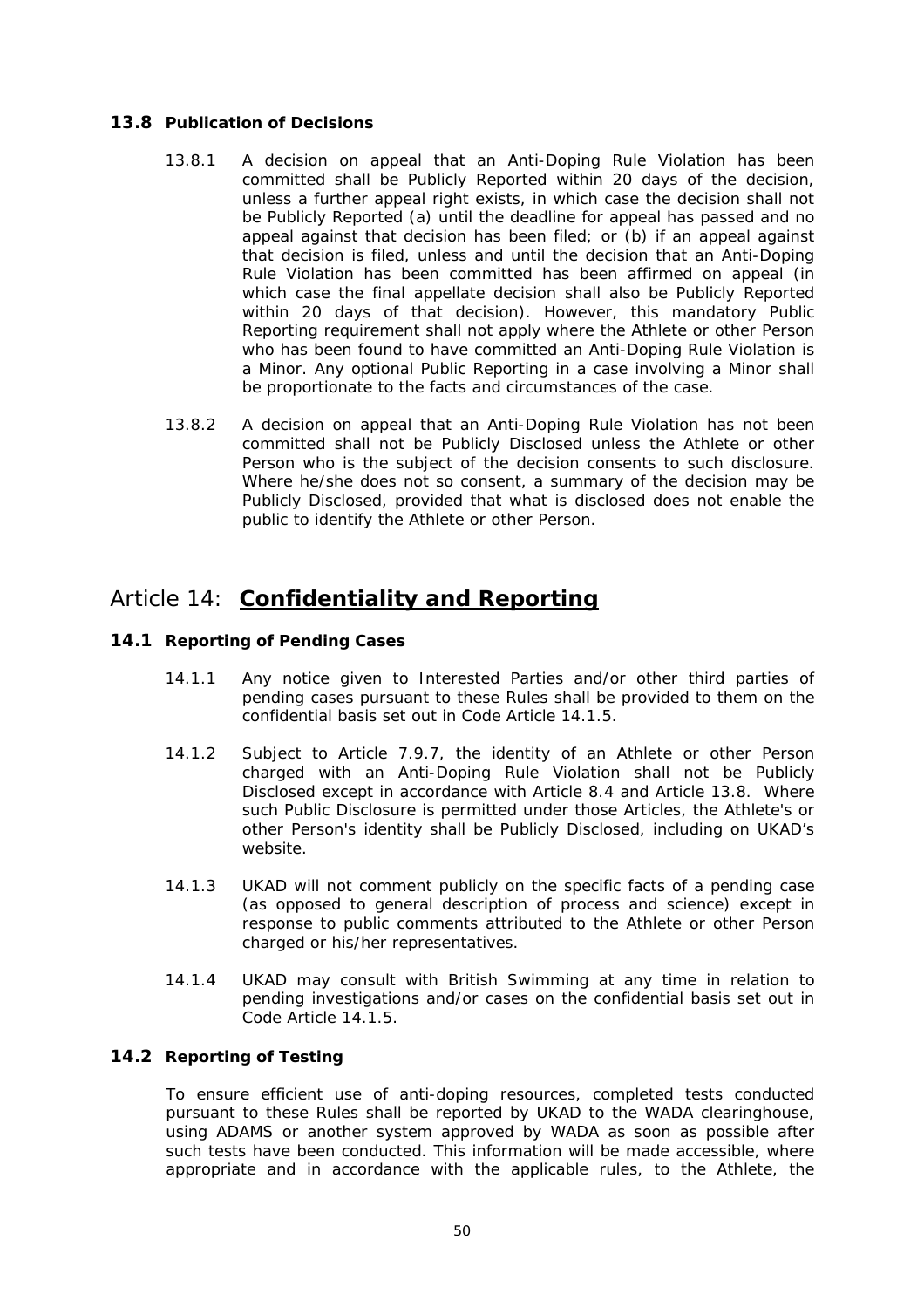<span id="page-57-0"></span>Athlete's International Federation, and any other Anti-Doping Organisation with Testing authority over the Athlete.

### **14.3 Reporting under the Code**

The number of Adverse Analytical Findings and Anti-Doping Rule Violations arising under these Rules shall be Publicly Reported by UKAD, as a minimum on a quarterly basis.

# Article 15: **Application and Recognition of Decisions**

### **15.1 Recognition of Signatories' Decisions**

The Testing, hearing results or other final adjudications of any Signatory that are consistent with the Code and are within that Signatory's authority shall be applicable worldwide and shall be recognised and respected by UKAD and British Swimming, its member and affiliate organisations, its licensees and all those subject to these Rules automatically upon receipt of the same, without the need for further formality.

### **15.2 Recognition of Non-Signatories' Decisions**

UKAD and British Swimming shall recognise the measures taken by other bodies which have not accepted the Code if the rules of those bodies are otherwise consistent with the Code.

# Article 16: **Challenges to a Decision or these Rules**

### <span id="page-57-1"></span>**16.1 Governing Law and Jurisdiction**

- 16.1.1 Subject to Article [1.5.4,](#page-12-2) these Rules and all matters and proceedings arising in connection with the Rules shall be governed by the laws of England & Wales.
- 16.1.2 These Rules shall constitute an agreement to arbitrate, and proceedings before an NADP first instance tribunal pursuant to Article 8, or before an NADP appeal tribunal pursuant to Article 13, shall constitute arbitration proceedings with a seat in England or Wales to which the Arbitration Act 1996 shall apply.
- <span id="page-57-2"></span>16.1.3 To the greatest extent allowable under applicable law:
	- (a) any challenge to these Rules or to a decision made pursuant to these Rules shall be made exclusively in accordance with the provisions of Article 13, and shall not be made by recourse to any court or other forum; and
	- (b) all Athletes and other Persons shall be deemed to have waived irrevocably any right to appeal against, to seek review of, or otherwise to challenge any decision made by a first instance NADP tribunal, an NADP appeal tribunal, or a CAS Panel under these Rules.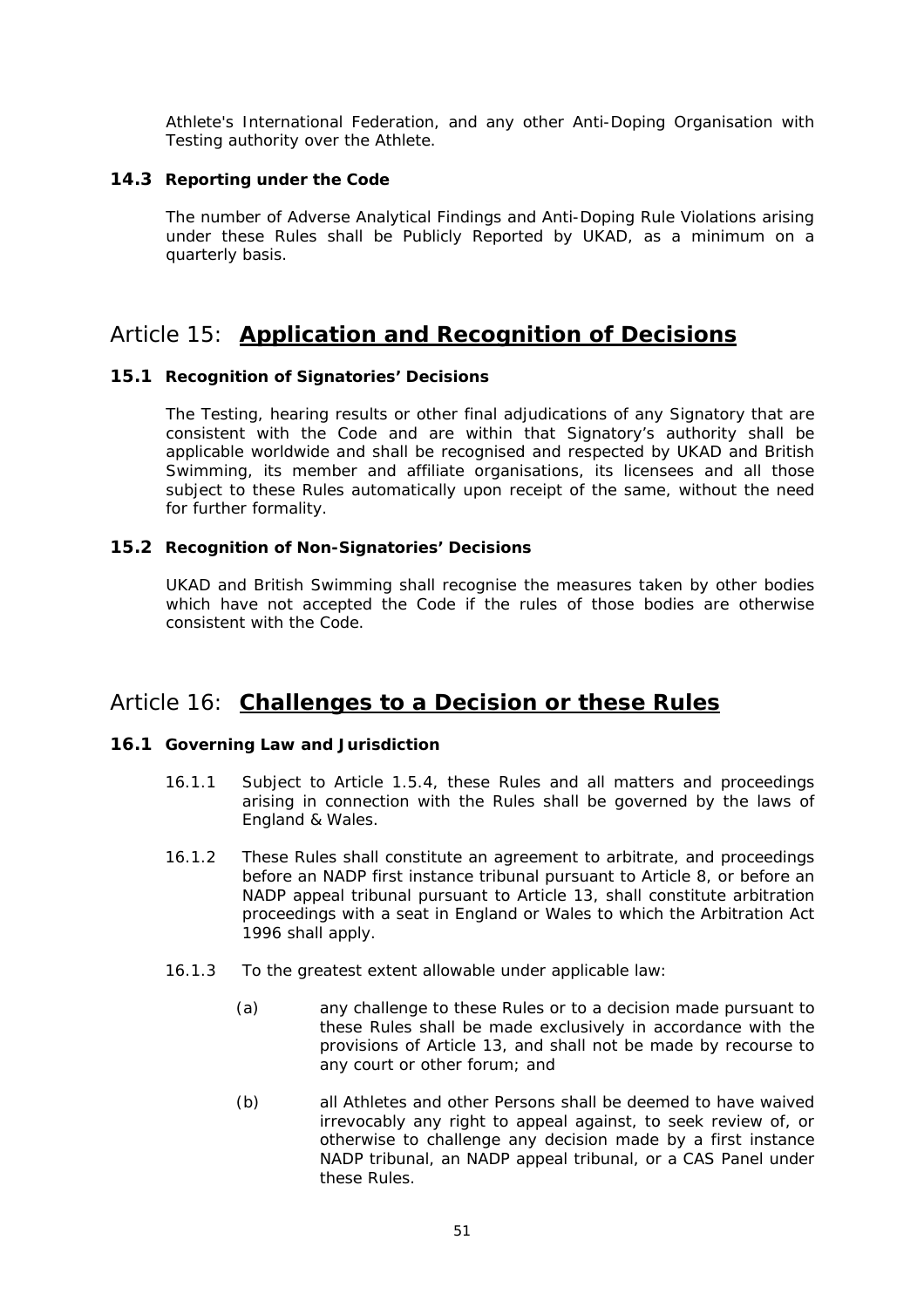<span id="page-58-0"></span>16.1.4 Subject strictly to Article [16.1.2](#page-57-1) and [16.1.3,](#page-57-2) the courts of England & Wales shall have exclusive jurisdiction in relation to these Rules and any decision made hereunder.

### **16.2 Limitation of Liability**

None of British Swimming, UKAD, or any of their respective members, directors, officers, employees, agents, representatives and other Persons involved in the administration of the Rules shall be liable to any Person in any way, in relation to acts done or omitted to be done in good faith in connection with the enforcement of these Rules.

### **16.3 Severability**

If any part of these Rules is held invalid, unenforceable or illegal for any reason, these Rules shall remain otherwise in full force apart from such part, which shall be deemed deleted insofar as it is invalid, unenforceable or illegal.

# Article 17: **Miscellaneous**

### **17.1 Data**

British Swimming and UKAD shall comply with the Code and International Standards (including specifically the Protection of Privacy and Personal Information) and with applicable data protection and privacy laws in respect of the handling of personal information provided to them under these Rules.

### <span id="page-58-2"></span><span id="page-58-1"></span>**17.2 Notices**

- 17.2.1 All written notices or other written communications given or made under or referred to in these Rules shall be governed by the provisions of this Article.
- 17.2.2 Each Athlete in the National Registered Testing Pool or Domestic Pool shall provide British Swimming and UKAD with a proper postal address to which notice may be delivered. In the event of a change of address, it is the responsibility of the Athlete to provide British Swimming and UKAD with such amended details.
- 17.2.3 Notice to an Athlete in the National Registered Testing Pool or Domestic Pool shall be delivered by first class registered post to the address provided by that Athlete pursuant to Article [17.2.2](#page-58-2). Such notice shall be deemed to have been received upon the expiry of three working days after the date of posting.
- 17.2.4 Notice to any other Person shall be accomplished by sending the notice first class registered post to the address provided by that Person to British Swimming, or to the last known address of such Person, as applicable. Such notice shall be deemed to have been received upon the expiry of three working days after the date of posting.
- 17.2.5 British Swimming or UKAD may, at its discretion, as an alternative to, or in conjunction with notice by post, use any other method of secure and confidential communication available, including but not limited to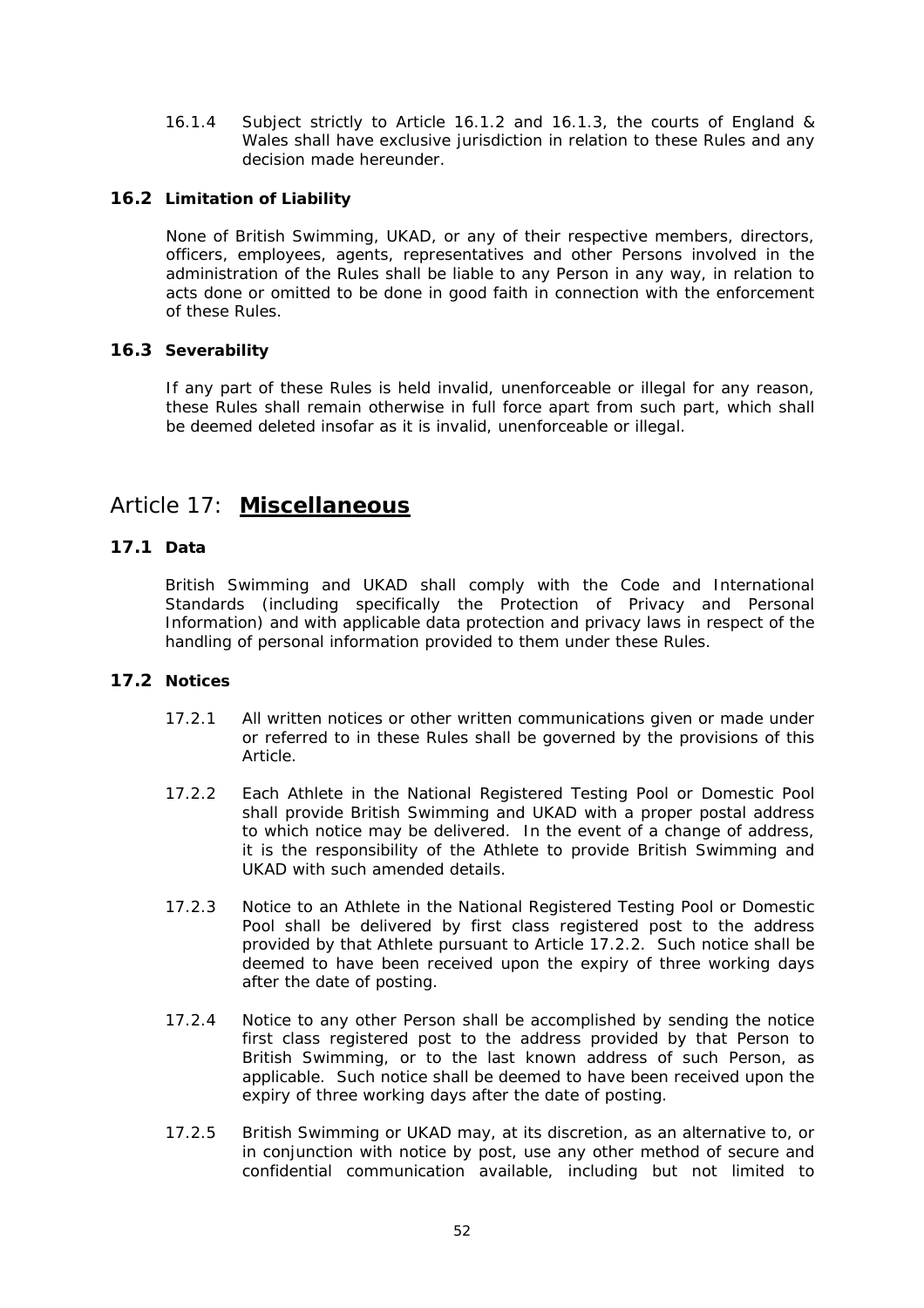facsimile, email and/or telephone. In the case of such means of communication, there shall be no deemed receipt; if disputed by the Person, actual receipt must be proved.

- <span id="page-59-0"></span>17.2.6 Written notice or other written communications to British Swimming or UKAD given or made under or referred to in these Rules shall be accomplished by hand delivery or by first class registered post to British Swimming or UKAD at its registered office or the fax number listed on its official website and shall be deemed to have been given or served on British Swimming or UKAD on the day of delivery (if delivered by hand or faxed before 5pm on a business day; otherwise, on the next business day) or upon the expiry of three working days after the date of posting (if delivered by first class registered post), as applicable.
- 17.2.7 Written notices or other written communications given or made under, or referred to in these Rules, other than as set out in the preceding subarticles, shall be accomplished by sending the notice by first class registered post to the address of the addressee. Such notice shall be deemed to have been received upon the expiry of three working days after the date of posting.

### **17.3 Matters Not Otherwise Provided For**

17.3.1 Where a matter arises that is not otherwise provided for in these Rules, the Person or body called upon to resolve the matter shall have discretion to do so in such manner as he/she/it sees fit, provided that such resolution does not materially undermine the reliability of proceedings under these Rules or otherwise cause material injustice to the Athlete or other Person to whom the Rules are being applied.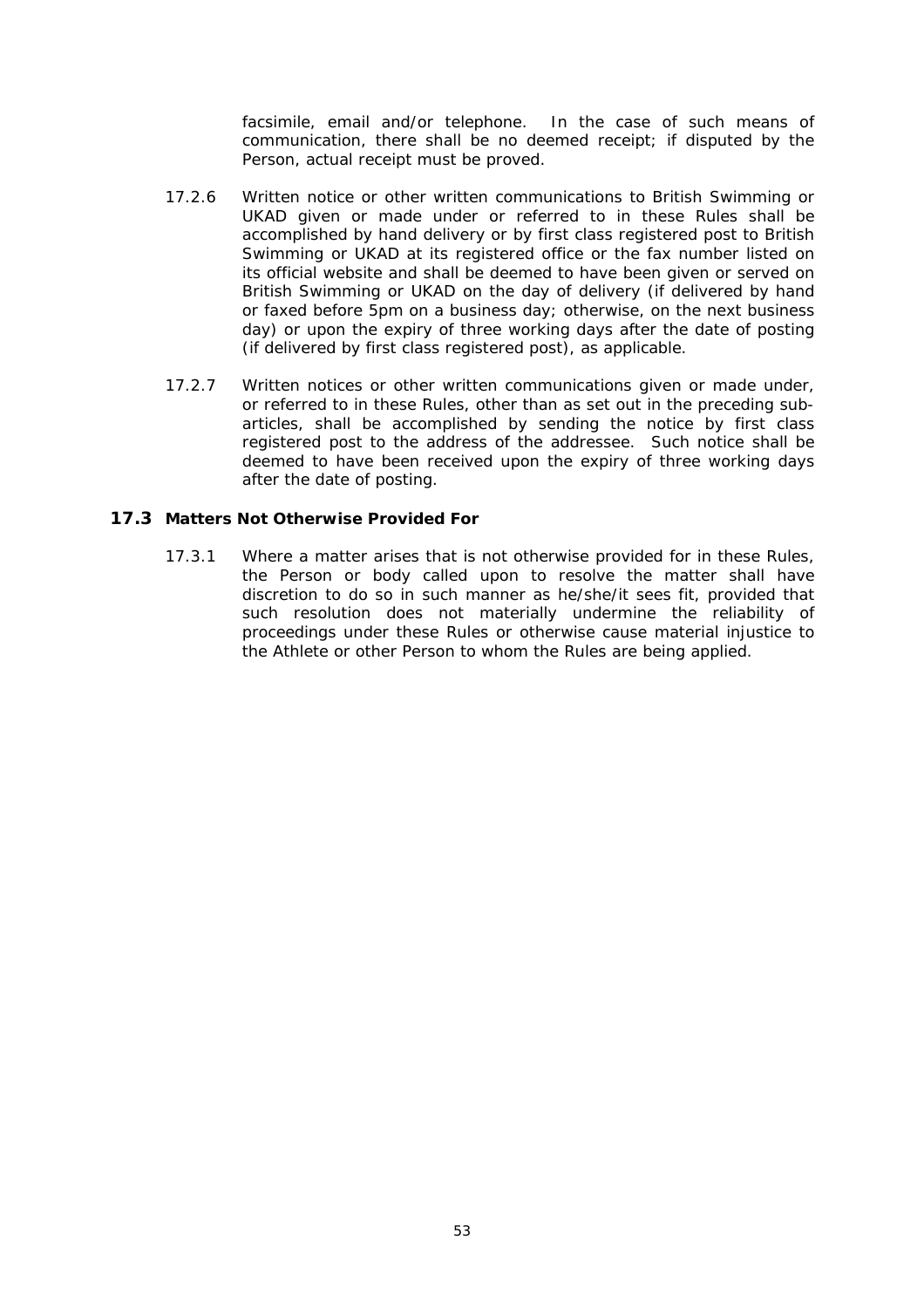# **Appendix: Definitions**

### <span id="page-60-0"></span>**ABP**

See definition of Athlete Biological Passport.

### **ABP Documentation Package:**

The material produced by the Laboratory and APMU to support an Adverse Passport Finding such as, but not limited to, analytical data, Expert Panel comments, evidence of confounding factors as well as other relevant supporting information.

### **ABP Guidelines:**

WADA's Athlete Biological Passport Operating Guidelines and Compilation of Required Elements, as amended by WADA from time to time. In the event that these Rules are not consistent with the ABP Guidelines as amended from time to time, the ABP Guidelines shall take precedence over these Rules.

### **ABP Programme:**

The programme and methods of gathering and collating biological Markers on a longitudinal basis to facilitate indirect detection of the Use of Prohibited Substances and Prohibited Methods.

### **ABP Testing:**

The collection, transportation and analysis of Samples to measure individual blood variables for longitudinal profiling as part of the ABP Programme.

### **ADAMS:**

The Anti-Doping Administration and Management System maintained by WADA.

### **Administration:**

Providing, supplying, supervising, facilitating, or otherwise participating in the Use or Attempted Use by another Person of a Prohibited Substance or Prohibited Method. However, this definition shall not include the actions of bona fide medical personnel involving a Prohibited Substance or Prohibited Method used for genuine and legal therapeutic purposes or other acceptable justification and shall not include actions involving Prohibited Substances which are not prohibited in Out-of-Competition Testing unless the circumstances as a whole demonstrate that such Prohibited Substances are not intended for genuine and legal therapeutic purposes or are intended to enhance sport performance.

### **Adverse Analytical Finding:**

A report from a WADA-accredited laboratory or other WADA-approved laboratory that, consistent with the International Standard for Testing and related technical documents, identifies in a Sample the presence of a Prohibited Substance or its Metabolites or Markers (including elevated quantities of endogenous substances) or evidence of the Use of a Prohibited Method.

### **Adverse Passport Finding:**

See Article [5.5.6.](#page-25-1)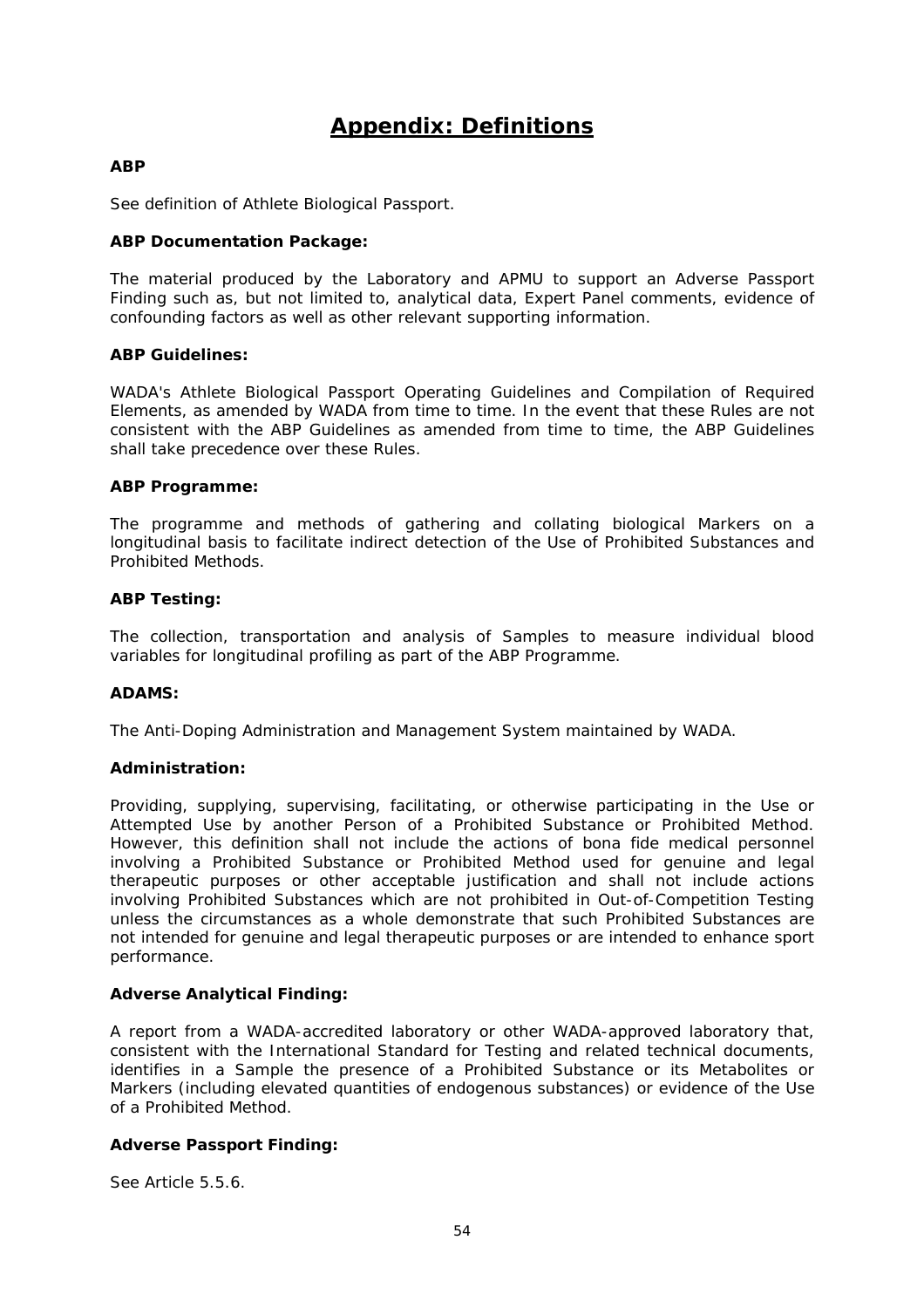### **Anti-Doping Organisation:**

A Signatory that is responsible for adopting rules for initiating, implementing or enforcing any part of the Doping Control process. This includes, for example, the International Olympic Committee, the International Paralympic Committee, other Major Event Organisations that conduct Testing at their Events, WADA, the International Federation, and National Anti-Doping Organisations such as UKAD.

### **Anti-Doping Rule Violation:**

One of the prohibited acts or omissions set out at Article 2.

### **APMU**

See definition of Athlete Passport Management Unit.

### **Athlete:**

Any Person who competes at any level in the sport under the jurisdiction of the NGB; save that for purposes of Article 2.8 and Article [2.9](#page-15-6), an Athlete is any Person who participates at any level in any sport under the authority of any Signatory, government or other sports organisation accepting the Code.

### **Athlete Biological Passport** (or **ABP**)**:**

The program and methods of gathering and collating data as described in the International Standard for Testing and Investigations and International Standard for Laboratories.

### **Athlete Passport Management Unit** (or **APMU**)**:**

See Article [5.5.2.](#page-25-2)

### **Athlete Support Personnel:**

Any coach, trainer, manager, agent, team staff, official, nutritionist, medical, paramedical personnel, parent or any other Person working with, treating or assisting an Athlete participating in or preparing for sports competition.

### **Attempt:**

Purposely engaging in conduct that constitutes a substantial step in a course of conduct planned to culminate in the commission of an Anti-Doping Rule Violation. Provided, however, there shall be no Anti-Doping Rule Violation based solely on an Attempt to commit a violation if the Athlete or other Person renounces the Attempt prior to it being discovered by a third party not involved in the Attempt.

### **Atypical Finding:**

A report from a WADA-accredited laboratory or other WADA-approved laboratory that requires further investigation as provided by the International Standard for Laboratories or related technical documents prior to the determination of an Adverse Analytical Finding.

### **Atypical Passport Finding:**

A report described as an Atypical Passport Finding as described in the applicable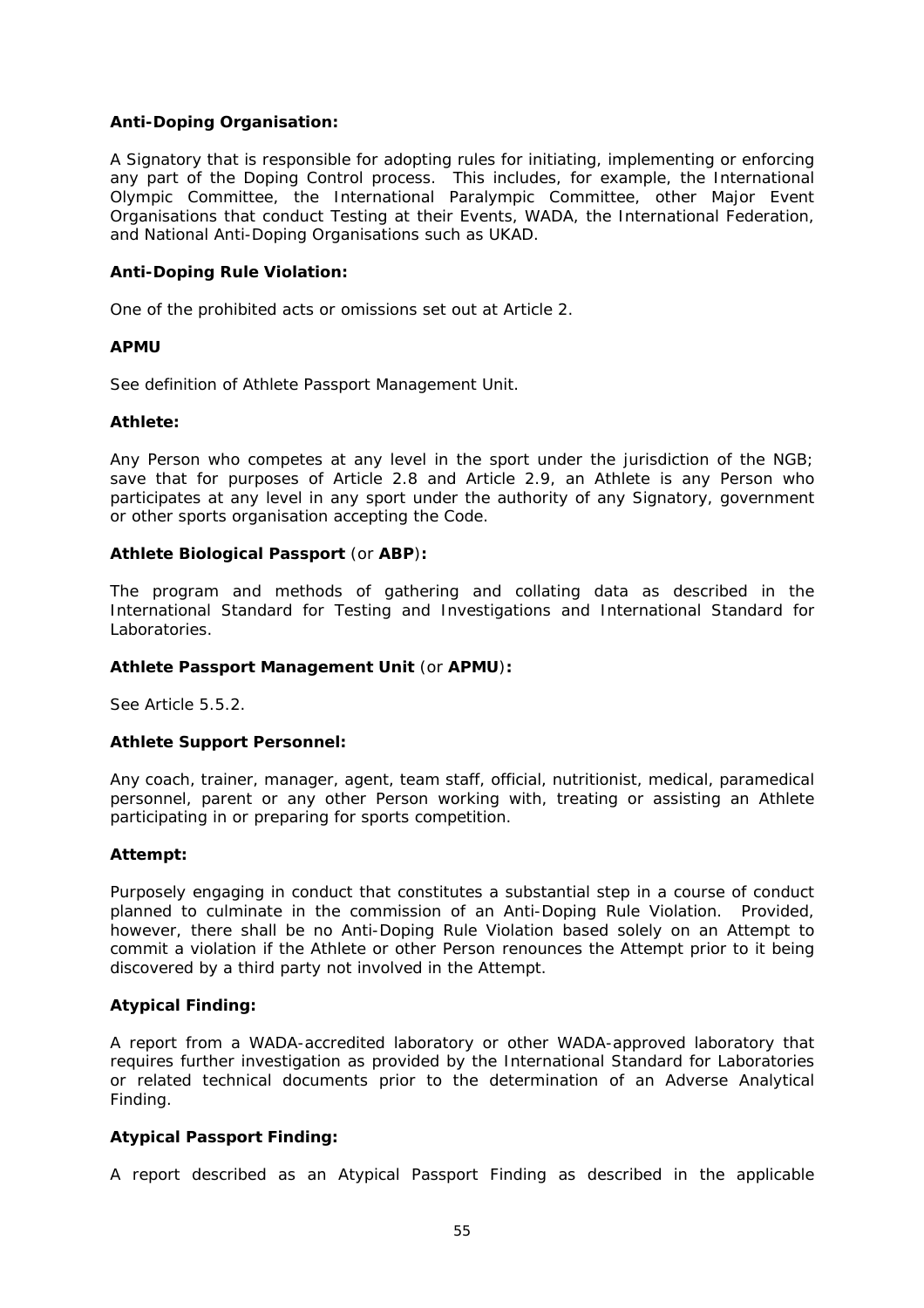International Standards.

### **CAS:**

The Court of Arbitration for Sport in Lausanne, Switzerland.

### **Code:**

The World Anti-Doping Code. See Article [1.1.1](#page-7-1).

### **Competition:**

A single race, match, game or other sport contest.

### **Consequences of Anti-Doping Rule Violations** (or **Consequences**)**:**

An Athlete or other Person's violation of an anti-doping rule may result in one or more of the following:

- (a) **Disqualification** means the Athlete's results in a particular Competition or Event are invalidated, with all resulting Consequences including forfeiture of any medals, titles, points and prizes;
- (b) **Ineligibility** means the Athlete or other Person is barred on account of an Anti-Doping Rule Violation for a specified period of time from participating in any Competition or other activity or funding, in accordance with Article [10.12.1;](#page-50-1) and
- (c) **Provisional Suspension** means the Athlete or other Person is barred temporarily from participating in any Competition, Event or other activity organised, convened, authorised or recognised by the NGB or by any body that is a member of, or affiliated to, or licensed by the NGB pending determination of a charge that he/she has committed an Anti-Doping Rule Violation, as provided in Article [7.9.](#page-36-3)
- (d) **Public Disclosure** or **Public Reporting** (or to **Publicly Disclose** or **Publicly Report**) means the dissemination or distribution of information to the general public or Persons beyond those Persons entitled to earlier notification in accordance with these Rules.

Teams in Team Sports or a sport in which awards are given to teams may also be subject to Consequences as provided in Article 11.

### **Contaminated Product:**

A product that contains a Prohibited Substance that is not disclosed on the product label or in information available in a reasonable internet search.

### **Disqualification:**

See definition of Consequences of Anti-Doping Rule Violations.

### **Domestic Pool:**

See Article [4.2.4\(b\)](#page-20-2).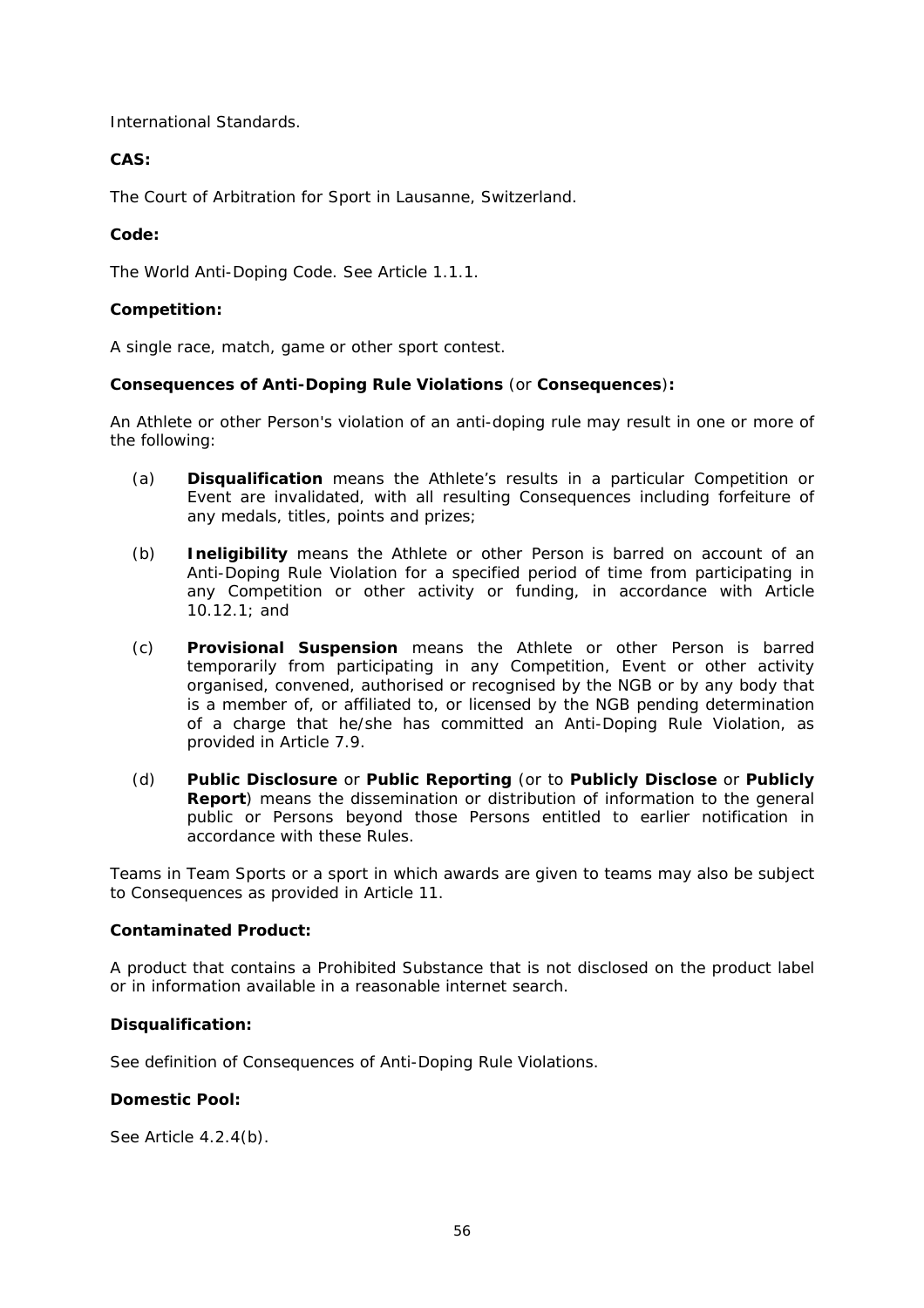### **Doping Control:**

All steps and processes from test distribution planning through to ultimate disposition of any appeal, including all steps and processes in between, such as provision of whereabouts information, Sample collection and handling, laboratory analysis, TUEs, results management, hearings and appeals.

### **Effective Date:**

1 January 2015.

### **Event:**

A series of individual Competitions conducted together under one ruling body (e.g., the Olympic Games).

### **Event Period:**

The time between the beginning and the end of an Event, as established by the ruling body of the Event.

### **Expert Panel:**

See Article [5.5.2.](#page-25-3)

### **Fault:**

Fault is any breach of duty or any lack of care appropriate to a particular situation. Factors to be taken into consideration in assessing an Athlete or other Person's degree of Fault include, for example, the Athlete's or other Person's experience, whether the Athlete or other Person is a Minor, special considerations such as impairment, the degree of risk that should have been perceived by the Athlete and the level of care and investigation exercised by the Athlete in relation to what should have been the perceived level of risk. In assessing the Athlete's or other Person's degree of Fault, the circumstances considered must be specific and relevant to explain the Athlete's or other Person's departure from the expected standard of behaviour. Thus, for example, the fact that an Athlete would lose the opportunity to earn large sums of money during a period of Ineligibility, or the fact that the Athlete only has a short time left in his or her career, or the timing of the sporting calendar, would not be relevant factors to be considered in reducing the period of Ineligibility under Article [10.5.1](#page-44-3) or [10.5.2.](#page-45-5)

### **Filing Failure:**

See Article [2.4.](#page-14-3)

### **In-Competition:**

Unless provided otherwise in the rules of the International Federation for the sport in question or the ruling body of the Event in question, the period commencing 12 hours before a Competition in which the Athlete is scheduled to participate through to the end of such Competition and the Sample collection process related to such Competition.

### **Independent Observers:**

A team of observers, under the supervision of WADA, who observe and provide guidance on the Doping Control process at certain Events and report on their observations.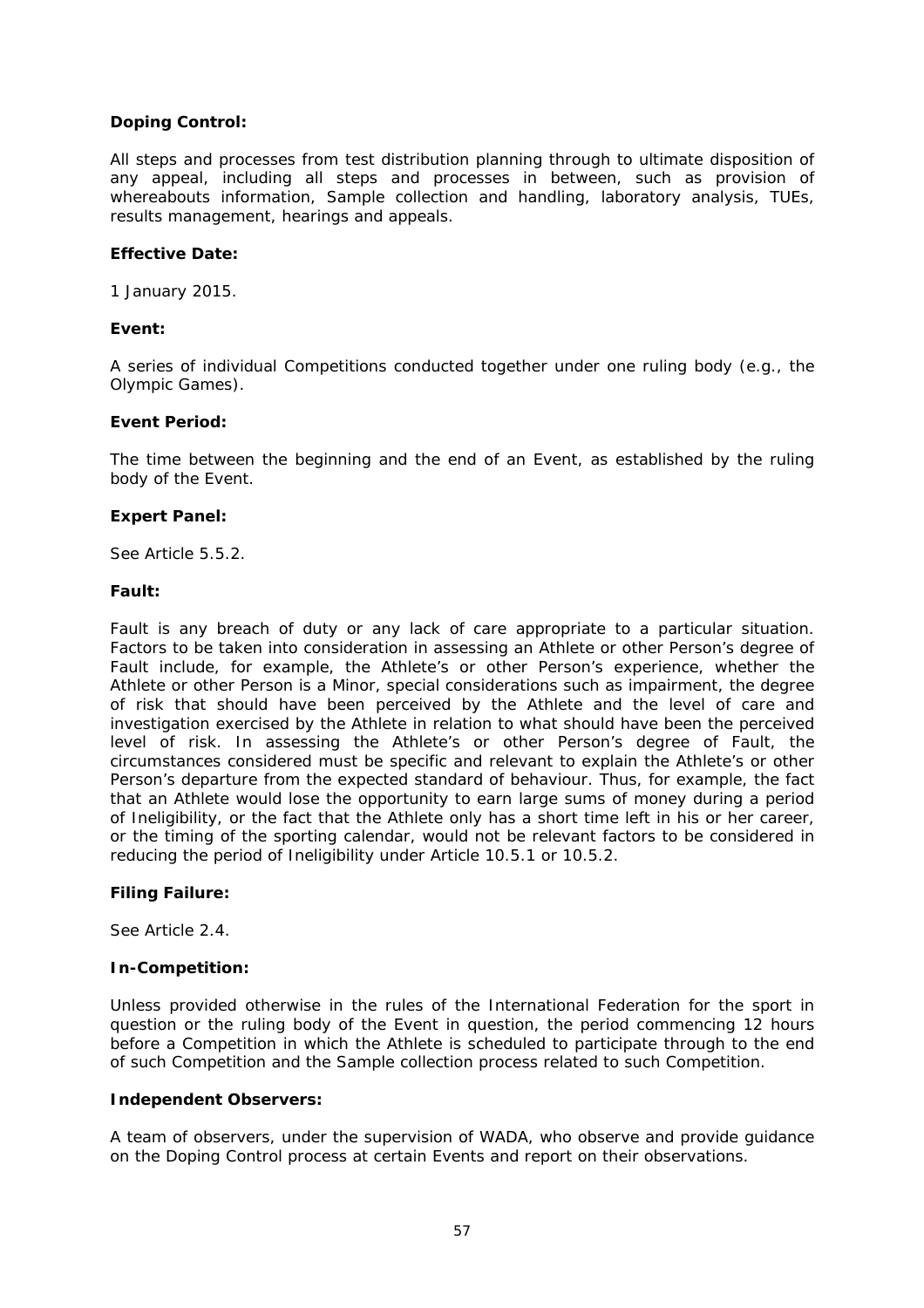### **Independent Reviewer(s):**

One or more suitably qualified experts, who are independent of UKAD, and who are appointed by UKAD to carry out the functions ascribed to Independent Reviewer(s) in these Rules.

### **Individual Sport:**

Any sport that is not a Team Sport.

### **Ineligibility:**

See definition of Consequences of Anti-Doping Rule Violations.

### **Interested Party**:

The International Federation, WADA, the NGB and any other Anti-Doping Organisation that has a right to appeal the decision in question under Article [13.4.](#page-53-1)

### **International Event:**

An Event or Competition where the International Olympic Committee, the International Paralympic Committee, an International Federation, a Major Event Organisation, or another international sport organisation is the ruling body for the Event or appoints the technical officials for the Event.

### **International Federation:**

An international non-governmental organisation administering one or more sports at world level.

### **International-Level Athlete:**

Athletes who compete in sport at the international level, as defined by each International Federation, consistent with the International Standard for Testing and Investigations.

### **International Registered Testing Pool:**

A pool of Athletes designated by an International Federation in accordance with ISTI Article I.2.

### **International Standard:**

A standard adopted by WADA in support of the Code (including any technical documents issued pursuant to such standard). Compliance with an International Standard (as opposed to another alternative standard, practice or procedure) shall be sufficient to conclude that the procedures addressed by the International Standard were performed properly. WADA's Executive Committee may approve revisions to an International Standard at any time, and such revisions shall become effective in relation to the Rules on the date specified by WADA, without the need for any further action by WADA, the NGB or UKAD. The version of each International Standard that is in effect at the relevant time will be the latest version published on WADA's website (www.wada-ama.org).

### **International Standard for Laboratories**:

The International Standard of the same name adopted by WADA in support of the Code, which is available on WADA's website (www.wada-ama.org).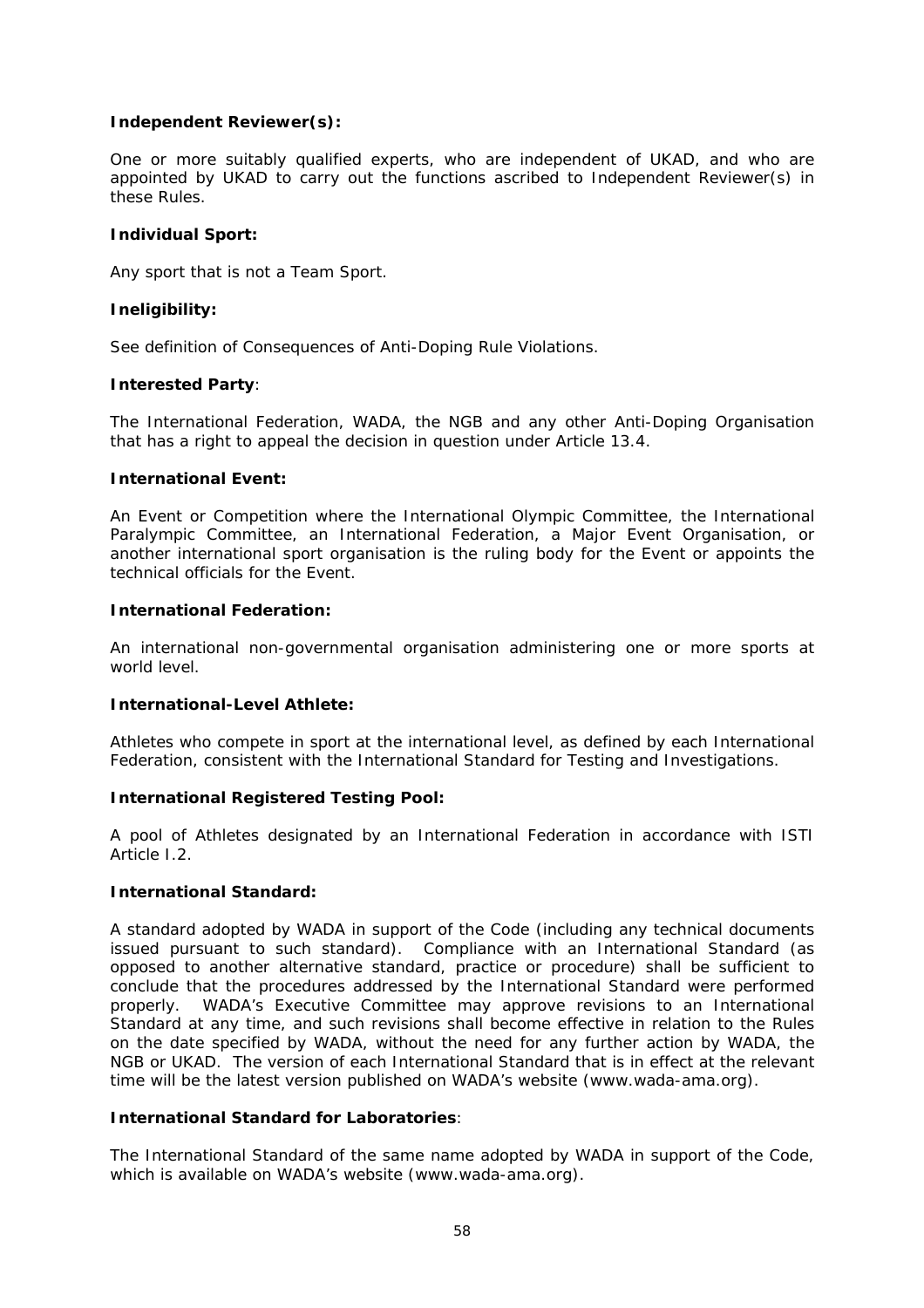### **International Standard for the Protection of Privacy and Personal Information:**

The International Standard of the same name adopted by WADA in support of the Code, which is available on WADA's website (www.wada-ama.org).

### **International Standard for Testing and Investigations** (or **ISTI**)**:**

The International Standard of the same name adopted by WADA in support of the Code, which is available on WADA's website (www.wada-ama.org).

### **International Standard for Therapeutic Use Exemptions**:

The International Standard of the same name adopted by WADA in support of the Code, which is available on WADA's website (www.wada-ama.org).

### **ISTI:**

See definition of International Standard for Testing and Investigations.

### **Major Event Organisation:**

The continental associations of National Olympic Committees and other international multi-sport organisations that function as the ruling body for any continental, regional or other International Event.

### **Marker:**

A compound, group of compounds or biological variable(s) that indicate(s) the Use of a Prohibited Substance or Prohibited Method.

### **Metabolite:**

Any substance produced by a biotransformation process.

### **Minor:**

A natural Person under the age of 18.

### **Missed Test:**

See Article [2.4.](#page-14-3)

### **NADP:**

See definition of National Anti-Doping Panel.

### **NADP Rules:**

The rules issued by the National Anti-Doping Panel, as amended from time to time, setting out the procedures to be followed by NADP arbitral tribunals and NADP appeal tribunals in matters referred to them under these Rules. The NADP Rules in force as of 1 January 2015 are available on the NADP website (www.nadp.co.uk).

### **National Anti-Doping Organisation:**

The entity designated by each country as possessing the primary authority and responsibility to adopt and implement anti-doping rules, direct the collection of Samples,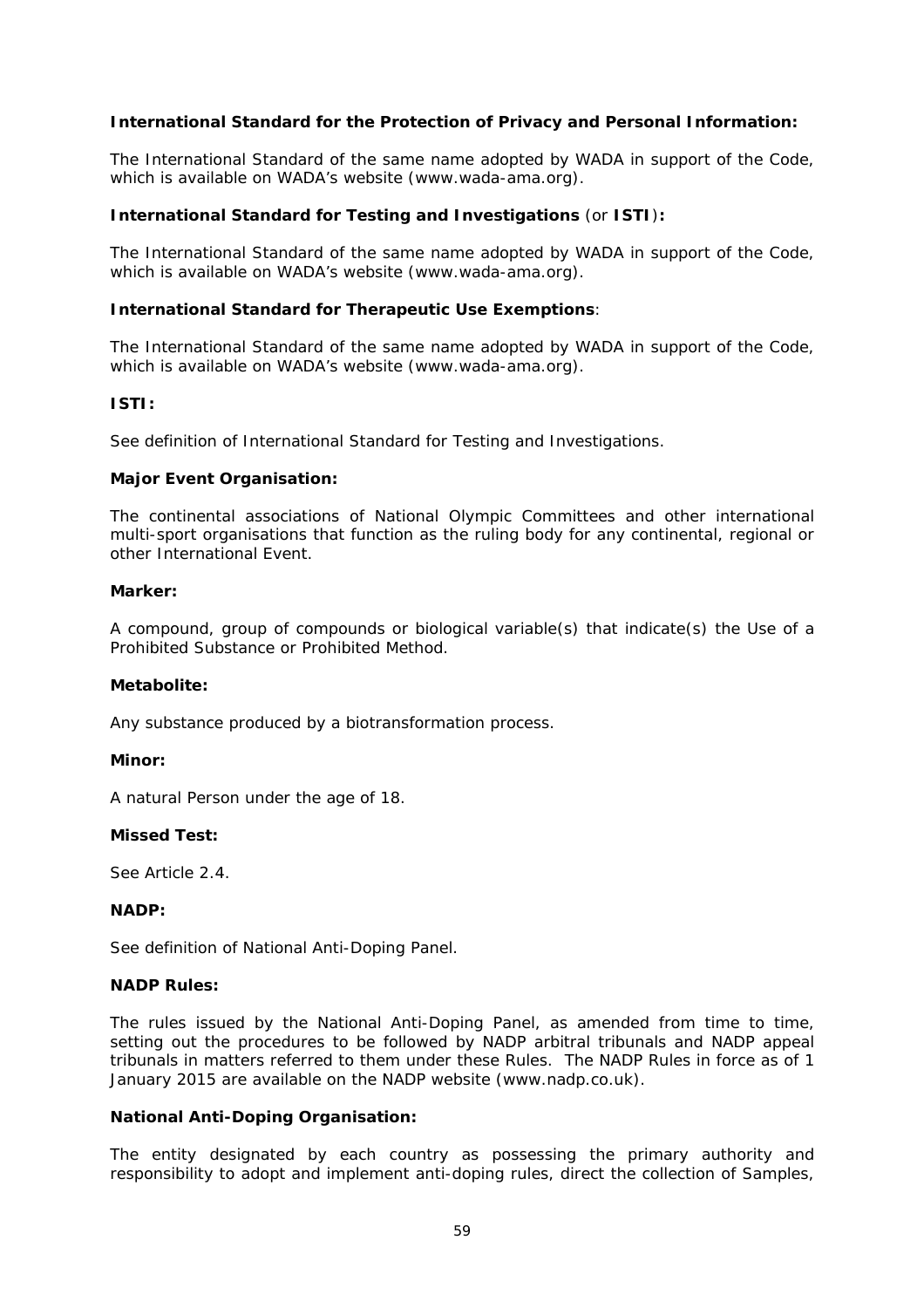the management of test results, and the conduct of hearings at the national level. If this designation has not been made by the competent public authority(ies), the entity shall be the country's National Olympic Committee or its designee. The National Anti-Doping Organisation for the UK is UKAD.

### **National Anti-Doping Panel:**

The panel of arbitrators administered by Sport Resolutions (UK) or its successor to whom matters may be referred under Articles 8 and/or 13.

### **National Anti-Doping Policy:**

The document of that name issued by or on behalf of the UK Government, compliance with which is a condition of eligibility for public funding in the UK.

### **National Event:**

An Event or Competition held in the UK that does not qualify as an International Event.

### **National-Level Athlete:**

Any Person who competes at any level in the sport under the jurisdiction of the NGB and who is not an International-Level Athlete shall be deemed a "**National-Level Athlete**" for purposes of the Code and the International Standards.

### **National Olympic Committee:**

The organisation recognised by the International Olympic Committee. The term National Olympic Committee shall also include the National Sport Confederation in those countries where the National Sport Confederation assumes typical National Olympic Committee responsibilities in the anti-doping area.

### **National Registered Testing Pool:**

See Article [5.4.1.](#page-24-1)

### **No Fault or Negligence:**

The Athlete or other Person establishing that he or she did not know or suspect, and could not reasonably have known or suspected, even with the exercise of utmost caution, that he or she had Used or been administered the Prohibited Substance or Prohibited Method or otherwise violated an anti-doping rule. Except in the case of a Minor, for any violation of Article [2.1](#page-13-1), the Athlete must also establish how the Prohibited Substance entered his/her system.

### **No Significant Fault or Negligence**:

The Athlete or other Person establishing that his or her Fault or negligence, when viewed in the totality of the circumstances and taking into account the criteria for No Fault or Negligence, was not significant in relation to the Anti-Doping Rule Violation. Except in the case of a Minor, for any violation of Article [2.1,](#page-13-1) the Athlete must also establish how the Prohibited Substance entered his/her system.

### **Out-of-Competition:**

Any period which is not In-Competition.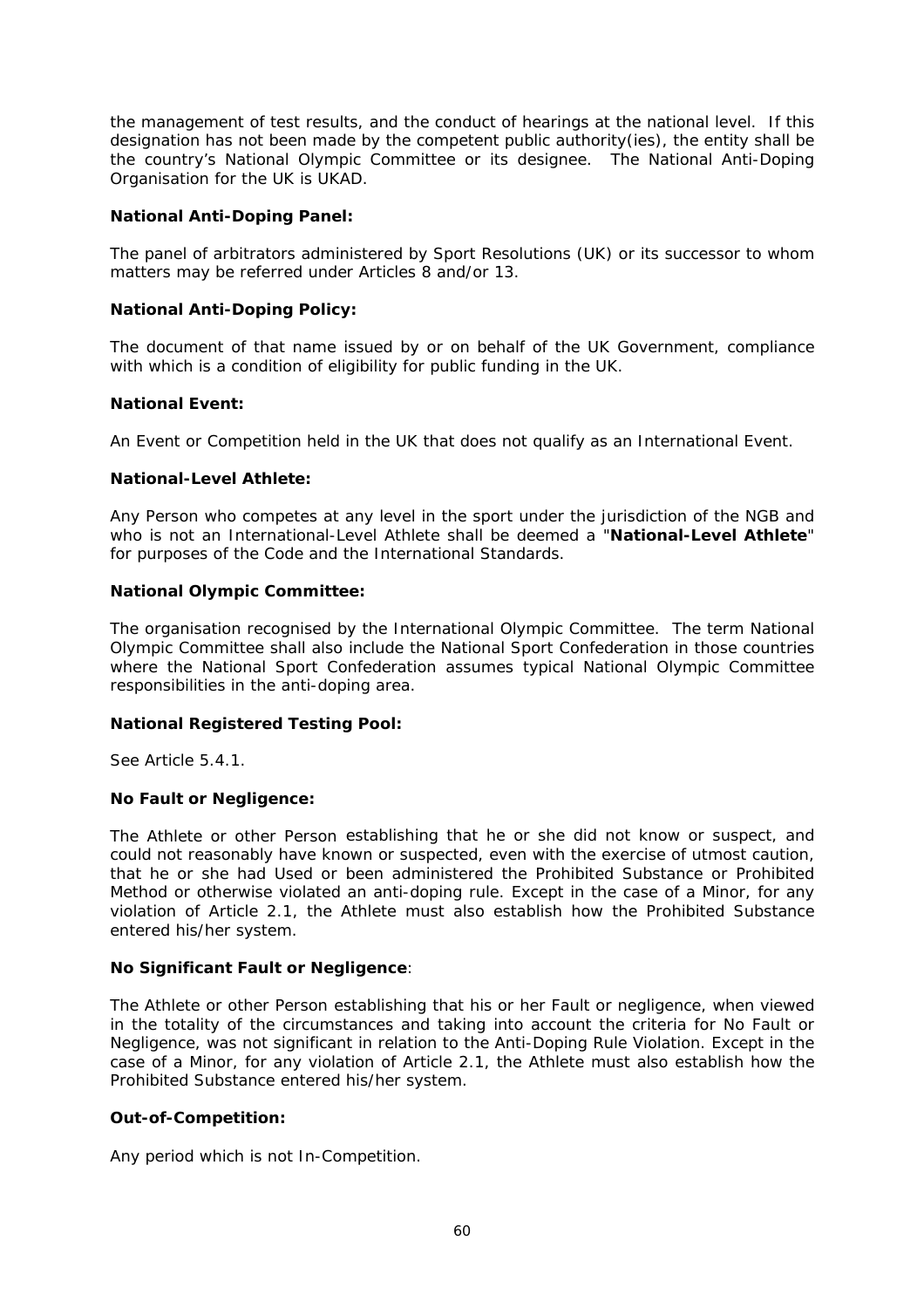### **Person:**

A natural person or an organisation or other entity.

### **Possession:**

The actual, physical Possession, or the constructive Possession (which shall be found only if the Person has exclusive control or intends to exercise control over the Prohibited Substance or Prohibited Method or the premises in which a Prohibited Substance or Prohibited Method exists); provided, however, that if the Person does not have exclusive control over the Prohibited Substance or Prohibited Method or the premises in which a Prohibited Substance or Prohibited Method exists, constructive Possession shall only be found if the Person knew about the presence of the Prohibited Substance or Prohibited Method and intended to exercise control over it. Provided, however, there shall be no Anti-Doping Rule Violation based solely on Possession if, prior to receiving notification of any kind that the Person has committed an Anti-Doping Rule Violation, the Person has taken concrete action demonstrating that the Person never intended to have Possession and has renounced Possession by explicitly declaring it to an Anti-Doping Organisation. Notwithstanding anything to the contrary in this definition, the purchase (including by any electronic or other means) of a Prohibited Substance or Prohibited Method constitutes Possession by the Person who makes the purchase.

### **Prohibited List:**

The Prohibited List International Standard issued by WADA, identifying the Prohibited Substances and Prohibited Methods, as amended from time to time, which is available on WADA's website (www.wada-ama.org).

### **Prohibited Method:**

Any method so described on the Prohibited List.

### **Prohibited Substance:**

Any substance, or class of substances, so described on the Prohibited List.

### **Provisional Suspension:**

See definition of Consequences of Anti-Doping Rule Violations.

### **Public Disclosure or Public Reporting** (or to **Publicly Disclose** or **Publicly Report**)**:**

See definition of Consequences of Anti-Doping Rule Violations.

### **Registered Testing Pool:**

The pool of highest-priority Athletes established separately at the international level by International Federations and at the national level by UKAD, who are subject to focused In-Competition and Out-of-Competition Testing as part of that International Federation's or UKAD's test distribution plan and therefore are required to provide whereabouts information as provided in Code Article 5.6 and the ISTI.

### **Rules:**

See Article [1.1.1.](#page-7-1)

### **Sample:**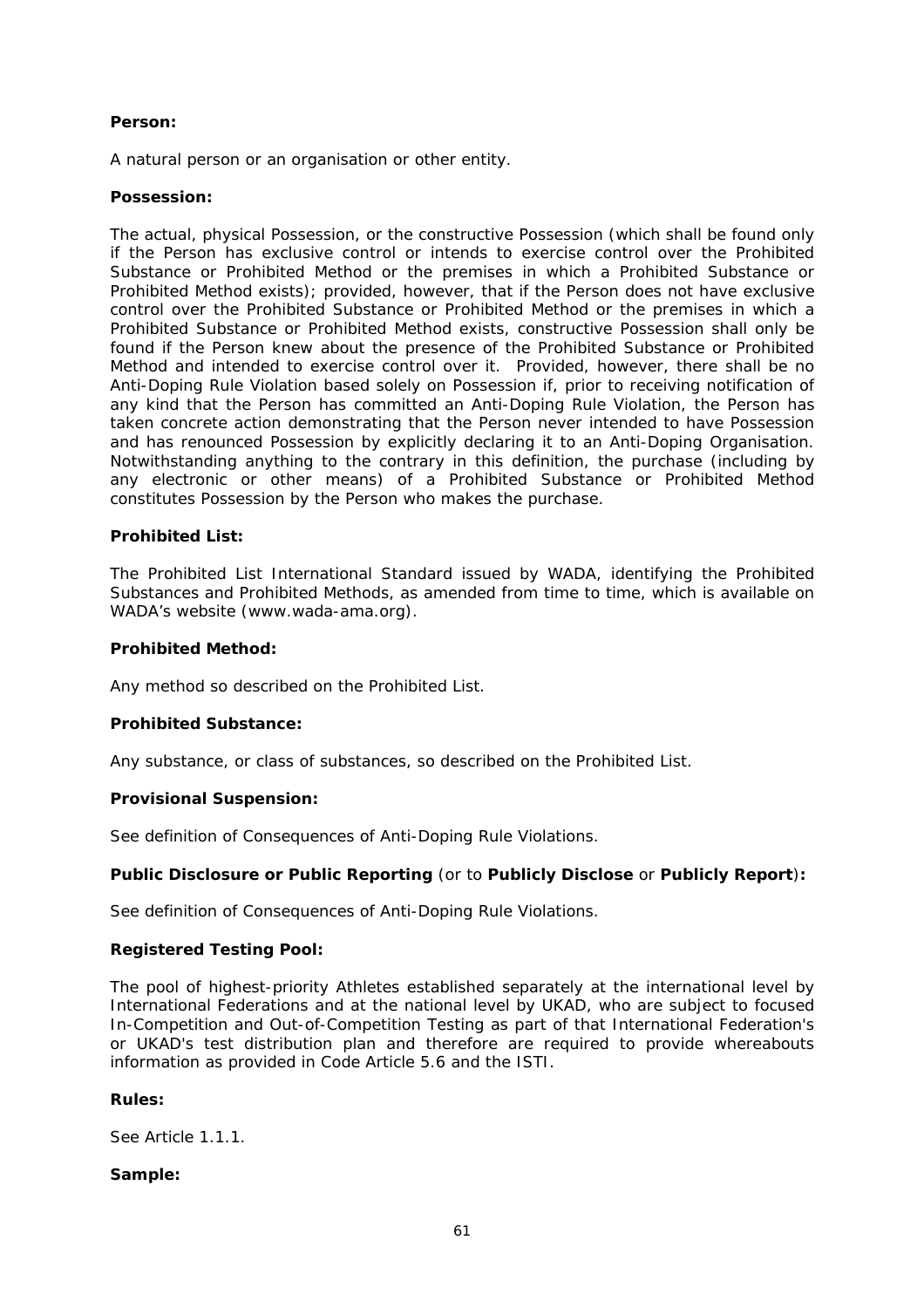Any biological material collected for the purposes of Doping Control. Biological material collected for other purposes (e.g. DNA collected as part of an investigation for identification purposes) shall not be considered a 'Sample' (and so shall not be subject to Article 6 for purposes of these Rules).

### **Signatories:**

Those entities signing the Code and agreeing to comply with the Code, as provided in Code Article 23.

### **Specified Substance:**

See Article [3.3.1.](#page-17-1)

### **Strict Liability:**

The rule which provides that under Article [2.1](#page-13-1) and Article [2.2](#page-14-2), it is not necessary that intent, Fault, negligence, or knowing Use on the Athlete's part be demonstrated by UKAD in order to establish an Anti-Doping Rule Violation.

### **Substantial Assistance:**

For purposes of Article [10.6.1,](#page-45-3) a Person providing Substantial Assistance must: (1) fully disclose in a signed written statement all information that he/she possesses in relation to Anti-Doping Rule Violations; and (2) fully cooperate with the investigation and adjudication of any case related to that information, including (for example) by testifying at a hearing if requested to do so by UKAD or the hearing panel. Further, the information provided must be credible and must comprise an important part of any case that is initiated or, if no case is initiated, must have provided a sufficient basis upon which such a case could have been brought.

### **Tampering:**

Altering for an improper purpose or in an improper way; bringing improper influence to bear; interfering improperly; obstructing, misleading or engaging in any fraudulent conduct to alter results or prevent normal procedures from occurring.

### **Target Testing:**

Selection of specific Athletes for Testing based on criteria set forth in the International Standard for Testing and Investigations.

### **Team Sport:**

A sport in which the substitution of players is permitted during a Competition.

### **Testing:**

The parts of the Doping Control process involving test distribution planning, Sample collection, Sample handling, and Sample transport to the laboratory.

### **Trafficking:**

Selling, giving, transporting, sending, delivering or distributing (or Possessing for any such purpose) a Prohibited Substance or Prohibited Method (either physically or by any electronic or other means) by an Athlete, Athlete Support Person or any other Person subject to the jurisdiction of an Anti-Doping Organisation to any third party; provided,